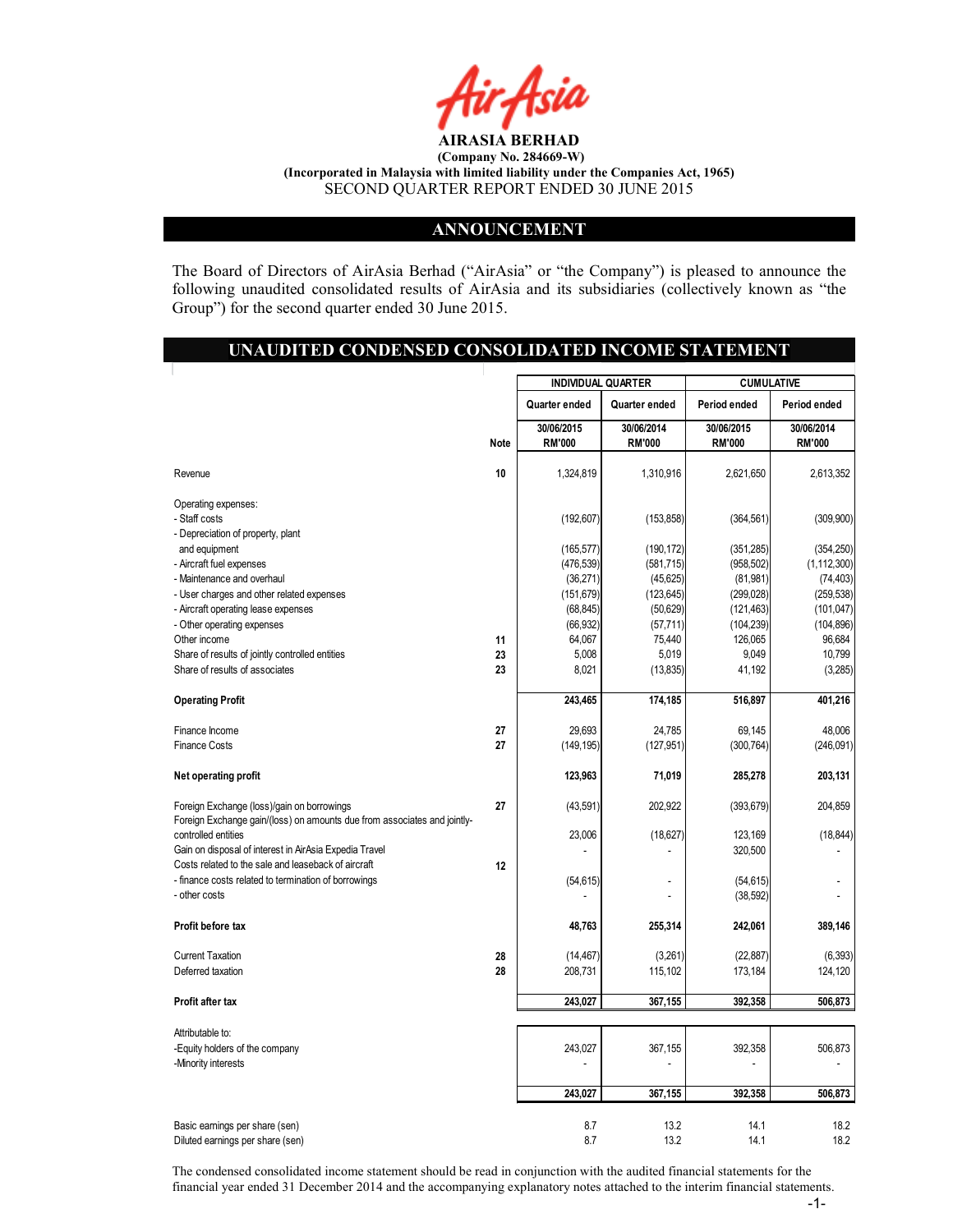fir Asia

## UNAUDITED CONDENSED CONSOLIDATED STATEMENT OF COMPREHENSIVE INCOME

|                                                    |             | <b>INDIVIDUAL QUARTER</b>   |                             | <b>CUMULATIVE</b>           |                             |
|----------------------------------------------------|-------------|-----------------------------|-----------------------------|-----------------------------|-----------------------------|
|                                                    |             | Quarter ended               | Quarter ended               | Period ended                | Period ended                |
|                                                    | <b>Note</b> | 30/06/2015<br><b>RM'000</b> | 30/06/2014<br><b>RM'000</b> | 30/06/2015<br><b>RM'000</b> | 30/06/2014<br><b>RM'000</b> |
| Profit for the period                              |             | 243.027                     | 367,155                     | 392,358                     | 506,873                     |
| Other comprehensive (loss)/income                  |             |                             |                             |                             |                             |
| Available-for-sale financial assets                |             | (120,918)                   | (32,871)                    | (150, 469)                  | (100, 556)                  |
| Cash flow hedges                                   | 13          | 58,970                      | (68, 995)                   | 54,998                      | (100, 263)                  |
| Foreign currency translation differences           |             | (223)                       |                             | (5, 543)                    |                             |
| Total comprehensive (loss)/income                  |             |                             |                             |                             |                             |
| for the period                                     |             | 180,856                     | 265,289                     | 291,344                     | 306,054                     |
| Total comprehensive (loss)/income attributable to: |             |                             |                             |                             |                             |
| Equity holders of the company<br>Minority Interest |             | 180,856                     | 265,289                     | 291,344                     | 306,054                     |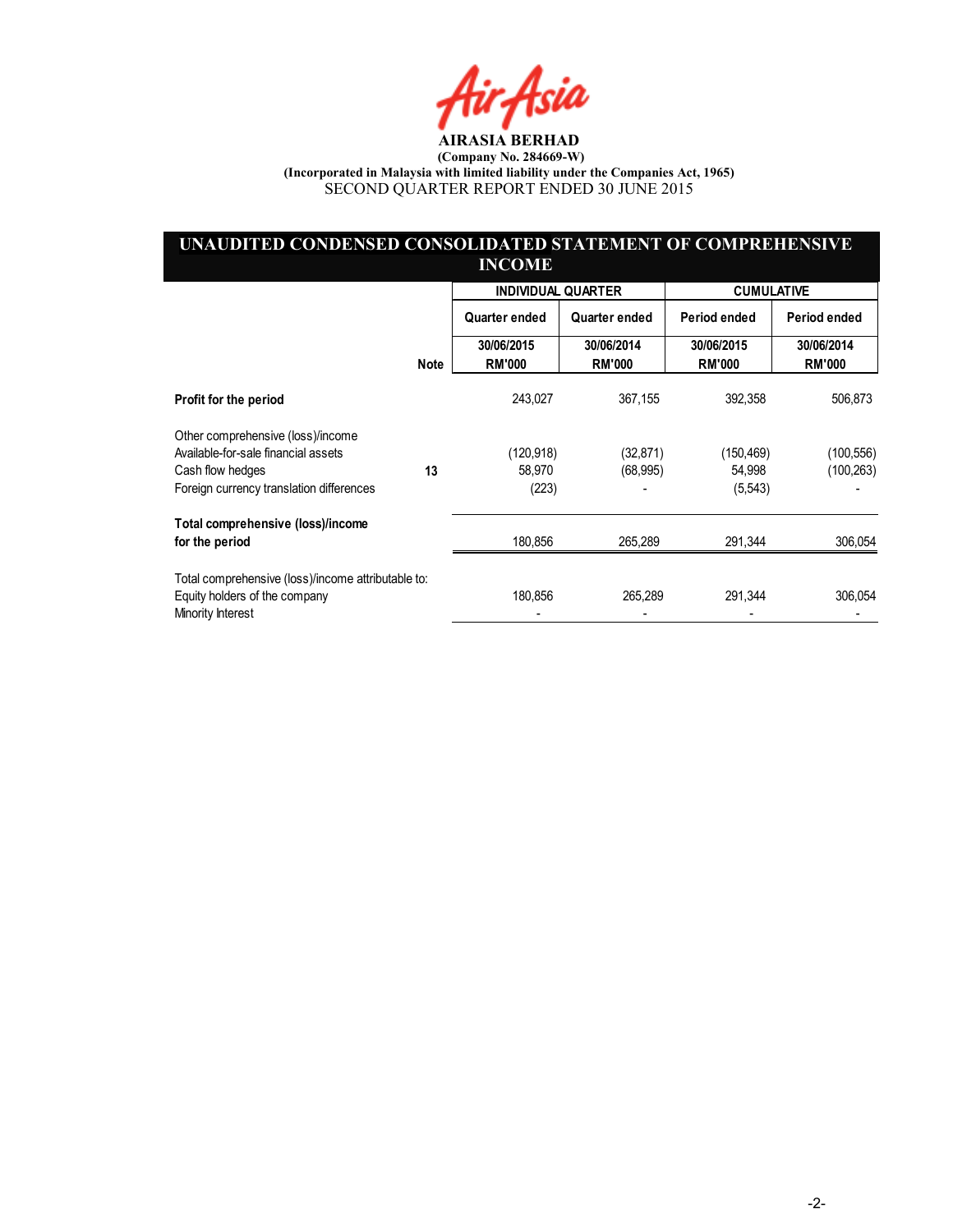Air Asia

| UNAUDITED CONDENSED CONSOLIDATED CASH FLOW STATEMENTS                             |                             |                             |
|-----------------------------------------------------------------------------------|-----------------------------|-----------------------------|
|                                                                                   | <b>PERIOD ENDED</b>         | <b>PERIOD ENDED</b>         |
|                                                                                   | 30/06/2015<br><b>RM'000</b> | 30/06/2014<br><b>RM'000</b> |
| <b>CASH FLOWS FROM OPERATING ACTIVITIES</b>                                       |                             |                             |
| Profit before taxation                                                            | 242,061                     | 389,146                     |
| Adjustments:                                                                      |                             |                             |
| Property, plant and equipment<br>- Depreciation                                   | 351,285                     | 309,900                     |
| - Loss on disposal                                                                | (1,778)                     | (41)                        |
| - Writeback of impairment<br>Impairment on available-for-sale financial asset     |                             | 2,685                       |
| Fair value gains on derivative financial intruments                               | (353, 894)                  | (35, 790)                   |
| Share of results of jointly-controlled entities<br>Share of results of associates | (9,049)<br>(41, 192)        | (10, 799)<br>3,285          |
| Gain on disposal of investment in AAE Travel                                      | (320, 500)                  |                             |
| Net unrealised foreign exchange loss                                              | 795,822                     | (185, 169)                  |
| Interest expense<br>Dividend payable                                              | 300,764                     | 240,632<br>(111, 292)       |
| Costs related to the sale and leaseback of aircraft                               | 93,207                      |                             |
| Interest income                                                                   | (69, 145)<br>987,581        | (48,006)<br>554,551         |
| Changes in working capital                                                        |                             |                             |
| <b>Inventories</b>                                                                | (10, 631)                   | 6,314<br>(68, 653)          |
| Receivables and prepayments<br>Trade and other payables                           | (127, 314)<br>494,140       | 150,467                     |
| Intercompany balances                                                             | (423, 140)                  | (457, 736)                  |
| Cash generated from operations                                                    | 920,636                     | 184,943                     |
| Interest paid                                                                     | (235, 748)                  | (236,078)                   |
| Interest received                                                                 | 10,748                      | 48,006                      |
| Tax paid<br>Net cash from operating activities                                    | (8,503)<br>687,133          | (7, 273)<br>(10, 402)       |
|                                                                                   |                             |                             |
| <b>CASH FLOWS FROM INVESTING ACTIVITIES</b><br>Property, plant and equipment      |                             |                             |
| - Additions                                                                       | (196, 039)                  | (1,492,517)                 |
| - Proceeds from disposal<br>Investment in associates                              | 903,046<br>(22, 615)        |                             |
| Investment in available-for-sale financial asset                                  | (53, 811)                   |                             |
| Proceeds from disposal of investment in AAE Travel                                | 347,044                     |                             |
| Loan repayments received from associates<br>Deposit on aircraft purchase          | 44,750                      | (17, 727)                   |
| Placement of restricted cash                                                      |                             | (224, 464)                  |
| Net cash generated from/(used in) investing activities                            | 1,022,375                   | (1,734,708)                 |
| <b>CASH FLOWS FROM FINANCING FACILITIES</b>                                       |                             |                             |
| Proceeds from allotment of shares                                                 |                             | 2,064                       |
| Proceeds from borrowings<br>Deposits pledged as security                          | 126,635                     | 1,899,142<br>(777)          |
| Repayment of borrowings                                                           | (1,361,779)                 | (393, 494)                  |
| Net cash (used in)/generated from financing activities                            | (1, 235, 144)               | 1,506,935                   |
| <b>NET INCREASE FOR THE</b>                                                       |                             |                             |
| <b>FINANCIAL PERIOD/YEAR</b>                                                      | 474,364                     | (238, 175)                  |
| CASH AND CASH EQUIVALENTS AT BEGINNING                                            |                             |                             |
| OF THE FINANCIAL PERIOD<br><b>CURRENCY TRANSLATION</b>                            | 1,337,849                   | 1,194,490                   |
| <b>DIFFERENCES</b>                                                                | 25,539                      |                             |
| CASH AND CASH EQUIVALENTS AT END OF                                               |                             |                             |
| <b>FINANCIAL PERIOD*</b>                                                          | 1,837,752                   | 956,315                     |

\* Included within the balance at end of period is an amount RM640.6 million of restricted cash and fixed deposits pledged as securities for banking facilities of RM16.2 million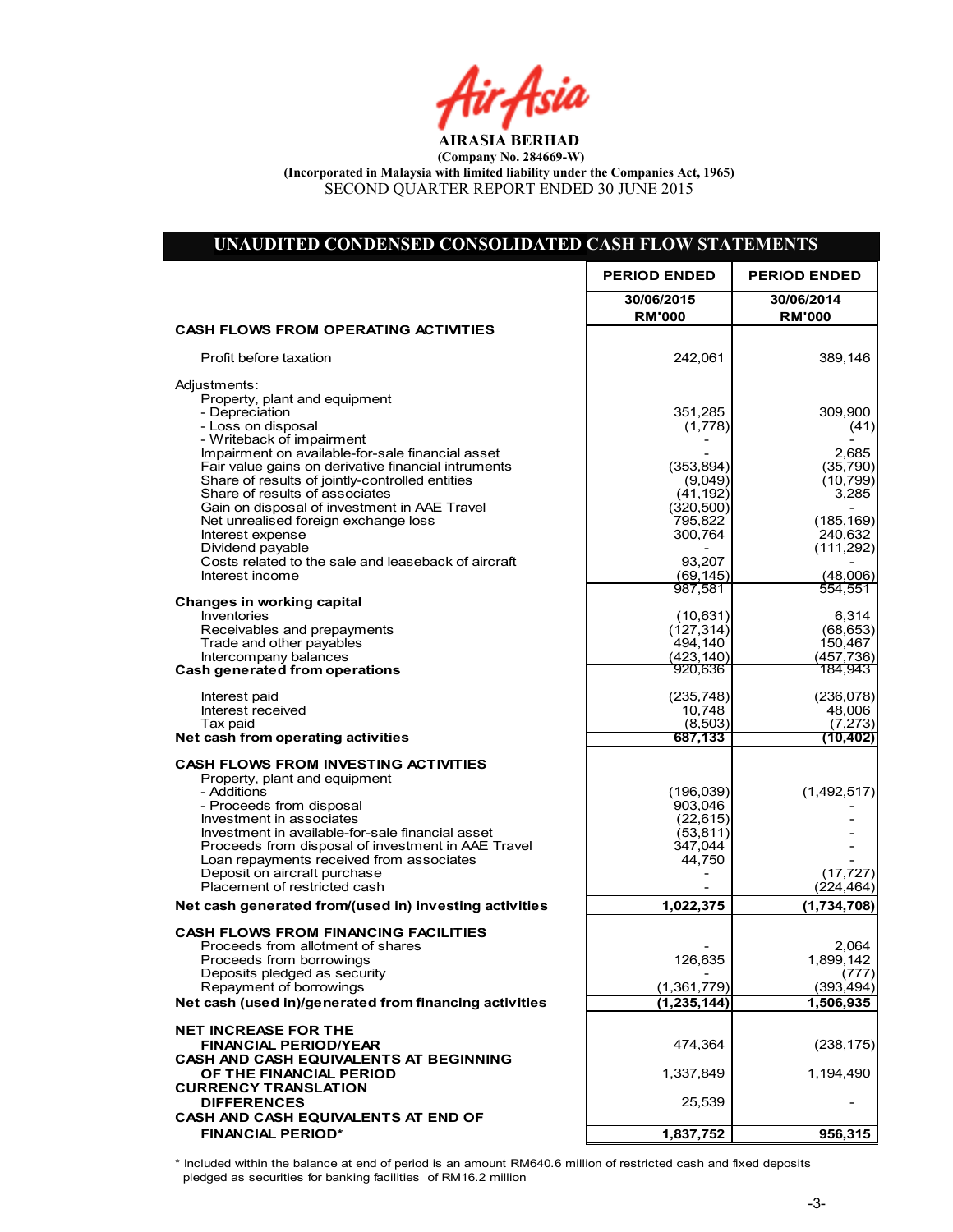Air Asia

## UNAUDITED CONDENSED CONSOLIDATED STATEMENT OF FINANCIAL POSITION

|                                               |                          | <b>AS AT</b>                | <b>AS AT</b>                |
|-----------------------------------------------|--------------------------|-----------------------------|-----------------------------|
|                                               |                          |                             |                             |
|                                               |                          | 30/06/2015<br><b>RM'000</b> | 31/12/2014<br><b>RM'000</b> |
| <b>NON CURRENT ASSETS</b>                     | <b>Note</b>              |                             |                             |
| Property, plant and equipment                 | 14                       | 10,879,167                  | 12,533,535                  |
| Investment in associates                      | 22                       | 312,043                     | 230,454                     |
| Investment in a jointly controlled entity     | 22                       | 147,582                     | 191,620                     |
| <b>AFS Financial Assets</b>                   |                          | 288,132                     | 384,790                     |
| Goodwill                                      |                          | 7,334                       | 7,334                       |
| Deferred tax assets                           |                          | 640,152                     | 466,968                     |
| Receivables and prepayments                   |                          | 1,300,573                   | 1,132,504                   |
| Deposit on aircraft purchase                  |                          | 500,321                     | 500,321                     |
| Amounts due from an associate                 |                          | 2,630,549                   | 2,301,528                   |
| Derivative Financial Instruments              | 32                       | 641,982                     | 381,686                     |
|                                               |                          | 17,347,835                  | 18,130,740                  |
| <b>CURRENT ASSETS</b>                         |                          |                             |                             |
| <b>Inventories</b>                            |                          | 28,783                      | 18,152                      |
| Receivables and prepayments                   |                          | 709,312                     | 682,909                     |
| Amounts due from a jointly controlled entity  |                          | 47,380                      | 51,188                      |
| Amount due from associates                    |                          | 185,584                     | 153,803                     |
| Amount due from a related party               |                          | 9,604                       | 3,179                       |
| Deposits, bank and cash balances              |                          | 1,837,752                   | 1,337,849                   |
| Derivative Financial Instruments              | 32                       | 98,781                      | 286,298                     |
| Non-current asset held for sale               |                          | 574,413                     |                             |
|                                               |                          | 3,491,609                   | 2,533,378                   |
| <b>CURRENT LIABILITIES</b>                    |                          |                             |                             |
| Trade and other payables                      |                          | 1,146,381                   | 773,128                     |
| Sales in advance                              |                          | 607,677                     | 502,810                     |
| Derivative Financial Instruments              | 32                       | 154,441                     | 472,204                     |
| Amount due to associate                       |                          | 40,852                      | 55,110                      |
| Amount due to a related party                 |                          | 30,335                      | 24,693                      |
| <b>Borrowings</b>                             | 31                       | 2,288,231                   | 2,274,928                   |
| Current tax liabilities                       |                          | 15,240                      | 9,380                       |
|                                               |                          | 4,283,157                   | 4,112,253                   |
| <b>NET CURRENT (LIABILITIES)/ASSETS</b>       |                          | (791, 548)                  | (1, 578, 875)               |
| <b>NON CURRENT LIABILITIES</b>                |                          |                             |                             |
| Other pavables and accruals                   |                          | 1,399,921                   | 1,212,044                   |
| Amount due to an associate                    |                          | 77,190                      | 83,545                      |
| <b>Borrowings</b>                             | 31                       | 10,080,943                  | 10,453,090                  |
| Derivative Financial Instruments              | 32                       | 235,288                     | 248,095                     |
|                                               |                          |                             |                             |
|                                               |                          | 11,793,342                  | 11,996,774                  |
|                                               |                          |                             |                             |
|                                               |                          | 4,762,945                   | 4,555,091                   |
| <b>CAPITAL AND RESERVES</b>                   |                          |                             |                             |
| Share capital                                 | $\overline{\phantom{a}}$ | 278,297                     | 278,297                     |
| <b>Share Premium</b>                          |                          | 1,230,941                   | 1,230,941                   |
| Foreign exchange reserve                      |                          | 3,275                       | 8,818                       |
| Retained earnings                             |                          | 3,206,903                   | 2,898,035                   |
| <b>Other Reserves</b>                         |                          | 43,529                      | 139,000                     |
| Shareholders' funds                           |                          | 4,762,945                   | 4,555,091                   |
| Net assets per share attributable to ordinary |                          |                             |                             |
| equity holders of the Company (RM)            |                          | 1.71                        | 1.64                        |

The condensed consolidated statement of financial position should be read in conjunction with the audited financial statements for the financial year ended 31 December 2014 and the accompanying explanatory notes attached to the interim financial statements.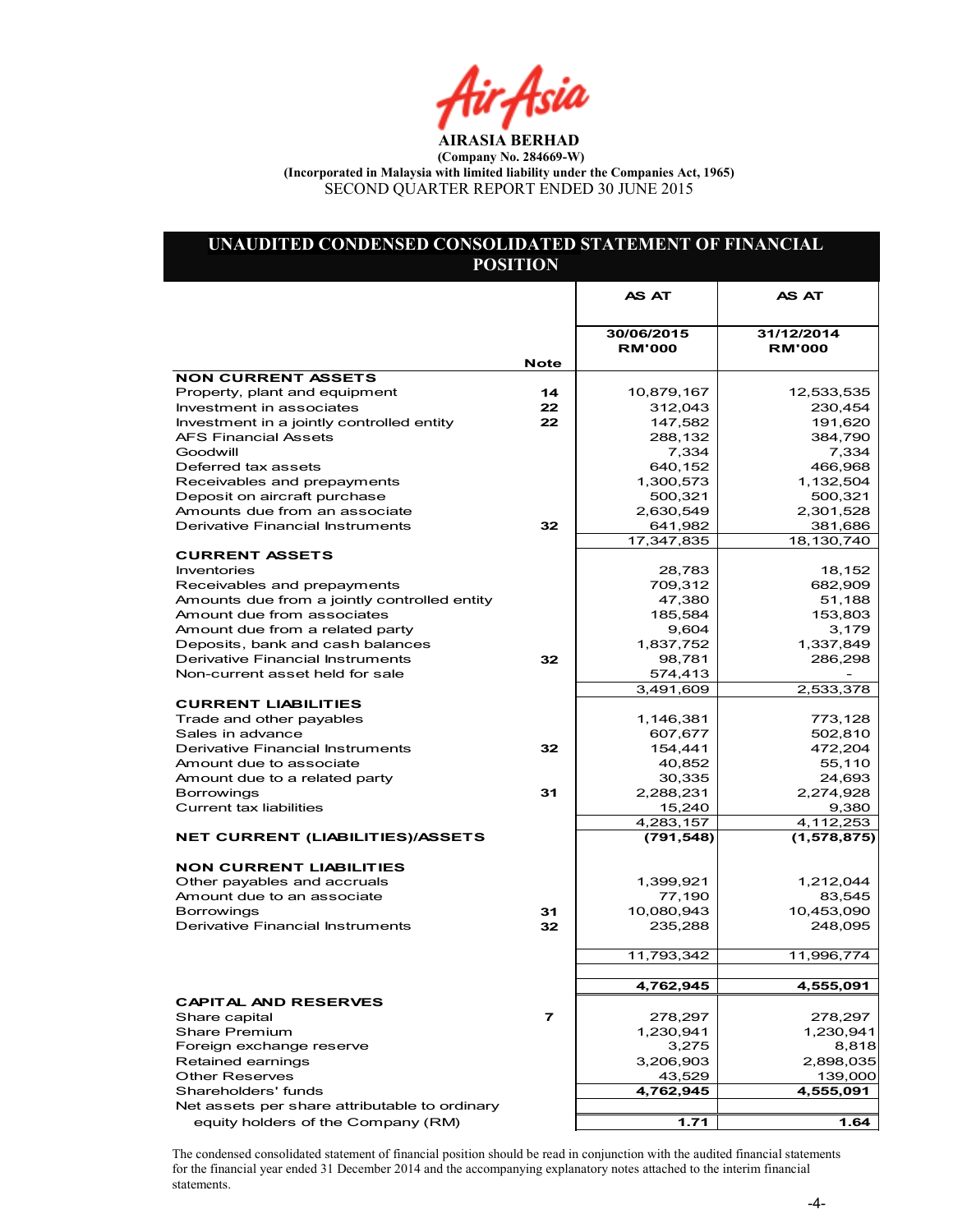

# (Compart in Malaysia with limited liability under the Companies Act, 1965)<br>SECOND QUARTER REPORT ENDED 30 JUNE 2015 (Incorporated in Malaysia with limited liability under the Companies Act, 1965) SECOND QUARTER REPORT ENDED 30 JUNE 2015 (Company No. 284669-W) **AIRASIA BERHAD** AIRASIA BERHAD

|                                                                                             | <b>UNAUDITED CONDENSED CON</b>                             |                            |                                                |                                                  | <b>SOLIDATED STATEMENT OF CHANGES IN EQUITY</b> |                           |                                |                 |                                       |                                         |
|---------------------------------------------------------------------------------------------|------------------------------------------------------------|----------------------------|------------------------------------------------|--------------------------------------------------|-------------------------------------------------|---------------------------|--------------------------------|-----------------|---------------------------------------|-----------------------------------------|
|                                                                                             |                                                            |                            |                                                |                                                  | Attributable to Equity Holders of the Company   |                           |                                |                 |                                       |                                         |
|                                                                                             | Issued and fully paid<br>of RM0.10 each<br>ordinary shares |                            |                                                |                                                  |                                                 |                           |                                |                 |                                       |                                         |
|                                                                                             | of shares<br>Number<br>000                                 | RM'000<br>Nominal<br>Value | Premium<br>$\overline{6}$<br>Ø<br>Shar<br>RM'O | Reserves<br>Exchange<br>Foreign<br><b>RM'000</b> | Cash Flow<br>Reserves<br><b>RM'000</b><br>Hedge | Reserves<br>RM'000<br>AFS | Retained<br>Earnings<br>RM'000 | RM'000<br>Total | Minority<br>Interest<br><b>RM'000</b> | EQUITY<br><b>RM'000</b><br><b>TOTAL</b> |
| At 1 January 2015                                                                           | 2,782,974                                                  | 278,297                    | 1,230,941                                      | 8,818                                            | (172, 874)                                      | 311,874                   | 2,898,035                      | 4,555,091       |                                       | 4,555,091                               |
| Net Profit for the period                                                                   | Ï                                                          | ı                          | $\mathbf{I}$                                   | $\mathbf{I}$                                     | $\mathbf{I}$                                    | $\mathbf{I}$              | 392,358                        | 392,358         | I.                                    | 392,358                                 |
| Other comprehensive income                                                                  |                                                            | Ţ                          | $\mathsf I$                                    | (5, 543)                                         | 54,998                                          | (150, 469)                | $\mathbf{I}$                   | (101, 015)      | I.                                    | (101, 015)                              |
| Dividend payable                                                                            |                                                            | I                          | $\mathbf{I}$                                   |                                                  |                                                 |                           | (83, 489)                      | (83, 489)       | I                                     | (83, 489)                               |
| Share Option Scheme ('ESOS')<br>- Pursuant to the Employees'<br>Issuance of ordinary shares | $\mathbf{I}$                                               | $\mathbf{I}$               | $\mathbf{I}$                                   | $\mathbf{I}$                                     |                                                 | $\mathbf{I}$              |                                |                 |                                       |                                         |
| At 30 June 2015                                                                             | 2,782,974                                                  | 278.297                    | 1,230,941                                      | 3,275                                            | 117,876)                                        | 161,405                   | 3,206,904                      | 4.762.945       |                                       | 4,762,945                               |
| At 1 January 2014                                                                           | 2,781,064                                                  | 278,106                    | 1,229,068                                      | 855                                              | 80,065                                          | 486,347                   | 2,926,491                      | 5,000,932       |                                       | 5,000,932                               |
| Net Profit for the period                                                                   | ı                                                          | I                          | ı                                              | I                                                |                                                 | ı                         | 506,873                        | 506,873         | $\mathbf{I}$                          | 506,873                                 |
| Other comprehensive income                                                                  | I                                                          | Ţ                          | $\mathsf I$                                    | (136)                                            | (100, 263)                                      | (100, 556)                | $\mathbf{I}$                   | (200, 956)      | ı                                     | (200, 956)                              |
| Dividend payable                                                                            |                                                            | I                          | $\mathbf{I}$                                   |                                                  |                                                 |                           | (111, 292)                     | (111, 292)      | ı                                     | (111, 292)                              |
| Share Option Scheme ('ESOS')<br>- Pursuant to the Employees'<br>Issuance of ordinary shares | 1,912                                                      | $\frac{1}{9}$              | 873<br>÷                                       | ı                                                | ı                                               | ı                         | ı                              | 2,064           | ı                                     | 2,064                                   |
| At 30 June 2014                                                                             | 2,782,976                                                  | 278,297                    | 1,230,941                                      | 719                                              | (20, 198)                                       | 385,791                   | 3,322,072                      | 5,197,622       |                                       | 5,197,622                               |

The condensed consolidated statement of changes in equity should be read in conjunction with the audited financial statements for the financial year ended 31 December 2014 and the accompanying explanatory<br>notes attached to The condensed consolidated statement of changes in equity should be read in conjunction with the audited financial statements for the financial year ended 31 December 2014 and the accompanying explanatory notes attached to the interim financial statements.

 $\phi$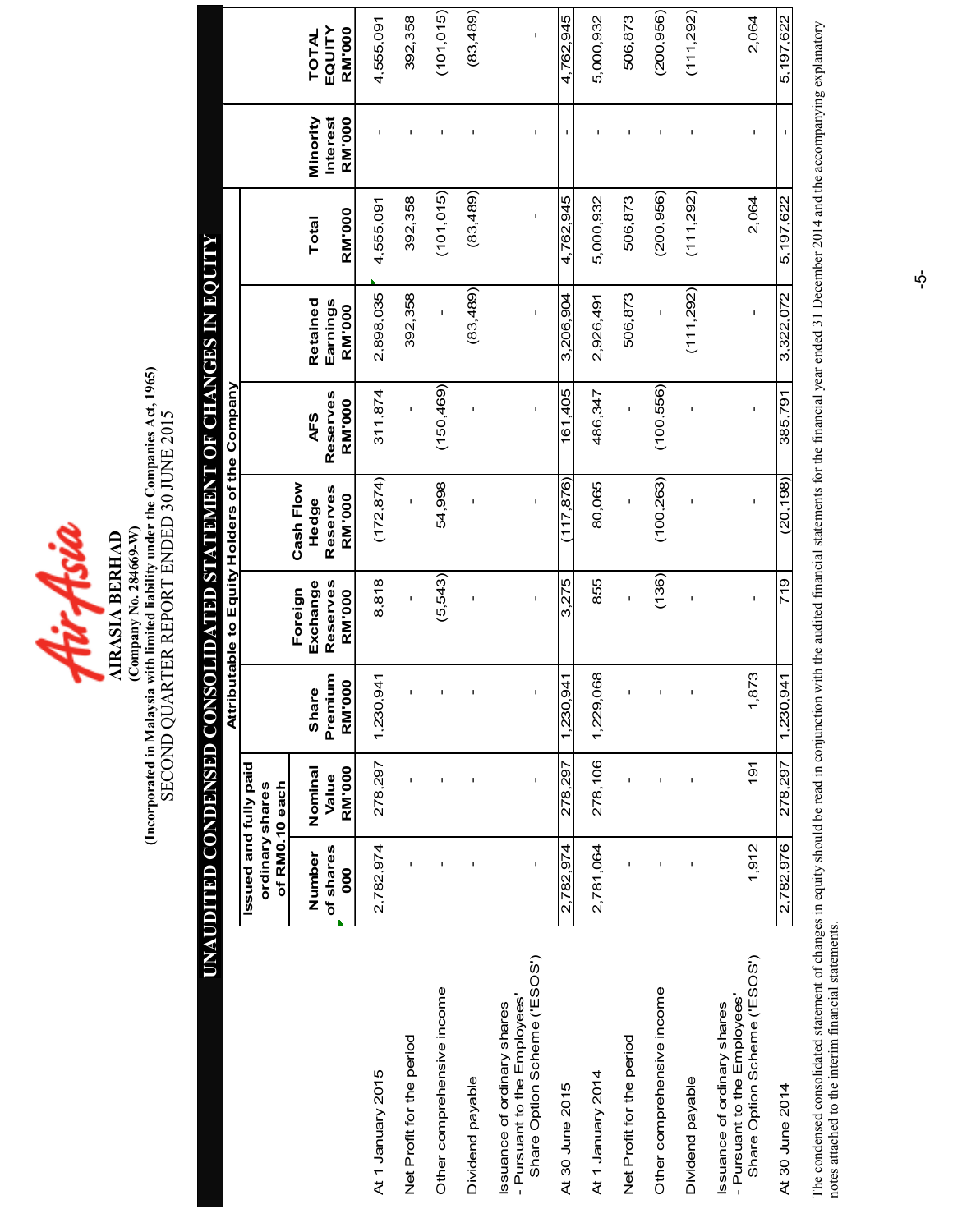

KEY OPERATING STATISTICS – 30 JUNE 2015

Performance indicator for Malaysian operations for current quarter against the same quarter last year

| <b>Quarter Ended: 30 June</b>      | Apr - Jun<br>2015 | Apr - Jun<br>2014 | <b>Change</b><br>$V - O - V$ |
|------------------------------------|-------------------|-------------------|------------------------------|
|                                    |                   |                   |                              |
|                                    |                   |                   |                              |
| Passengers Carried                 | 5,951,924         | 5,573,241         | 7%                           |
| Capacity                           | 7,432,560         | 6,963,840         | 7%                           |
| Seat Load Factor                   | 80%               | 80%               | 0 ppt                        |
| RPK (million)                      | 7,263             | 6,799             | 7%                           |
| ASK (million)                      | 9,100             | 8,535             | 7%                           |
| Average Fare (RM)                  | 141               | 157               | $-10%$                       |
| Ancillary Income Per Pax (RM)      | 46                | 45                | $2\%$                        |
| Unit Passenger Revenue (RM)        | 187               | 202               | $-7%$                        |
| Revenue / ASK (sen)                | 14.56             | 15.36             | $-5%$                        |
| Revenue / ASK (US cents)           | 3.96              | 4.18              | -5%                          |
| Cost / ASK (sen)                   | 11.88             | 13.32             | $-11%$                       |
| Cost / ASK (US cents)              | 3.24              | 3.63              | $-11%$                       |
| Cost / ASK-ex Fuel (sen)           | 6.65              | 6.50              | $2\%$                        |
| Cost / ASK-ex Fuel (US cents)      | 1.81              | 1.77              | 2%                           |
| Aircraft (end of period)           | 80                | 80                | 0%                           |
| Average Stage Length (km)          | 1,230             | 1,212             | $1\%$                        |
| Number of Flights                  | 41,292            | 38,688            | 7%                           |
| Fuel Consumed (Barrels)            | 1,531,057         | 1,393,176         | 10%                          |
| Average Fuel Price (US\$ / Barrel) | 85                | 114               | $-25%$                       |

Exchange Rate: RM:USD – 3.6717 - prior year US cent figures are restated at the current period average exchange rate

### Definition and calculation methodology

| ASK (Available Seat Kilometres)    | Total available seats multiplied by the distance flown.         |
|------------------------------------|-----------------------------------------------------------------|
| RPK (Revenue Passenger Kilometres) | Number of passengers carried multiplied by distance<br>flown    |
| Revenue/ASK                        | Total revenue divided by ASK                                    |
| Cost/ASK                           | Total expenses before operating profit divided by ASK           |
| Cost/ASK – ex fuel                 | Costs, as defined above, less fuel expenses, divided by<br>ASK. |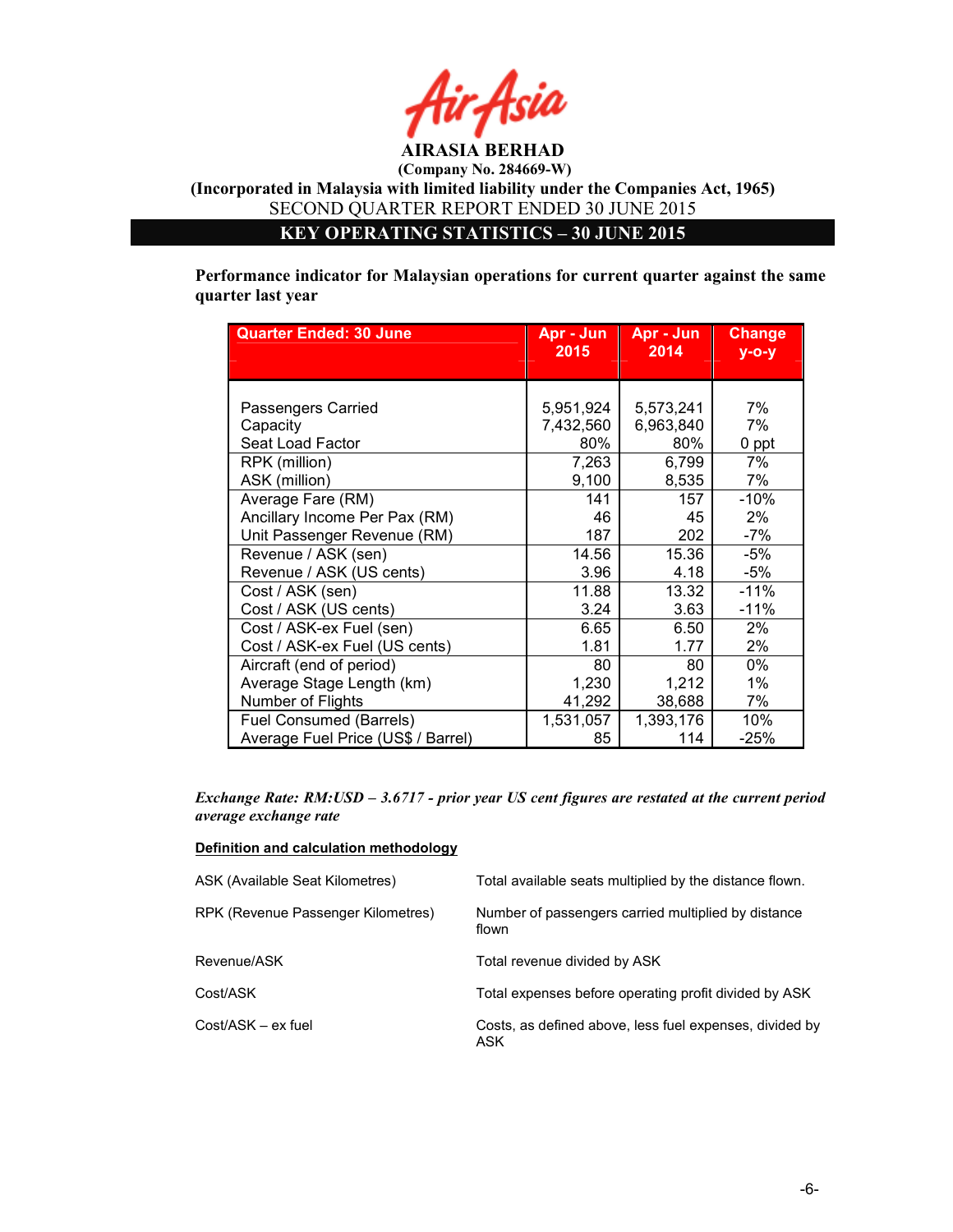# NOTES TO THE UNAUDITED ACCOUNTS – 30 JUNE 2015

#### 1. Basis of preparation

The interim financial report is unaudited and has been prepared in accordance with Malaysian Financial Reporting Standard ("MFRS") 134: "Interim Financial Reporting" and paragraph 9.22 and Appendix 9B of the Bursa Malaysia Securities Berhad ("Bursa Malaysia") Listing Requirements.

The interim financial statements should be read in conjunction with the audited financial statements of the Group for the financial year ended 31 December 2014.

#### 2. Summary of significant accounting policies

The accounting policies and methods of computation adopted for the interim financial statements are consistent with those adopted for the audited financial statements for the financial year ended 31 December 2014.

Details of standards, amendments to published standards and interpretations to existing standards that are applicable to the Group with effect from 1 January 2015 or later are provided in part B general information and summary of significant accounting policies in the audited financial statements of the Group for the financial year ended 31 December 2014. The adoption of the standards applicable to the Group that came into effect on 1 January 2015 did not have any significant impact on the Group upon initial application. The Group did not early adopt any new standards, amendments to published standards and interpretation to existing standards.

### 3. Auditors' report on preceding annual financial statements

The auditors have expressed an unqualified opinion on the Group's statutory financial statements for the financial year ended 31 December 2014 in their report dated 22 April 2015.

## 4. Seasonality of operations

AirAsia is primarily involved in the provision of air transportation services and thus, is subject to the seasonal demand for air travel. The load factor was 80% in the quarter under review and at the same period last year. Compared against the immediate preceding quarter (first quarter January - March 2015), the load factor has improved 5 percentage points. This seasonal pattern is in line with the expectation of the Group.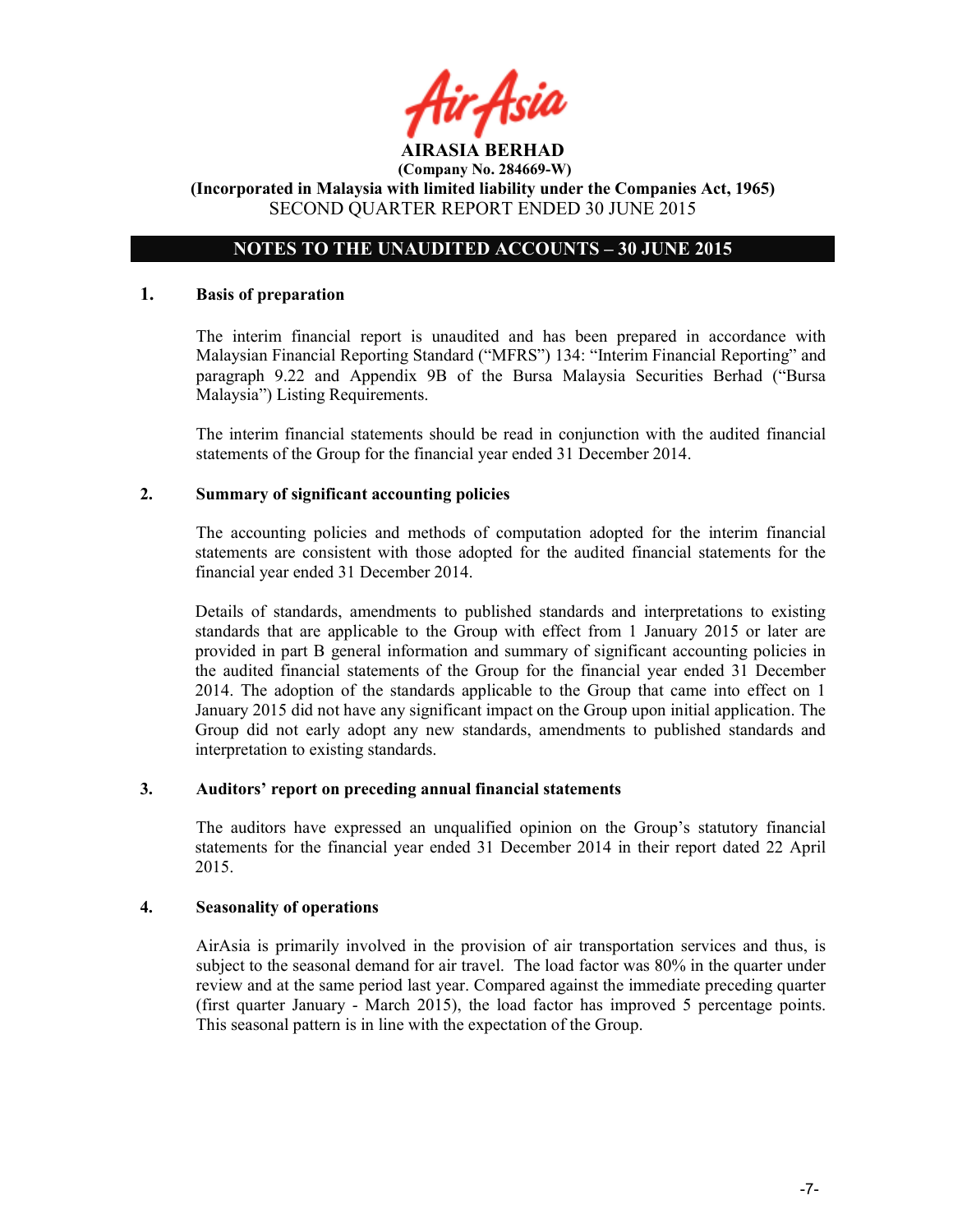AIRASIA BERHAD

# NOTES TO THE UNAUDITED ACCOUNTS – 30 JUNE 2015

## 5. Unusual items due to their nature, size or incidence

There were no unusual items affecting assets, liabilities, equity, net income or cash flows during the current quarter and financial period-to-date.

#### 6. Changes in estimates

There were no changes in estimates that have had material effect in the current quarter and financial period-to-date results.

## 7. Capital and reserves

During quarter ended 30 June 2015, the total issued and paid-up share capital of the Company remained unchanged at RM278,297,408. There was no cancellation, repurchases, resale and repayment of debt and equity securities for the period ended 30 March 2015.

## 8. Dividend paid

The first and final single-tier dividend of 3.0 sen per share on 2,782,974,080 ordinary shares of RM0.10 for the year ended 31 December 2014, amounting to RM83,489,222 was paid on 2 July 2015 to shareholders whose name appeared in the Record of Depositors at the close of business on 3 June 2015. As the dividend was approved in the quarter under review, the dividend was recognized as a liability within Trade and Other Payables as at 30 June 2015.

#### 9. Segment reporting

The Group operates a single reportable segment, that of Airline Operations.

#### 10. Revenue

|                                 | <b>Quarter ended</b><br>30/6/2015<br><b>RM</b> million | <b>Quarter ended</b><br>30/6/2014<br><b>RM</b> million |
|---------------------------------|--------------------------------------------------------|--------------------------------------------------------|
| Passenger seat sales            | 806.6                                                  | 716.9                                                  |
| Baggage fees                    | 115.9                                                  | 113.3                                                  |
| Aircraft operating lease income | 234.3                                                  | 198.2                                                  |
| Surcharges and fees             | 31.7                                                   | 159.9                                                  |
| Other revenue                   | 136.3                                                  | 122.7                                                  |
|                                 | 1,324.8                                                | 1,311.0                                                |

Other revenue includes assigned seat, freight, cancellation, documentation and other fees and the on-board sale of meals and merchandise.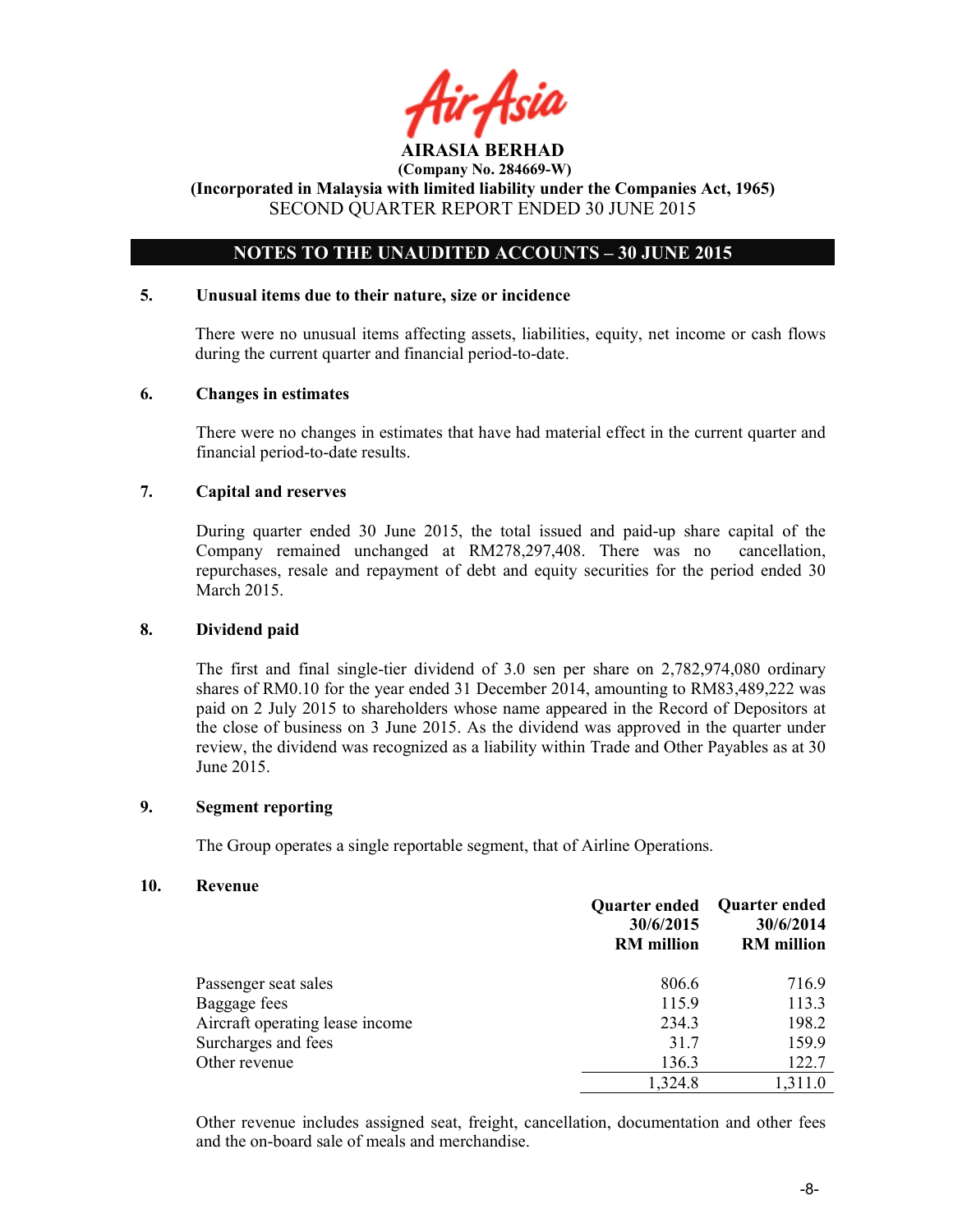# NOTES TO THE UNAUDITED ACCOUNTS – 30 JUNE 2015

#### 11. Other Income

|                                                         | Quarter ended<br>30/6/2015<br><b>RM</b> million | <b>Quarter ended</b><br>30/6/2014<br><b>RM</b> million |
|---------------------------------------------------------|-------------------------------------------------|--------------------------------------------------------|
| Gain on disposal of property, plant and equipment       | (2.7)                                           |                                                        |
| Gain on disposal of available-for-sale financial assets |                                                 | 42.1                                                   |
| Others                                                  | 66.8                                            | 33.3                                                   |
|                                                         | 64.1                                            | 754                                                    |

Other income ('others') includes brand licence fees, commission income and advertising income.

#### 12. Provision for loss on aircraft held for sale

In the previous financial period, the Board approved the sale and leaseback of 16 vintage A320 aircraft in view of the incoming delivery of Airbus A320neo aircraft starting 2016. A total of 10 transactions have been completed to date and RM54.6 million finance costs related to these transactions have been recognized in the income statement in the quarter under review. In addition to the expected reduction in borrowings by approximately RM1.2bil, a total of RM0.2 bil net cash proceeds is also expected to be generated as a result of these transactions.

## 13. Other Comprehensive Income

Cash flow hedges represent fair value changes due to movement in MTM position on effective hedging contracts at 30 June 2015 as compared to 31 March 2015 as follows:

|                                        | 30/6/2015<br><b>RM</b> million | Quarter ended Quarter ended<br>31/3/2015<br><b>RM</b> million |
|----------------------------------------|--------------------------------|---------------------------------------------------------------|
| Fair value loss in the period          | (120.9)                        | (29.6)                                                        |
| Amount transferred to income statement | 59.0                           | (4.0)                                                         |
|                                        | 61.9                           |                                                               |

Fair value changes in effective hedging contracts are recognized directly in equity and are transferred to the income statement in the same period as the underlying hedged item impacts profit or loss.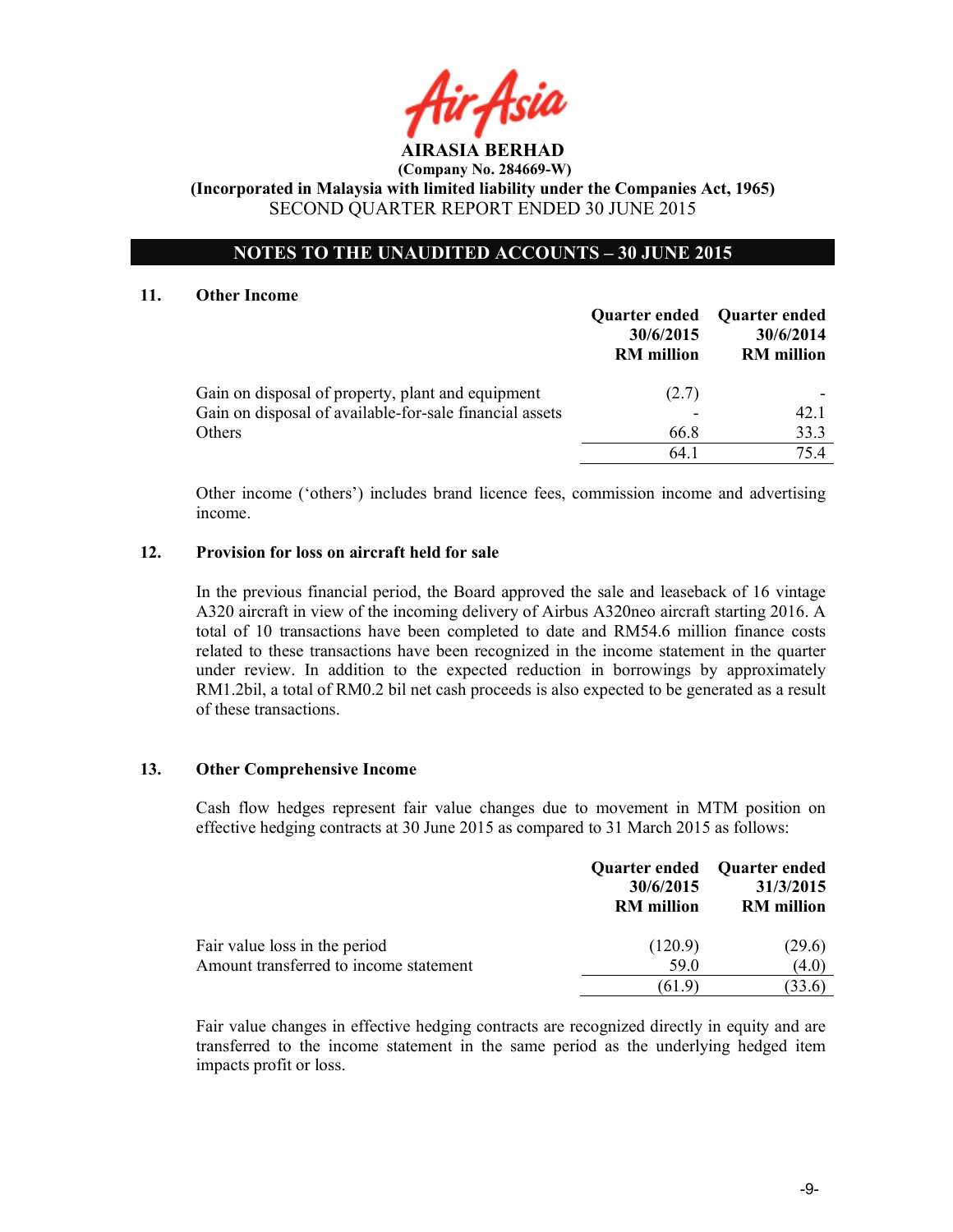

# NOTES TO THE UNAUDITED ACCOUNTS – 30 JUNE 2015

## 14. Disclosure of Realised and Unrealised Profits

The cumulative retained profit of the Group and its subsidiaries comprises realized and unrealized profit as disclosed in the table below.

|                                                                               | As at<br>30/6/2015<br><b>RM</b> million | As at<br>31/12/2014<br><b>RM</b> million |
|-------------------------------------------------------------------------------|-----------------------------------------|------------------------------------------|
| Total retained profit of AirAsia Berhad and its<br>subsidiaries               |                                         |                                          |
| Realised                                                                      | 3,603,933                               | 2,906,177                                |
| Unrealised                                                                    | (530, 738)                              | (91,609)                                 |
|                                                                               | 3,073,195                               | 2,814,568                                |
| Total share of accumulated gains/(losses) from<br>associates                  |                                         |                                          |
| Realised                                                                      | 44,713                                  | 3,521                                    |
| Total share of accumulated gains/(losses) from jointly<br>controlled entities |                                         |                                          |
| Realised                                                                      | 88,995                                  | 79,946                                   |
|                                                                               |                                         |                                          |
| retained profit as per consolidated<br>Total group                            |                                         |                                          |
| accounts                                                                      | 3,206,903                               | 2,898,035                                |

## 15. Property, plant and equipment

## (a) acquisition and disposals

During the quarter ended 30 June 2015, the Group acquired property, plant and equipment with a cost of RM12.8 million (quarter ended 30 June 2014: RM1,140.3 million).

During the quarter ended 30 June 2015, proceeds from disposal of property, plant and equipment totaled RM903.0 million (quarter ended 30 June 2014 RMNil).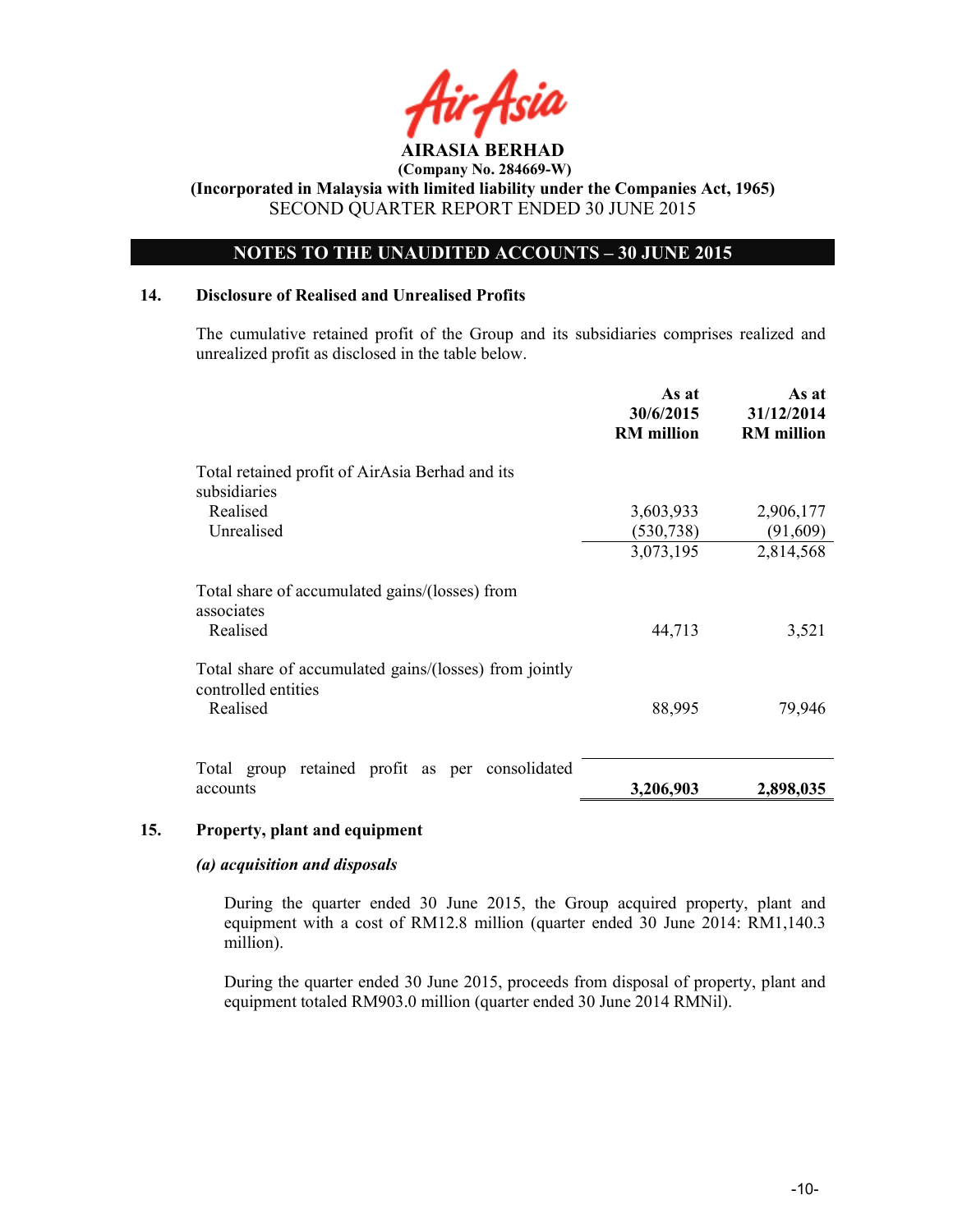AIRASIA BERHAD (Company No. 284669-W) (Incorporated in Malaysia with limited liability under the Companies Act, 1965)

# SECOND QUARTER REPORT ENDED 30 JUNE 2015

# NOTES TO THE UNAUDITED ACCOUNTS – 30 JUNE 2015

#### (b) revaluation

There was no revaluation of property, plant and equipment in the quarter under review or in the same quarter of the prior year.

#### (c) impairment

There was no impairment of property, plant and equipment in the quarter under review or in the same quarter of the prior year.

## 16. Post balance sheet events

There were no material events after the period end that have not been reflected in the financial statements for the financial period ended 30 June 2015 as at the date of this report.

## 17. Changes in composition of the Group

There were no changes in the composition of the Group during the quarter under review.

#### 18. Contingent assets

As at the date of this report, the Group does not have any contingent assets.

## 19. Changes in contingent liabilities since the last annual balance sheet date

There were no material changes in contingent liabilities since the latest audited financial statements of the Group for the financial year ended 31 December 2014.

## 20. Capital commitments outstanding not provided for in the interim financial report

Capital commitments for property, plant and equipment:

|                                 |            | <b>Group and Company</b> |
|---------------------------------|------------|--------------------------|
|                                 | 30/6/2015  | 30/6/2014                |
|                                 | RM'000     | RM'000                   |
| Approved and contracted for     | 67,574,782 | 48, 313, 714             |
| Approved but not contracted for |            | 15,649,253 14,449,500    |
|                                 | 83,224,035 | 62,763,214               |
|                                 |            |                          |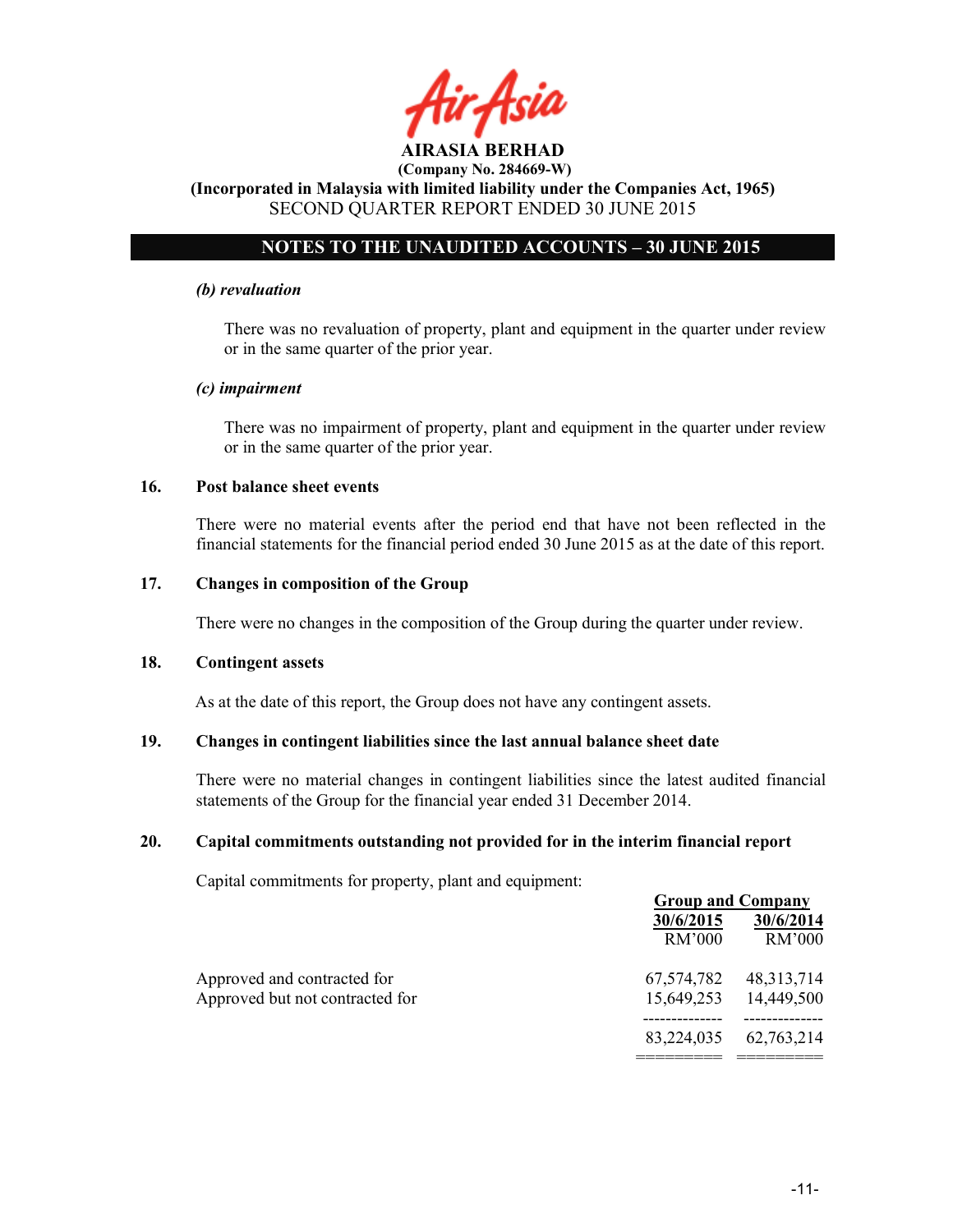

# NOTES TO THE UNAUDITED ACCOUNTS – 30 JUNE 2015

## 21. Material related party transactions

Details of the relationship and transactions between AirAsia and its related parties are as described below. The related party transactions described were carried out on the terms and conditions obtainable in transactions with unrelated parties unless otherwise stated.

| Name of company                     | Relationship                                   |
|-------------------------------------|------------------------------------------------|
| Thai AirAsia                        | Associate of a subsidiary                      |
| PT Indonesia AirAsia                | Associate of a subsidiary                      |
| AirAsia Inc (Philippines)           | Associate of a subsidiary                      |
| AirAsia India Private Limited       | Associate of a subsidiary                      |
| AirAsia Japan Co. Ltd               |                                                |
| (ANA Holdings Inc.)                 | Former associate of a subsidiary               |
| Asian Aviation Centre of Excellence |                                                |
| Sdn Bhd                             | Joint venture                                  |
| AirAsia X Bhd.                      | Company with common directors and shareholders |
|                                     |                                                |

These following items have been included in the Income Statement

|                                                    | Quarter ended<br>30/6/2015<br><b>RM</b> million | <b>Quarter ended</b><br>30/6/2014<br><b>RM</b> million |
|----------------------------------------------------|-------------------------------------------------|--------------------------------------------------------|
| Thai AirAsia                                       |                                                 |                                                        |
| Lease rental income on aircraft                    | 108,950                                         | 93,591                                                 |
| Indonesia AirAsia                                  |                                                 |                                                        |
| Lease rental income on aircraft                    | 89,342                                          | 81,587                                                 |
| <b>Philippines AirAsia</b>                         |                                                 |                                                        |
| Lease rental income on aircraft                    | 20,312                                          | 6,788                                                  |
| India AirAsia                                      |                                                 |                                                        |
| Lease rental income on aircraft                    | 15,701                                          |                                                        |
| AirAsia X Berhad                                   |                                                 |                                                        |
| Services charged to AirAsia X Berhad               | 1,846                                           | 1,815                                                  |
| <b>Asian Aviation Centre of Excellence Sdn Bhd</b> |                                                 |                                                        |
| Training costs charged to AirAsia Berhad           | (6, 132)                                        | (4,675)                                                |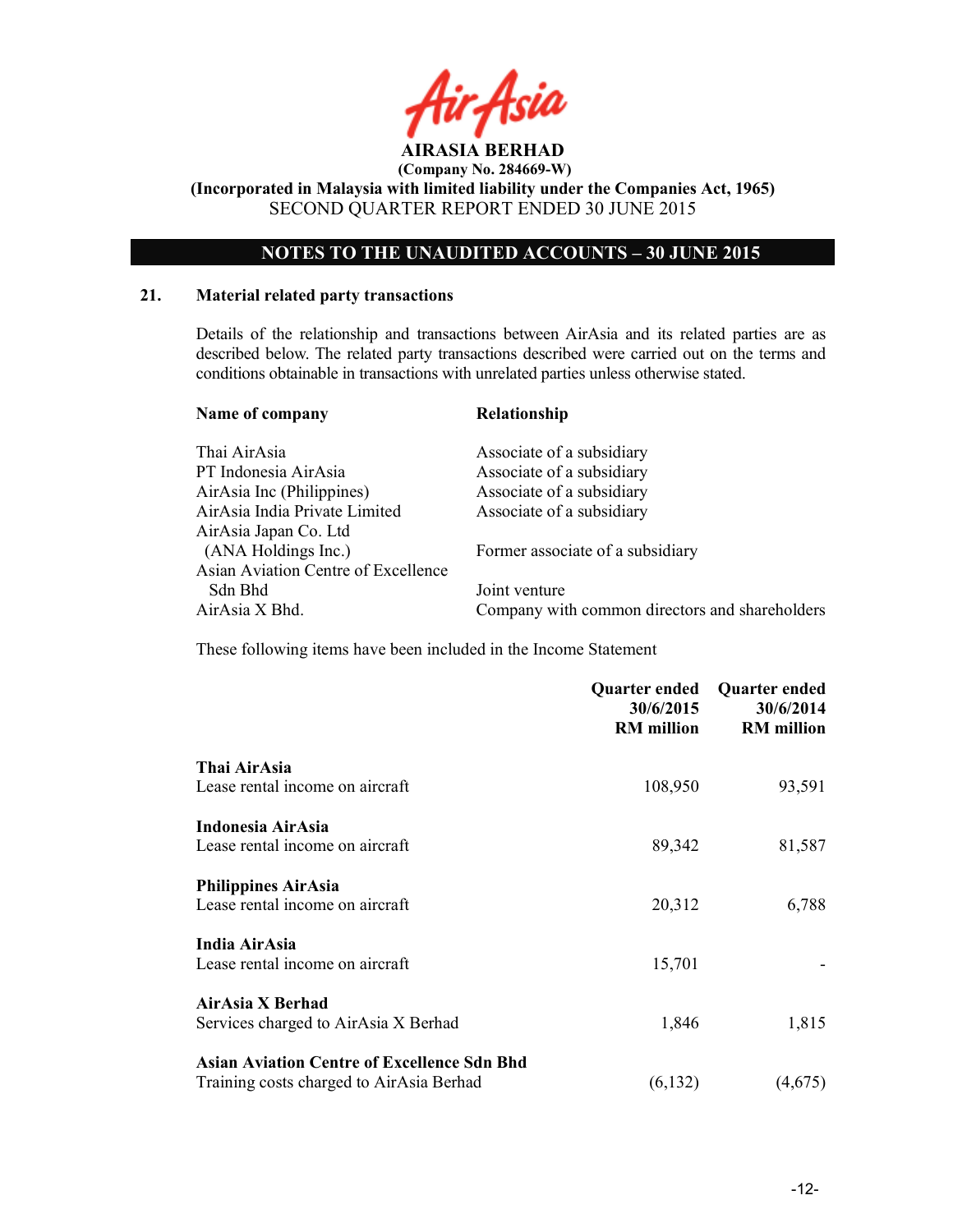

# NOTES TO THE UNAUDITED ACCOUNTS – 30 JUNE 2015

# 22. Review of performance

Performance of current quarter against the same quarter last year for Malaysia

| <b>Quarter Ended: 30 June</b>                                                                  | Apr - Jun<br>2015        | Apr - Jun<br>2014        |
|------------------------------------------------------------------------------------------------|--------------------------|--------------------------|
| <b>RM'000</b>                                                                                  |                          |                          |
| Revenue                                                                                        | 1,324,819                | 1,310,916                |
| Operating expenses:<br>- Staff costs<br>- Depreciation of property, plant                      | (192, 607)               | (153, 858)               |
| and equipment<br>- Aircraft fuel expenses                                                      | (165, 577)<br>(476, 539) | (190, 172)<br>(581, 715) |
| - Maintenance and overhaul                                                                     | (36, 271)                | (45, 625)                |
| - User charges and other related expenses                                                      | (151, 679)               | (123, 645)               |
| - Aircraft operating lease expenses<br>- Other operating expenses                              | (68, 845)<br>(66, 932)   | (50, 629)<br>(57, 711)   |
| Other income                                                                                   | 64,067                   | 75,440                   |
| Share of results of jointly controlled entities                                                | 5,008                    | 5,019                    |
| Share of results of associates                                                                 | 8,021                    | (13, 835)                |
| <b>Operating Profit</b>                                                                        | 243,465                  | 174,185                  |
| Finance Income                                                                                 | 29,693                   | 24,785                   |
| <b>Finance Costs</b>                                                                           | (149, 195)               | (127, 951)               |
| <b>Net operating profit</b>                                                                    | 123,963                  | 71,019                   |
| Foreign Exchange (loss)/gain on borrowings                                                     | (43, 591)                | 202,922                  |
| Foreign Exchange gain/(loss) on amounts due from<br>associates and jointly-controlled entities | 23,006                   | (18, 627)                |
| Costs related to the sale and leaseback of aircraft                                            |                          |                          |
| - finance costs related to termination of borrowings                                           | (54, 615)                |                          |
| Profit before tax                                                                              | 48,763                   | 255,314                  |
| <b>Current Taxation</b>                                                                        | (14, 467)                | (3,261)                  |
| Deferred taxation                                                                              | 208,731                  | 115,102                  |
| <b>Profit after tax</b>                                                                        | 243,027                  | 367,155                  |
| <b>EBITDAR</b>                                                                                 | 477,887                  | 414,986                  |
| <b>EBITDAR Margin</b>                                                                          | 36%                      | 32%                      |
| <b>EBIT Margin</b>                                                                             | 18%                      | 13%                      |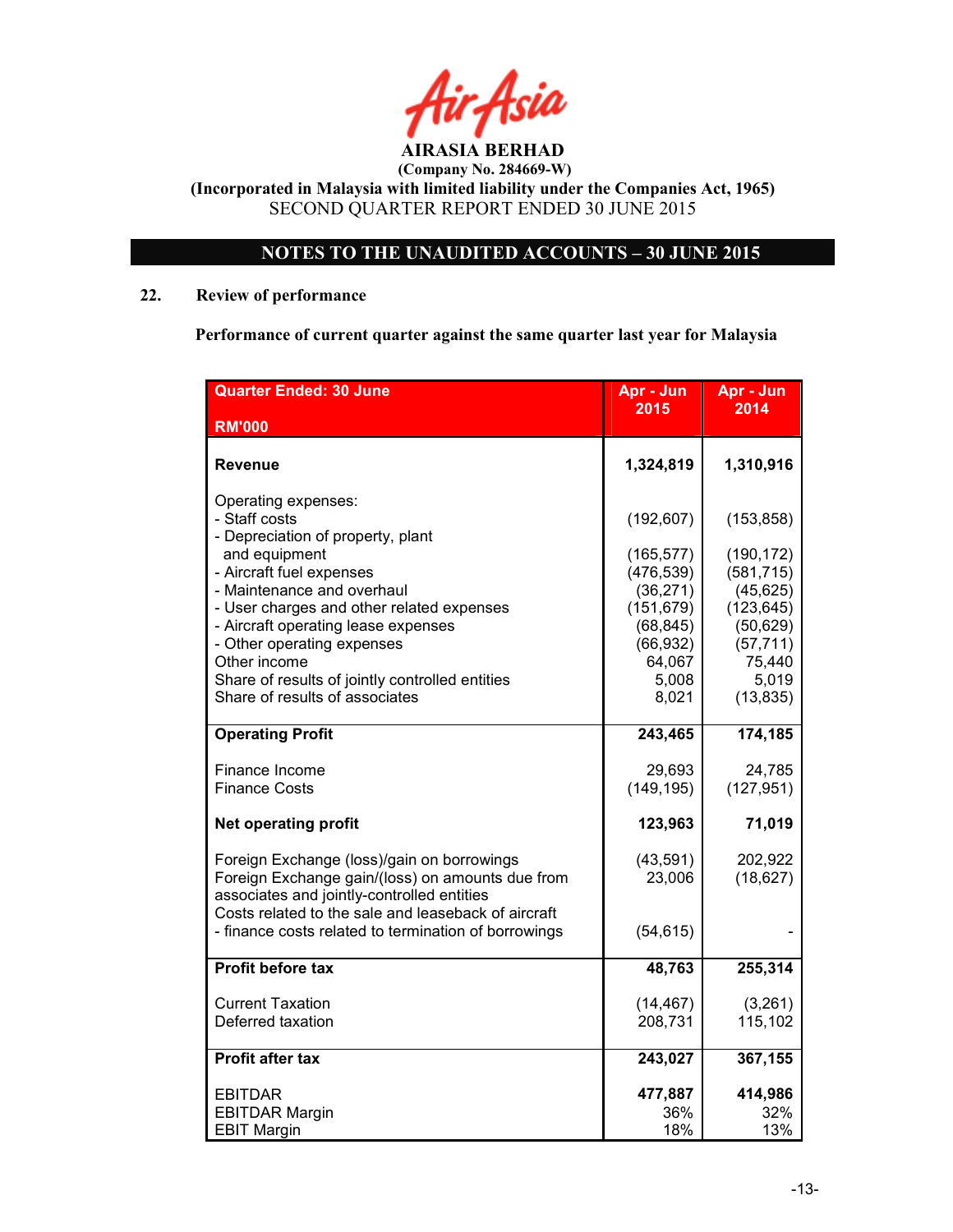

(Incorporated in Malaysia with limited liability under the Companies Act, 1965) SECOND QUARTER REPORT ENDED 30 JUNE 2015

# NOTES TO THE UNAUDITED ACCOUNTS – 30 JUNE 2015

The Group recorded revenue of RM1,324.8 million for the quarter ended 30 June 2015  $("2Q15")$ , 1% higher than the revenue of RM1,310.9 million recorded in the quarter ended 30 June 2014 ("2Q14"). The revenue was supported by a 7% growth in passenger volume while the average fare was down 10% at RM141 as compared to RM157 achieved in 2014. Ancillary income per passenger increased by 2% to RM46 year-on-year. The seat load factor was at 80% consistent with the same period last year.

The profit before tax for the period was RM48.8 million compared to RM255.3 million in the same quarter of 2014 while the profit after tax for the period was RM243.0 million compared to RM367.2 million in the same quarter of 2014.

## Cashflow commentary for current quarter against immediately preceding quarter

| Net Cash Flow (RM'000)         | Apr - Jun 2015 | <b>Jan – Mar 2015</b> |  |
|--------------------------------|----------------|-----------------------|--|
|                                |                |                       |  |
| Cash from Operations           | 477,382        | 209,751               |  |
| Cash from Investing Activities | 859,976        | 162,399               |  |
| Cash from Financing Activities | (1,063,999)    | (171, 145)            |  |
| <b>Net Cash Flow</b>           | 273,359        | 201,005               |  |

The Group's cash from operations was RM477.4 million, compared to RM209.8 million in the immediate preceding quarter ended 31 March 2015. Net cash flow in the quarter amounted to a RM273.4 million inflow, as cash in flows from operating and investing activities exceeded financing cash out flows.

## Balance sheet commentary for current quarter

| <b>Balance Sheet</b><br><b>RM</b> million | <b>June 2015</b> | <b>March 2015</b> |
|-------------------------------------------|------------------|-------------------|
| <b>Total Debt</b><br>Cash                 | 12,369<br>1,838  | 13,144<br>1,600   |
| <b>Net Debt</b>                           | 10,531           | 11,544            |
| <b>Net Gearing</b>                        | 2.21             | 2.47              |

The Group's total debt as of end of June 2015 was RM12.4 billion. The Group's net debt after offsetting the cash balances amounted to RM10.5 billion.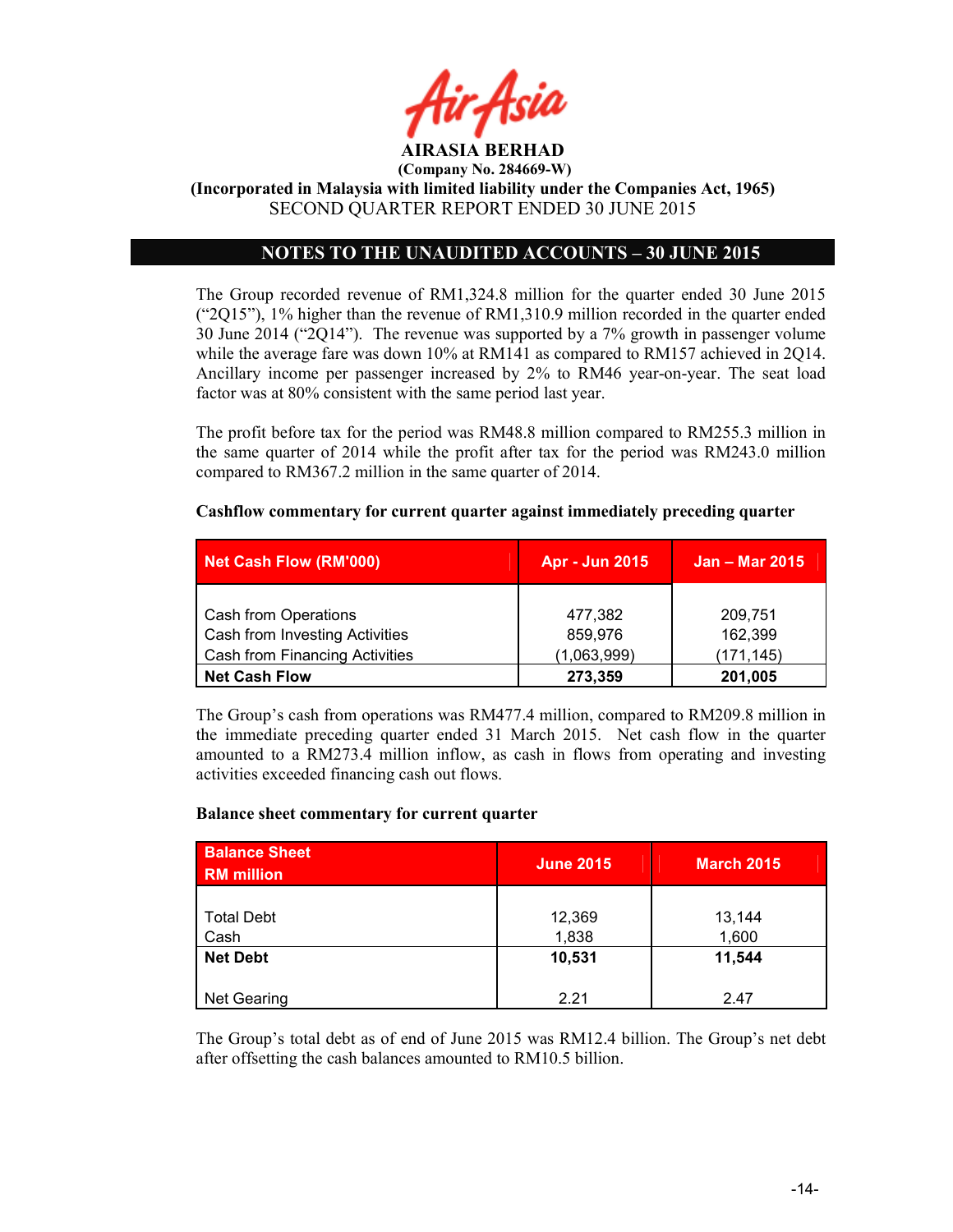

# NOTES TO THE UNAUDITED ACCOUNTS – 30 JUNE 2015

### Asia Aviation Capital Limited ("AAC")

Included within the Group results is AAC, a wholly owned subsidiary of AirAsia that provides aircraft leasing services for the AirAsia group of companies. Aircraft owned and operated in Malaysia will however remain with the Company. The results of the Company for 2Q15 which is consolidated into the results of AirAsia is shown below:

| <b>Quarter Ended: 30 June</b><br><b>USD'000</b> | <b>Apr - Jun 2015</b> | <b>Apr - Jun 2014</b> |  |
|-------------------------------------------------|-----------------------|-----------------------|--|
| Revenue                                         | 11,690                |                       |  |
| Operating expenses:                             |                       |                       |  |
| - Staff costs                                   | (67)                  |                       |  |
| - Aircraft operating lease expenses             | (10, 428)             |                       |  |
| - Other operating expenses                      | (18)                  |                       |  |
|                                                 |                       |                       |  |
| <b>Operating Profit</b>                         | 1,176                 |                       |  |
| Finance Income                                  |                       |                       |  |
| <b>Finance Costs</b>                            | (1)                   |                       |  |
|                                                 |                       |                       |  |
| <b>Net Operating Profit</b>                     | 1,174                 |                       |  |
| Foreign exchange gain on amounts due            |                       |                       |  |
| from intercompany                               |                       |                       |  |
| Profit before tax                               | 1,179                 |                       |  |
| Taxation                                        |                       |                       |  |
| <b>Profit after tax</b>                         | 1,179                 |                       |  |
|                                                 |                       |                       |  |
| <b>EBITDAR</b>                                  | 1,176                 | O                     |  |
| <b>EBITDAR Margin</b>                           | 10%                   | 0%                    |  |
| <b>EBIT Margin</b>                              | 10%                   | 0%                    |  |

| <b>Operational ratios</b>                           | <b>Apr - Jun 2015</b> | <b>Apr - Jun 2014</b> |
|-----------------------------------------------------|-----------------------|-----------------------|
| Total aircraft in the portfolio                     | 6                     |                       |
| Addition                                            | 13                    |                       |
| Operating lease aircraft                            | 19                    |                       |
| Owned aircraft                                      |                       |                       |
| Committed aircraft delivery<br>% of aircraft placed | 100%                  |                       |
| No of Aircraft by Lessee                            | 19                    |                       |
| Thai AirAsia                                        | 12                    |                       |
| Indonesia AirAsia                                   | 3                     |                       |
| Philippines AirAsia                                 | 3                     |                       |
| AirAsia India                                       |                       |                       |
| 3rd party                                           |                       |                       |
| Total Aicraft average age (Years)                   | 6.5                   |                       |
| Operating lease avg age (Years)                     | 6.8                   |                       |
| Owned acft avg age (Years)                          |                       |                       |
| Average remaining lease tenure (Years)              | 5.8                   |                       |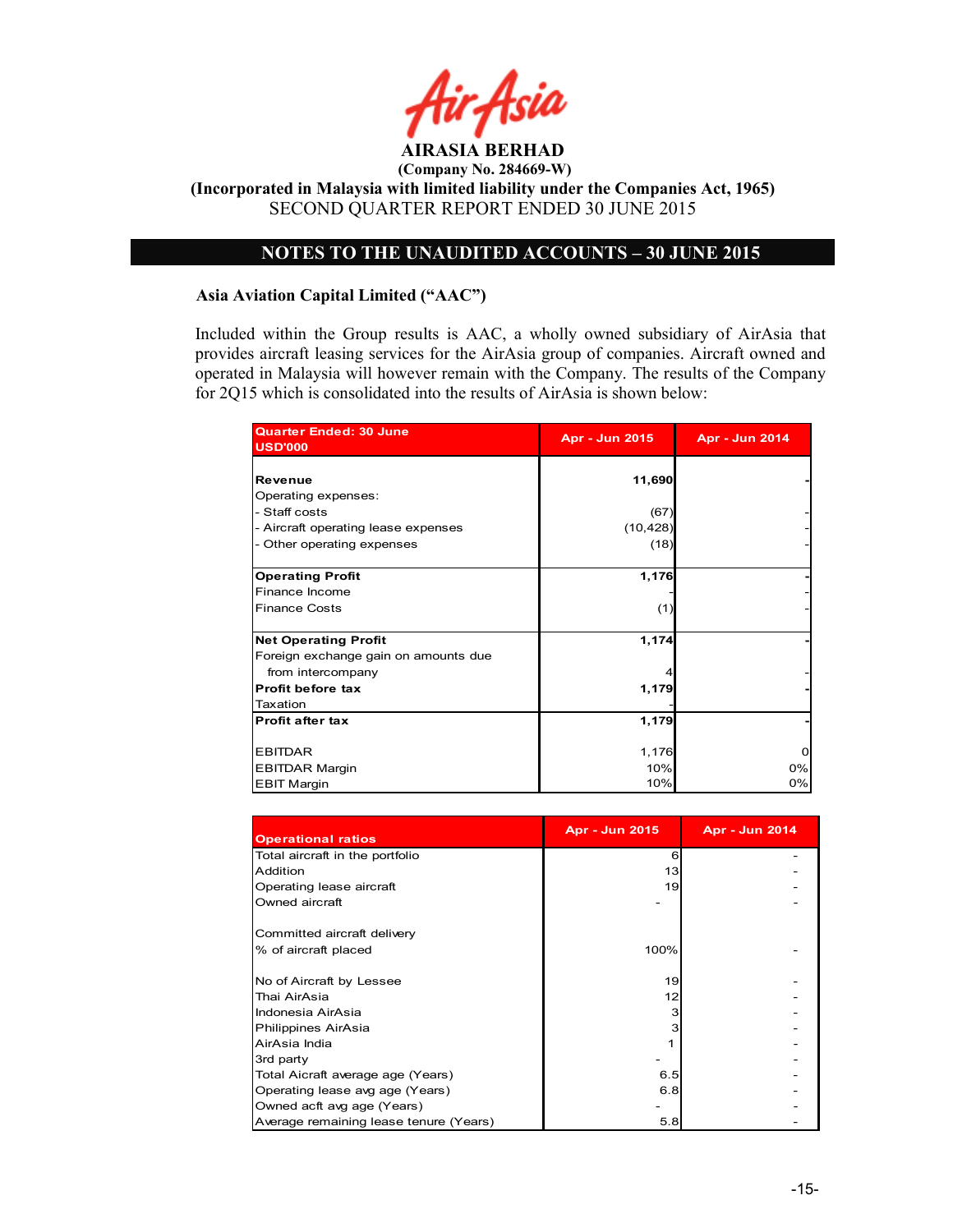# NOTES TO THE UNAUDITED ACCOUNTS – 30 JUNE 2015

## 23. Jointly Controlled Entities and Associate Companies

## i) Associate Company - Thai AirAsia

Thai AirAsia is an associate company owned 45% by AirAsia Berhad. As such it is accounted for using the equity method, as permitted by the Malaysian Accounting Standards Board MFRS128, Investments in Associates.

Thai AirAsia recorded revenue of THB6,898.8 million in 2Q15, 26% higher compared to the THB5,475.0 million achieved in 2Q14. The positive growth in revenue is attributed to higher passenger volumes which increased by 26% year-on-year. Anciliary income per passenger decreased by 6% year-on-year. Passengers carried by Thai AirAsia increased as capacity rose 23% year-on-year while the seat load factor increased 2ppt to 80%.

Thai AirAsia achieved an operating profit of THB514.4 million in 2Q15, compared to an operating loss of THB429.1 million in 2Q14. Thai AirAsia achieved a net profit of THB374.2 million in 2Q15, compared to a net loss of THB317.6 million in 2Q14.

AirAsia Berhad has equity accounted RM18.1 million in 2Q15, as reflected in the AirAsia Berhad income statement.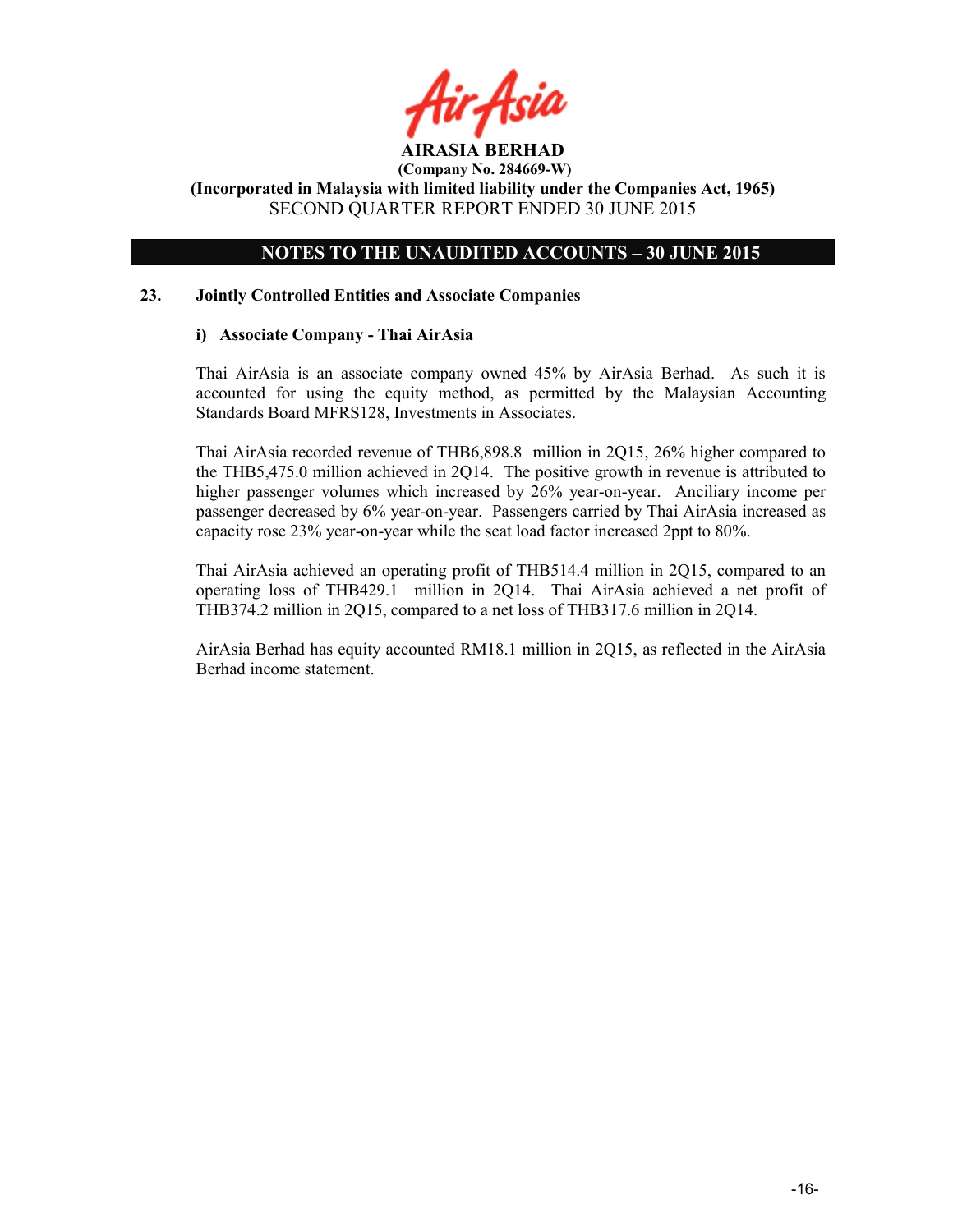

(Incorporated in Malaysia with limited liability under the Companies Act, 1965) SECOND QUARTER REPORT ENDED 30 JUNE 2015

# NOTES TO THE UNAUDITED ACCOUNTS – 30 JUNE 2015

Performance indicator for Thailand operations for current quarter against the same quarter last year

| <b>Quarter Ended: 30 June</b>      | Apr - June<br>2015 | Apr - June<br>2014 | <b>Change</b><br>$V-O-V$ |
|------------------------------------|--------------------|--------------------|--------------------------|
|                                    |                    |                    |                          |
|                                    |                    |                    |                          |
| Passengers Carried                 | 3,539,856          | 2,806,804          | 26%                      |
| Capacity                           | 4,445,820          | 3,611,880          | 23%                      |
| Seat Load Factor                   | 80%                | 78%                | 2 ppt                    |
| RPK (million)                      | 3,574              | 2,855              | 25%                      |
| ASK (million)                      | 4,410              | 3,667              | 20%                      |
| Average Fare (THB)                 | 1,632              | 1,612              | 1%                       |
| Ancillary Income Per Pax (THB)     | 319                | 341                | -6%                      |
| Unit Passenger Revenue (THB)       | 1,951              | 1,953              | 0%                       |
| Revenue / ASK (THB)                | 1.56               | 1.49               | 5%                       |
| Revenue / ASK (US cents)           | 4.64               | 4.43               | 5%                       |
| Cost / ASK (THB)                   | 1.45               | 1.61               | -10%                     |
| Cost / ASK (US cents)              | 4.30               | 4.78               | $-10%$                   |
| Cost / ASK-ex Fuel (THB)           | 0.90               | 0.89               | 1%                       |
| Cost / ASK-ex Fuel (US cents)      | 2.68               | 2.64               | 1%                       |
| Aircraft (end of period)           | 43                 | 37                 | 16%                      |
| Average Stage Length (km)          | 992                | 1,015              | $-2\%$                   |
| Number of Flights                  | 24,699             | 20,066             | 23%                      |
| Fuel Consumed (Barrels)            | 806,099            | 641,952            | 26%                      |
| Average Fuel Price (US\$ / Barrel) | 89                 | 122                | $-27%$                   |

Exchange Rate: USD:THB – 33.70 - prior year US cents figures are restated at the current period average exchange rate

#### Definition and calculation methodology

| ASK (Available Seat Kilometres)    | Total available seats multiplied by the distance flown.        |
|------------------------------------|----------------------------------------------------------------|
| RPK (Revenue Passenger Kilometres) | Number of passengers carried multiplied by distance<br>flown   |
| Revenue/ASK                        | Total revenue divided by ASK                                   |
| Cost/ASK                           | Total expenses before operating profit divided by ASK          |
| Cost/ASK - ex fuel                 | Costs, as defined above, less fuel expenses, divided by<br>ASK |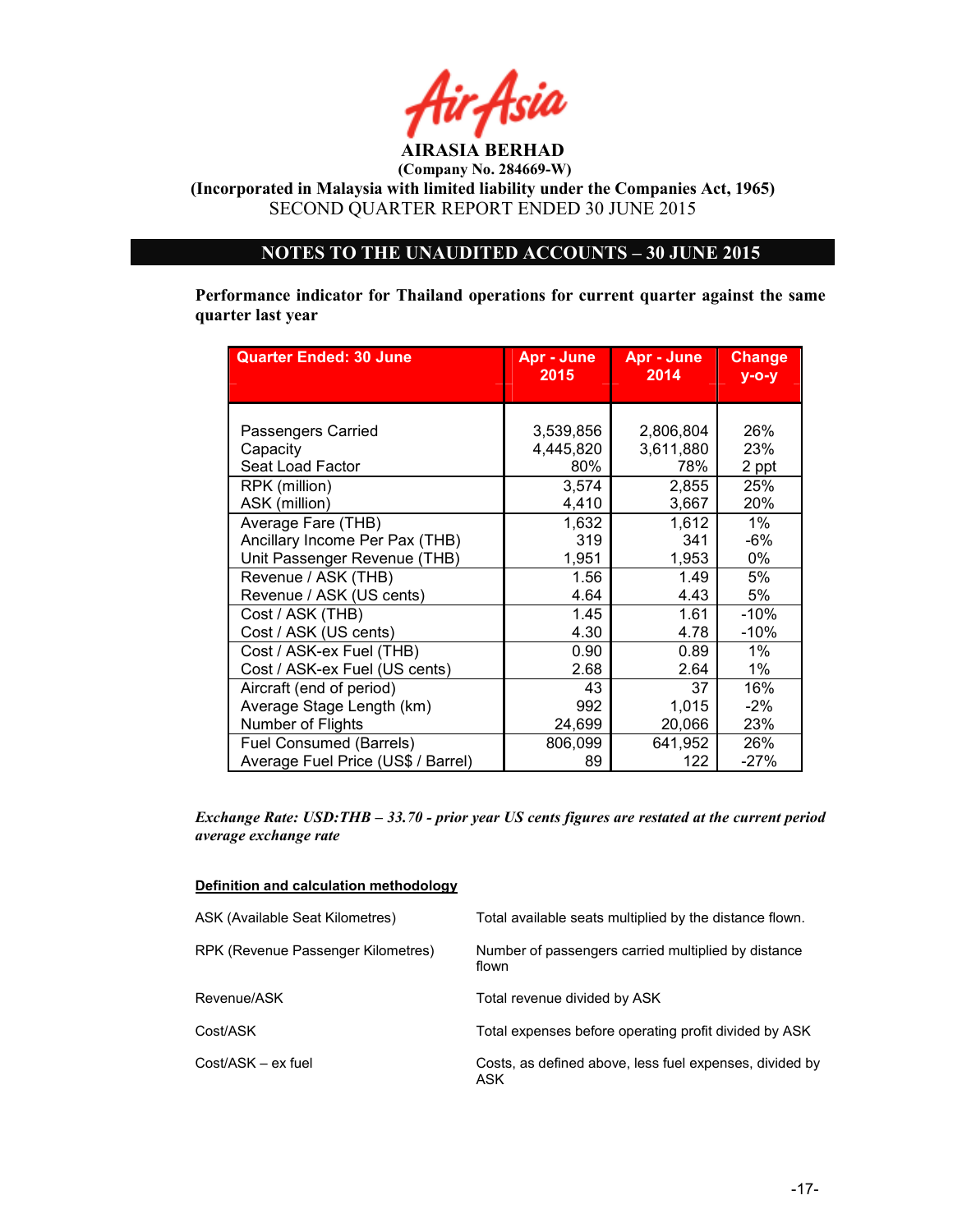

(Incorporated in Malaysia with limited liability under the Companies Act, 1965) SECOND QUARTER REPORT ENDED 30 JUNE 2015

# NOTES TO THE UNAUDITED ACCOUNTS – 30 JUNE 2015

## Performance of current quarter against the same quarter last year for Thailand

| <b>Quarter Ended: 30 June</b>                                                                                 | Apr - June<br>2015                        | Apr - June<br>2014                     |  |
|---------------------------------------------------------------------------------------------------------------|-------------------------------------------|----------------------------------------|--|
| <b>THB'000</b>                                                                                                |                                           |                                        |  |
| <b>Revenue</b>                                                                                                | 6,898,835                                 | 5,474,996                              |  |
| Operating expenses:<br>- Staff costs<br>- Depreciation of property, plant<br>and equipment                    | (728,062)<br>(276, 420)                   | (645, 456)<br>(178, 034)               |  |
| - Aircraft fuel expenses<br>- Maintenance & overhaul                                                          | (2,408,410)<br>(543, 405)                 | (2,639,335)<br>(453, 216)              |  |
| -User charges and other related expenses<br>- Aircraft operating lease expenses<br>- Other operating expenses | (1, 151, 592)<br>(984, 150)<br>(410, 729) | (773, 961)<br>(939, 507)<br>(389, 630) |  |
| Other income                                                                                                  | 118,350                                   | 115,037                                |  |
| <b>Operating Profit/(loss)</b>                                                                                | 514,417                                   | (429, 106)                             |  |
| Finance Income<br><b>Finance Costs</b>                                                                        | (50, 884)<br>(148, 514)                   | 84,469<br>(68, 681)                    |  |
| Profit/(loss) before tax                                                                                      | 315,019                                   | (413, 318)                             |  |
| Taxation<br>Deferred taxation                                                                                 | (7,008)<br>66,178                         | 95,709                                 |  |
| Profit/(loss) after tax                                                                                       | 374,189                                   | (317, 609)                             |  |
| <b>EBITDAR</b><br><b>EBITDAR Margin</b><br><b>EBIT Margin</b>                                                 | 1,774,987<br>26%<br>7%                    | 688,435<br>13%<br>$-8%$                |  |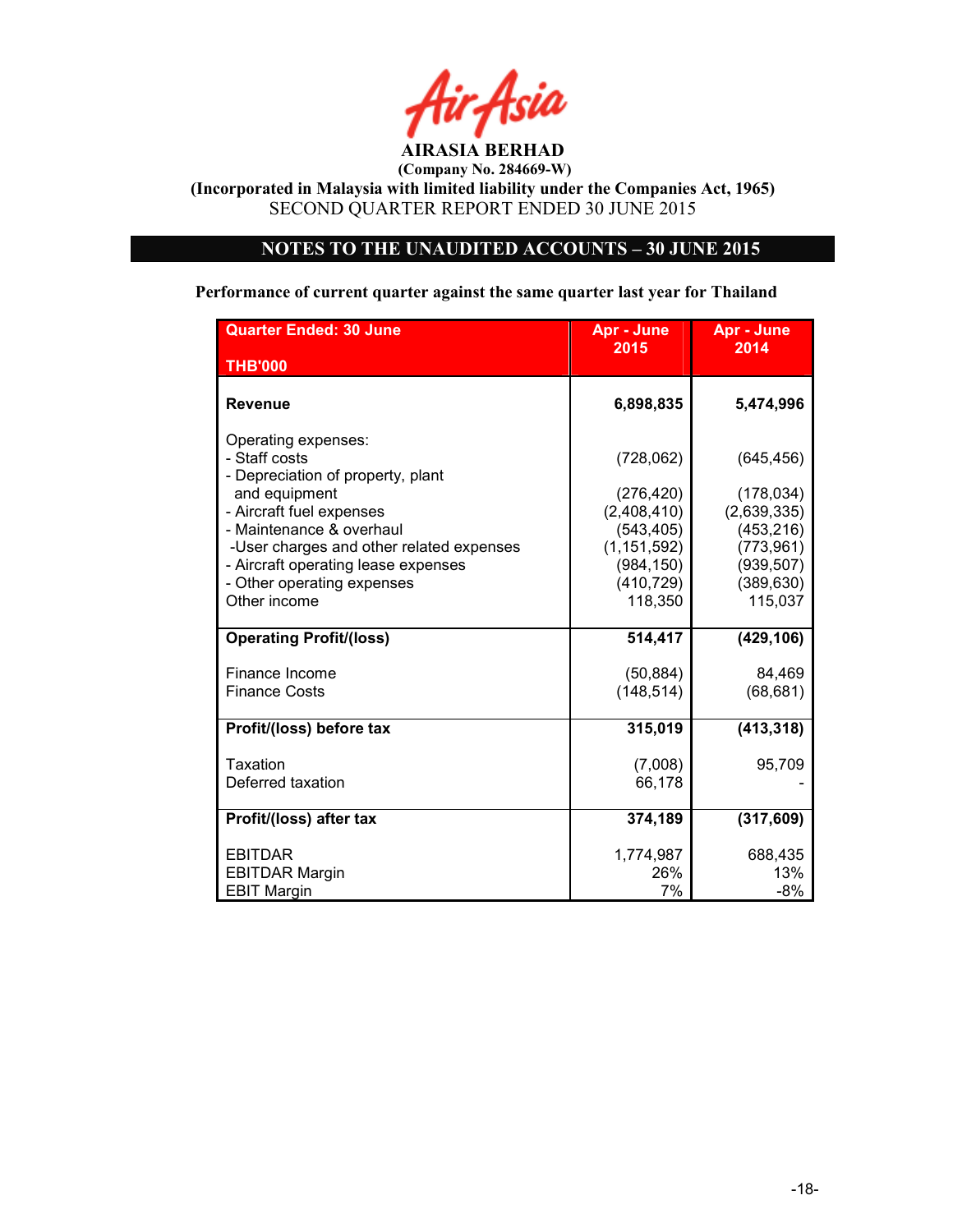AIRASIA BERHAD

(Incorporated in Malaysia with limited liability under the Companies Act, 1965) SECOND QUARTER REPORT ENDED 30 JUNE 2015

## NOTES TO THE UNAUDITED ACCOUNTS – 30 JUNE 2015

#### Balance Sheet

| <b>Quarter Ended: 30 June</b><br><b>THB'000</b> | <b>June 2015</b> | <b>Dec 2014</b> |  |
|-------------------------------------------------|------------------|-----------------|--|
|                                                 |                  |                 |  |
| Property, Plant & Equipment                     | 18,277,953       | 15,932,386      |  |
| Other non-current assets                        | 921,881          | 824,138         |  |
| <b>Prepaid Expenses</b>                         | 479,904          | 270,021         |  |
| Inventory                                       | 99,018           | 75,603          |  |
| Other Debtors & Prepayments                     | 661,481          | 757,275         |  |
| Amounts due from related parties                | 372,636          | 68,163          |  |
| General Investment                              | 2,500            | 10,480          |  |
| Cash & Short Term Deposits                      | 7,178,213        | 7,751,263       |  |
| <b>Total Assets</b>                             | 27,993,586       | 25,689,329      |  |
|                                                 |                  |                 |  |
| Sales In Advance                                | 3,799,228        | 4,629,227       |  |
| <b>Other Creditors &amp; Accruals</b>           | 1,740,442        | 1,800,086       |  |
| Amounts Owing to Related Party                  | 371,430          | 472,709         |  |
| Deferred tax liabilities                        | 472,568          | 351,812         |  |
| Finance lease liabilities                       | 13,933,333       | 12,076,968      |  |
| Other long term liabilities                     | 178,637          | 157,548         |  |
| <b>Total Liabilities</b>                        | 20,495,638       | 19,488,350      |  |
|                                                 |                  |                 |  |
| <b>Share Capital</b>                            | 435,556          | 435,556         |  |
| <b>Share Premium</b>                            | 2,628,786        | 2,628,786       |  |
| <b>Retained Earnings</b>                        | 4,433,606        | 3,136,637       |  |
| <b>Total Equity</b>                             | 7,497,948        | 6,200,979       |  |

#### ii) Associate Company - Indonesia AirAsia

Indonesia AirAsia is an associate company owned 49% by AirAsia Berhad. As such it is accounted for using the equity method, as permitted by the Malaysian Accounting Standards Board MFRS128, Investments in Associates. The Group's interest in Indonesia AirAsia has been reduced to zero and the Group will only recognize its share of profits after its share of profits equals the share of losses not previously recognized.

Indonesia AirAsia recorded revenue of IDR 1,266.8 billion in 2Q15, 16% lower as compared to the IDR 1,507.8.0 billion achieved in 2Q14. The drop in revenue can be attributed to lower passenger volumes which decreased by 18% year-on-year despite the 3% increase in the year-on-year unit passenger revenue. Anciliary income per passenger increased by 16% year-on-year. Passengers carried by Indonesia AirAsia decreased as capacity decreased 12% year-on-year while the seat load factor decreased by 5 percentage points to 73% as compared to 2Q14.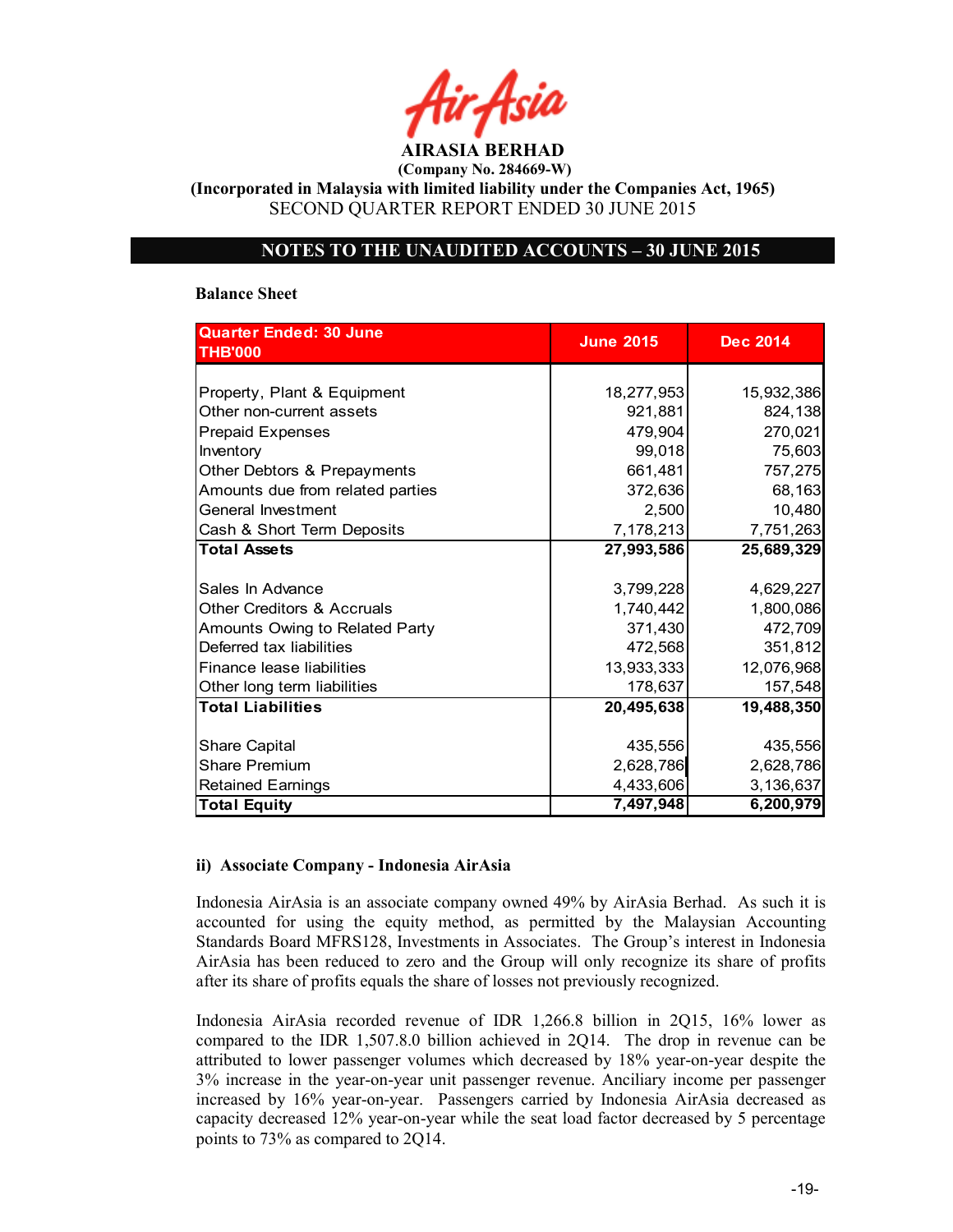

AIRASIA BERHAD (Company No. 284669-W)

(Incorporated in Malaysia with limited liability under the Companies Act, 1965) SECOND QUARTER REPORT ENDED 30 JUNE 2015

## NOTES TO THE UNAUDITED ACCOUNTS – 30 JUNE 2015

Indonesia AirAsia recorded an operating loss of IDR395.2 billion in 2Q15, compared to an operating loss of IDR271.8 billion in 1Q14. Indonesia AirAsia recorded a net loss of IDR486.4 billion in 2Q15 as compared to a net loss of IDR340.3 billion in 2Q14.

The AirAsia Berhad share of the net loss in 2Q15 amounted to RM66.3 million. However, as the Group's interest in Indonesia AirAsia has been reduced to zero any profits will only be recognized when a total of RM474.2 million of unrecognized losses have been reversed.

## Performance indicator for Indonesia operations for current quarter against the same quarter last year

| <b>Quarter Ended: 30 June</b>      | Apr - Jun<br>2015 | Apr - Jun<br>2014 | <b>Change</b><br>$y$ -o-y |
|------------------------------------|-------------------|-------------------|---------------------------|
|                                    |                   |                   |                           |
|                                    |                   |                   |                           |
| Passengers Carried                 | 1,632,831         | 1,986,645         | $-18%$                    |
| Capacity                           | 2,244,960         | 2,555,280         | $-12%$                    |
| Seat Load Factor                   | 73%               | 78%               | $-5$ ppt                  |
| RPK (million)                      | 2,196             | 2,288             | -4%                       |
| ASK (million)                      | 2,990             | 2,936             | 2%                        |
| Average Fare (IDR)                 | 611,094           | 611,446           | 0%                        |
| Ancillary Income Per Pax (IDR)     | 168,858           | 145,279           | 16%                       |
| Unit Passenger Revenue (IDR)       | 779,952           | 756,725           | 3%                        |
| Revenue / ASK (IDR)                | 423.67            | 513.60            | -18%                      |
| Revenue / ASK (US cents)           | 3.21              | 3.89              | $-18%$                    |
| Cost / ASK (IDR)                   | 555.85            | 606.16            | $-8%$                     |
| Cost / ASK (US cents)              | 4.22              | 4.60              | $-8%$                     |
| Cost / ASK-ex Fuel (IDR)           | 357.05            | 340.12            | 5%                        |
| Cost / ASK-ex Fuel (US cents)      | 2.71              | 2.58              | 5%                        |
| Aircraft (end of period)           | 29                | 30                | $-3%$                     |
| Average Stage Length (km)          | 1,240             | 1,174             | 6%                        |
| Number of Flights                  | 12,472            | 14,196            | $-12%$                    |
| Fuel Consumed (Barrels)            | 473,298           | 502,024           | -6%                       |
| Average Fuel Price (US\$ / Barrel) | 95                | 118               | $-19%$                    |

Exchange Rate: USD:IDR – 13,187 - prior year US cents figures are restated at the current period average exchange rate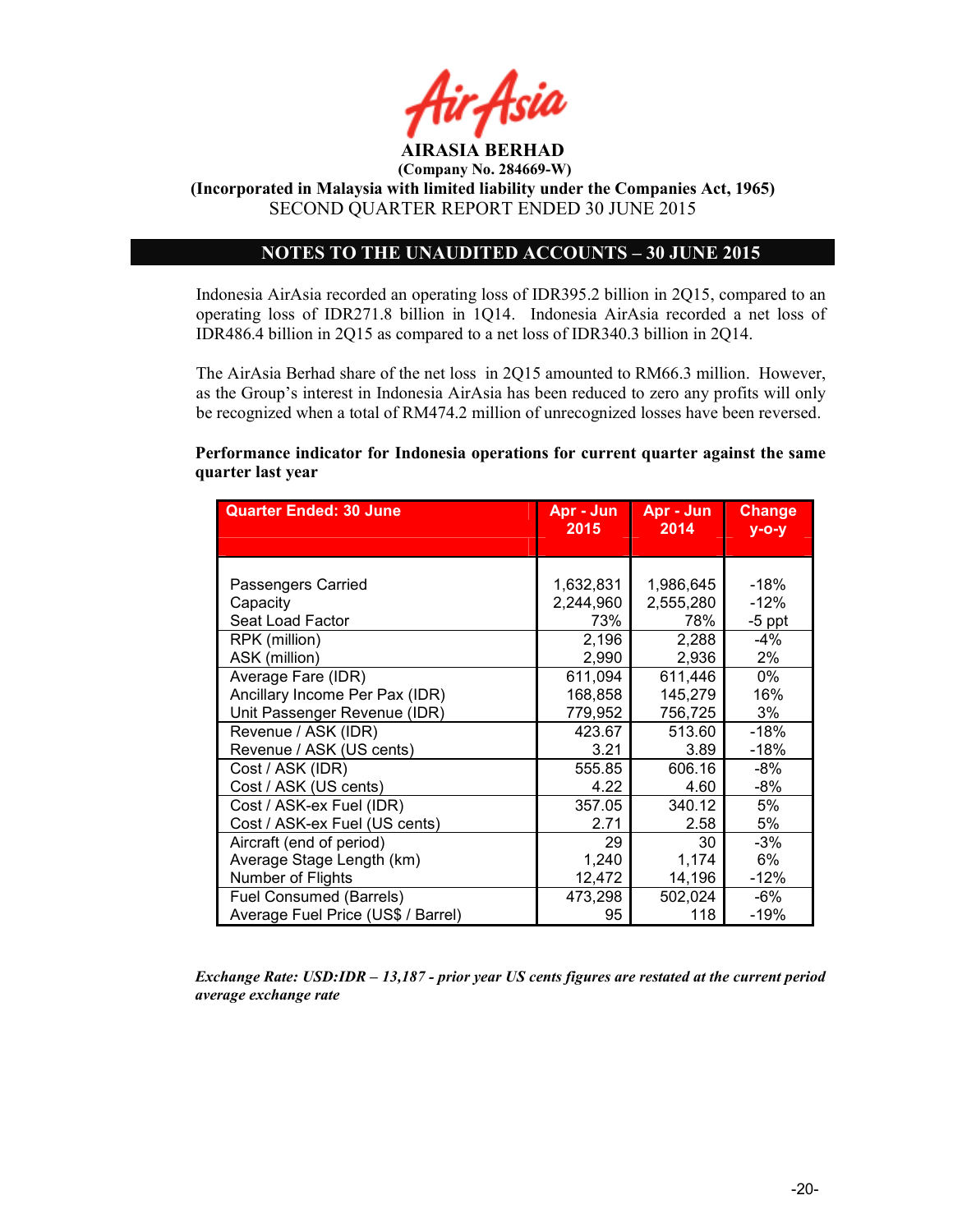

(Incorporated in Malaysia with limited liability under the Companies Act, 1965) SECOND QUARTER REPORT ENDED 30 JUNE 2015

# NOTES TO THE UNAUDITED ACCOUNTS – 30 JUNE 2015

Performance of current quarter against the same quarter last year for Indonesia

| <b>Quarter Ended: 30 June</b><br><b>IDR</b> million                                                                                                                                                                                             | Apr - Jun 2015                                                                                        | Apr - Jun 2014                                                                                      |
|-------------------------------------------------------------------------------------------------------------------------------------------------------------------------------------------------------------------------------------------------|-------------------------------------------------------------------------------------------------------|-----------------------------------------------------------------------------------------------------|
| <b>Revenue</b>                                                                                                                                                                                                                                  | 1,266,831                                                                                             | 1,507,821                                                                                           |
| Operating expenses:<br>- Staff costs<br>- Depreciation<br>- Aircraft fuel expenses<br>- Aircraft operating lease expense<br>- Maintenance & overhaul<br>- User charges and other related expenses<br>- Other operating expenses<br>Other income | (174, 757)<br>(24, 910)<br>(594, 442)<br>(315, 674)<br>(225, 706)<br>(234,271)<br>(101, 790)<br>9,506 | (180, 366)<br>(24, 793)<br>(781, 038)<br>(293, 814)<br>(157, 202)<br>(251,008)<br>(99,006)<br>7,653 |
| <b>Operating loss</b>                                                                                                                                                                                                                           | (395, 213)                                                                                            | (271, 753)                                                                                          |
| Finance Income<br><b>Finance Costs</b>                                                                                                                                                                                                          | 2,189<br>(93, 333)                                                                                    | 321<br>(68, 904)                                                                                    |
| Loss before tax                                                                                                                                                                                                                                 | (486, 357)                                                                                            | (340, 336)                                                                                          |
| Taxation                                                                                                                                                                                                                                        |                                                                                                       |                                                                                                     |
| Loss after tax                                                                                                                                                                                                                                  | (486, 357)                                                                                            | (340, 336)                                                                                          |
| <b>EBITDAR</b><br><b>EBITDAR Margin</b><br><b>EBIT Margin</b>                                                                                                                                                                                   | $-54,629$<br>$-4%$<br>$-31%$                                                                          | 46,854<br>3%<br>$-18%$                                                                              |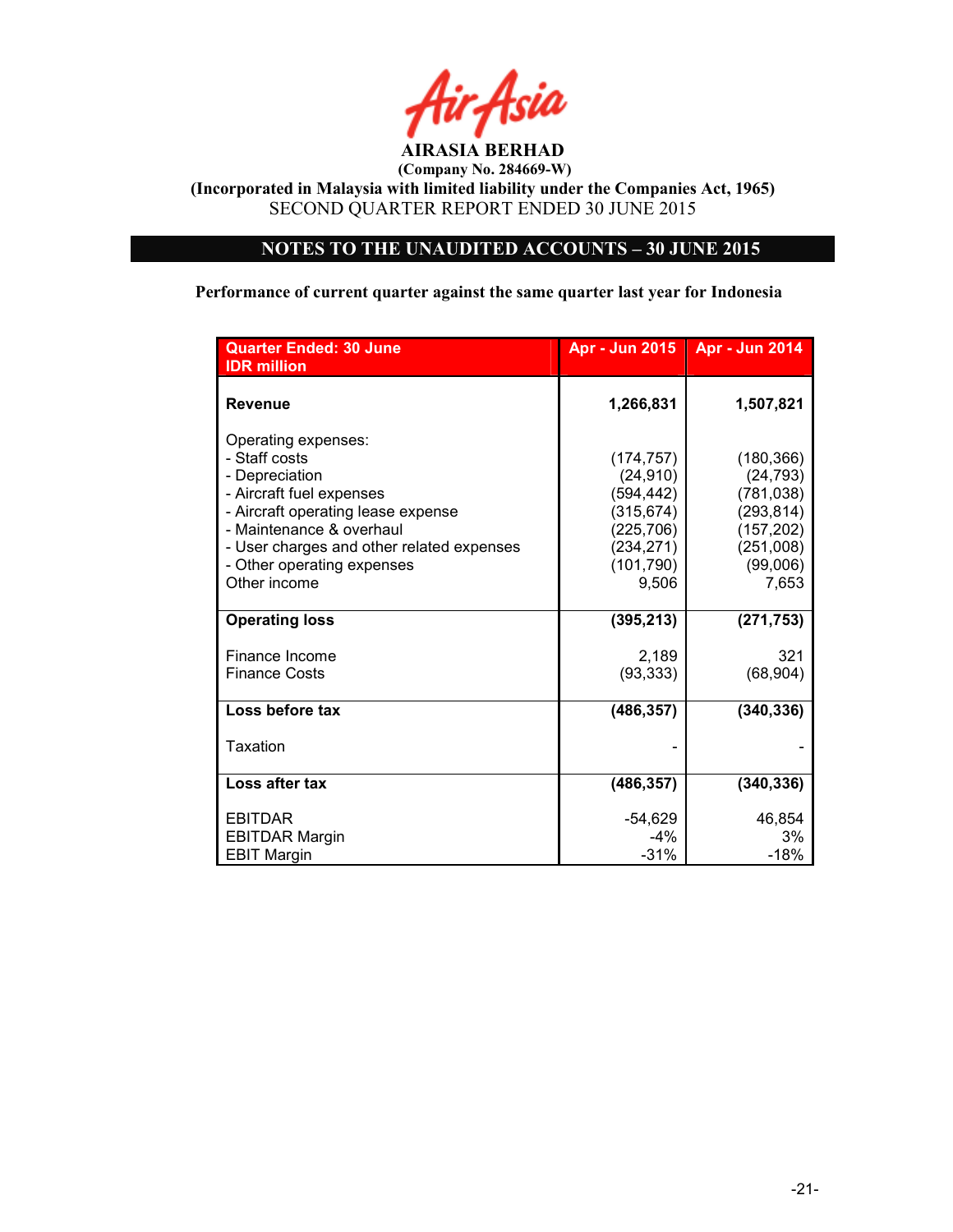AIRASIA BERHAD (Company No. 284669-W)

(Incorporated in Malaysia with limited liability under the Companies Act, 1965) SECOND QUARTER REPORT ENDED 30 JUNE 2015

## NOTES TO THE UNAUDITED ACCOUNTS – 30 JUNE 2015

#### Balance Sheet

| <b>Quarter Ended: 30 June</b>         | <b>June 2015</b> | <b>Dec 2014</b> |
|---------------------------------------|------------------|-----------------|
| <b>IDR</b> million                    |                  |                 |
|                                       |                  |                 |
| Property, Plant & Equipment           | 1,451,491        | 1,497,196       |
| Inventory                             | 10,077           | 241,338         |
| Other Debtors & Prepayments           | 335,242          | 514,747         |
| Amounts Owing from Related Parties    | 117,302          | 34,696          |
| Deferred tax assets                   | 139,114          | 88,236          |
| Maintenance Reserves                  | 329,551          | 277,516         |
| Cash & Short Term Deposits            | 260,155          | 215,540         |
| <b>Total Assets</b>                   | 2,642,933        | 2,869,269       |
|                                       |                  |                 |
| Sales In Advance                      | 341,474          | 187,307         |
| <b>Other Creditors &amp; Accruals</b> | 436,811          | 821,776         |
| Amounts Owing to Related Party        | 4,209,705        | 3,407,205       |
| Finance lease payable                 | 1,853,423        | 1,634,325       |
| <b>Total Liabilities</b>              | 6,841,412        | 6,050,613       |
|                                       |                  |                 |
| <b>Share Capital</b>                  | 180,000          | 180,000         |
| <b>Share Premium</b>                  |                  |                 |
| <b>Retained Earnings</b>              | (4,378,480)      | (3, 361, 344)   |
| <b>Total Equity</b>                   | (4, 198, 480)    | (3, 181, 344)   |

## iii) Associate Company – AirAsia Inc ('AirAsia Philippines')

AirAsia Philippines is an associate company which is incorporated in the Republic of the Philippines and is 40% owned by AirAsia Berhad.

AirAsia Philippines recorded revenue of PHP2.3 billion in 2Q15, 6% higher as compared to the PHP2.2 billion achieved in 2Q14. The increase in revenue can be attributed to higher passenger volumes which increased by 6% year-on-year and the 16% increase in the yearon-year RASK. Anciliary income per passenger increased by 7% year-on-year. Passengers carried by AirAsia Philippines increased as capacity increased 1% year-on-year while the seat load factor increased by 3 percentage points to 80% as compared to 2Q14.

AirAsia Philippines recorded an operating loss of PHP403.6 million in 2Q15, compared to an operating loss of PHP1.3 billion in 2Q14. There is also significant improvement in the net loss position of AirAsia Philippines from PHP1.3 billion in 2Q14 to PHP777.0 million in 2Q15.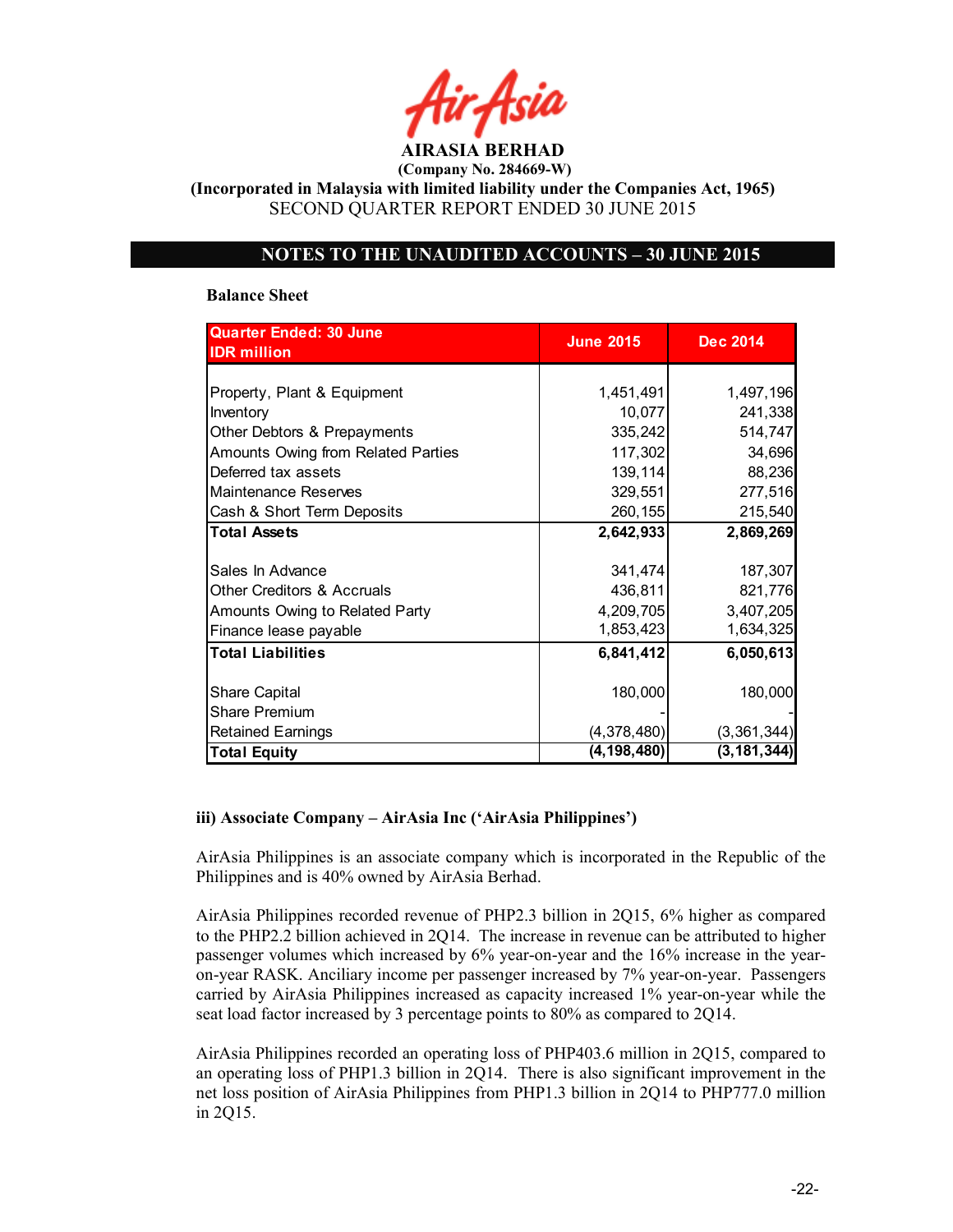

(Incorporated in Malaysia with limited liability under the Companies Act, 1965) SECOND QUARTER REPORT ENDED 30 JUNE 2015

## NOTES TO THE UNAUDITED ACCOUNTS – 30 JUNE 2015

AirAsia Philippines recorded a net loss of RM63.7 million (quarter ended 30 June 2014: net loss of RM97.9 million) in the quarter under review out of which RMNil million is equity accounted in the AirAsia Berhad income statement. As the Group's interest in AirAsia Philippines has been reduced to zero, in accordance with MFRS128, any profits will only be recognized when a total of RM156.6 million of unrecognized losses have been reversed.

Performance indicator for Philippines operations for current quarter against the same quarter last year

| <b>Quarter Ended: 30 June</b>      | Apr - Jun<br>2015 | Apr - Jun<br>2014 | <b>Change</b><br>$V - O - V$ |
|------------------------------------|-------------------|-------------------|------------------------------|
|                                    |                   |                   |                              |
|                                    |                   |                   |                              |
| Passengers Carried                 | 976,381           | 924,155           | 6%                           |
| Capacity                           | 1,215,900         | 1,200,060         | 1%                           |
| Seat Load Factor                   | 80%               | 77%               | 3 ppt                        |
| RPK (million)                      | 894               | 864               | 3%                           |
| ASK (million)                      | 1,152             | 1,254             | $-8%$                        |
| Average Fare (PHP)                 | 1,934             | 1,954             | $-1%$                        |
| Ancillary Income Per Pax (PHP)     | 448               | 419               | 7%                           |
| Unit Passenger Revenue (PHP)       | 2,382             | 2,373             | 0%                           |
| Revenue / ASK (PHP)                | 2.02              | 1.74              | 16%                          |
| Revenue / ASK (US cents)           | 4.50              | 3.89              | 16%                          |
| Cost / ASK (PHP)                   | 2.37              | 2.75              | $-14%$                       |
| Cost / ASK (US cents)              | 5.28              | 6.13              | $-14%$                       |
| Cost / ASK-ex Fuel (PHP)           | 1.49              | 1.45              | 3%                           |
| Cost / ASK-ex Fuel (US cents)      | 3.33              | 3.25              | 3%                           |
| Aircraft (end of period)           | 15                | 19                | $-21%$                       |
| Average Stage Length (km)          | 948               | 1,045             | $-9%$                        |
| Number of Flights                  | 6,755             | 6,667             | $1\%$                        |
| Fuel Consumed (Barrels)            | 234,224           | 240,423           | $-3%$                        |
| Average Fuel Price (US\$ / Barrel) | 96                | 150               | $-36%$                       |

Exchange Rate: USD:PHP – 44.8 - prior year US cents figures are restated at the current period average exchange rate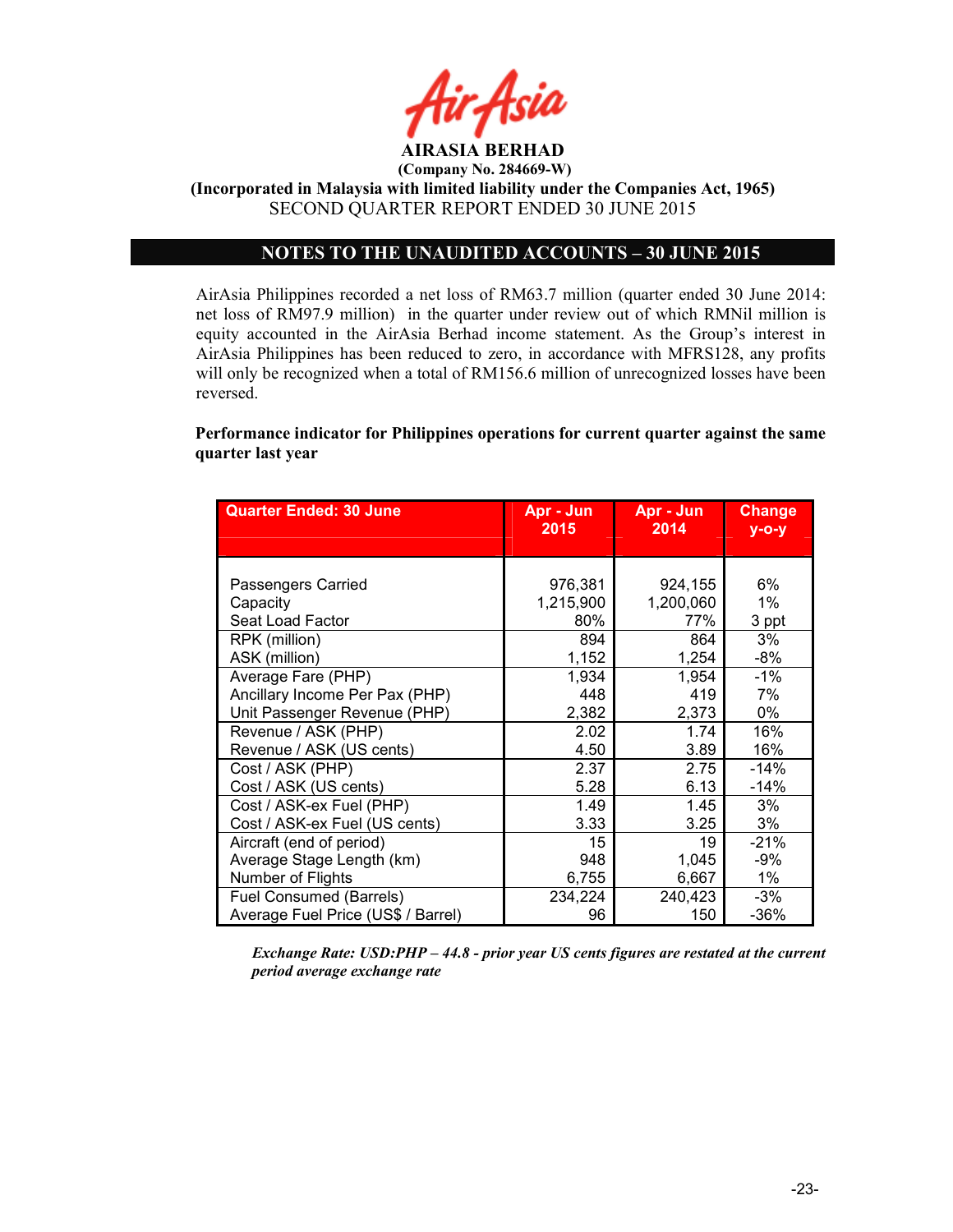

(Incorporated in Malaysia with limited liability under the Companies Act, 1965) SECOND QUARTER REPORT ENDED 30 JUNE 2015

# NOTES TO THE UNAUDITED ACCOUNTS – 30 JUNE 2015

Performance of current quarter against the same quarter last year for Philippines

| <b>Quarter Ended: 30 June</b><br><b>PHP'000</b>    | <b>Apr - Jun 2015</b> | <b>Apr - Jun 2014</b> |
|----------------------------------------------------|-----------------------|-----------------------|
|                                                    |                       |                       |
| Revenue                                            | 2,323,645             | 2,185,942             |
| Operating expenses:                                |                       |                       |
| - Staff costs                                      | (339, 216)            | (447,099)             |
| - Depreciation of property, plant<br>and equipment | (41, 431)             | (11, 352)             |
| - Aircraft fuel expenses                           | (1,006,006)           | (1,619,146)           |
| - Maintenance & overhaul                           | (410, 905)            | (486, 135)            |
| -User charges and other related<br>expenses        | (329, 197)            | (204, 937)            |
| - Aircraft operating lease expenses                | (400, 164)            | (558, 700)            |
| - Travel and tour operating expenses               |                       |                       |
| - Other operating expenses                         | (212, 449)            | (145, 396)            |
| Other (losses)/gains - net<br>Other income         | 12,073                | 30,162                |
|                                                    |                       |                       |
| <b>Operating loss</b>                              | (403, 650)            | (1, 256, 661)         |
| Finance Income                                     | 33                    | 53                    |
| <b>Finance Costs</b>                               | (170, 934)            | (105, 434)            |
|                                                    |                       |                       |
| <b>Net operating loss</b>                          | (574, 551)            | (1,362,042)           |
| FX and FV Gains/(Losses) on Borrowings             | (202, 424)            | 30,107                |
| Loss before tax                                    |                       |                       |
|                                                    | (776, 975)            | (1, 331, 935)         |
| Taxation                                           |                       |                       |
| Loss after tax                                     | (776, 975)            | (1, 331, 935)         |
|                                                    |                       |                       |
| <b>EBITDAR</b>                                     | 37,945                | $-686,609$            |
| <b>EBITDAR Margin</b>                              | 2%<br>$-17%$          | $-31%$                |
| <b>EBIT Margin</b>                                 |                       | $-57%$                |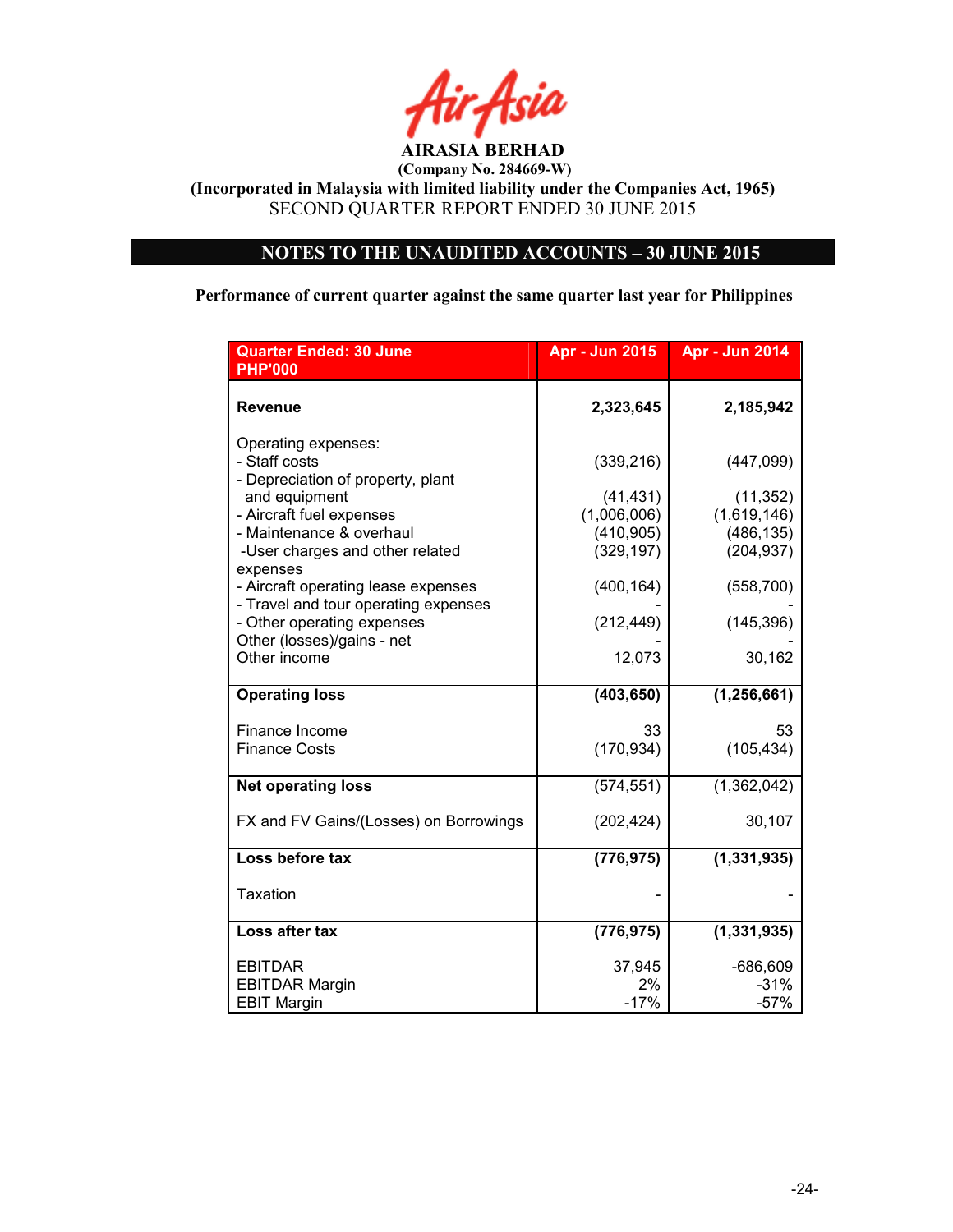AIRASIA BERHAD (Company No. 284669-W)

(Incorporated in Malaysia with limited liability under the Companies Act, 1965) SECOND QUARTER REPORT ENDED 30 JUNE 2015

## NOTES TO THE UNAUDITED ACCOUNTS – 30 JUNE 2015

#### Balance Sheet

| <b>Quarter Ended: 30 June</b>  | <b>June 2015</b> | <b>Dec 2014</b> |
|--------------------------------|------------------|-----------------|
| <b>PHP'000</b>                 |                  |                 |
|                                |                  |                 |
| Property, Plant & Equipment    | 1,098,849        | 2,145,860       |
| Work In Progress               | 17,522           | 17,522          |
| Investment in subsidiaries     | 729,644          | 729,644         |
| Inventory                      | 44,493           | 43,936          |
| Other Debtors & Prepayments    | 3,439,842        | 1,616,428       |
| Cash & Short Term Deposits     | 106,745          | 350,865         |
| <b>Total Assets</b>            | 5,437,095        | 4,904,255       |
|                                |                  |                 |
| Sales In Advance               | 1,486,132        | 1,534,111       |
| Other Creditors & Accruals     | 5,347,293        | 4,988,216       |
| Amounts Owing to Related Party | 11,290,645       | 8,271,191       |
| Long Term Liabilities          | 7,978,050        | 9,238,425       |
| <b>Total Liabilities</b>       | 26, 102, 120     | 24,031,943      |
|                                |                  |                 |
| <b>Share Capital</b>           | 893,589          | 893,589         |
| Preference shares              | 423,922          | 423,922         |
| <b>Retained Earnings</b>       | (21, 982, 536)   | (20, 445, 199)  |
| <b>Total Equity</b>            | (20, 665, 025)   | (19, 127, 688)  |

## iv) Associate Company – AirAsia India Private Limited ('AirAsia India')

AirAsia India is an associate company which is incorporated in India and is 49% owned by AirAsia Berhad. As such it is accounted for using the equity method, as permitted by the Malaysian Accounting Standards Board MFRS128, Investments in Associates.

AirAsia India recorded revenue of INR1,148.0.0 billion in 2Q15, compared to the INR17.6 million achieved in 2Q14 as operations commenced in June 2014. The number of passengers carried was approximately 302,136 which contributed to a unit passenger revenue of INR3,702. Anciliary income per passenger was at INR352 while the seat load factor was 83%.

AirAsia India recorded a net loss of RM25.4 million (quarter ended 30 June 2014: RM0.4 million) in the quarter under review out of which RMNil million is equity accounted in the AirAsia Berhad income statement. As the Group's interest in AirAsia India has been reduced to zero, in accordance with MFRS128, any profits will only be recognized when a total of RM21.5 million of unrecognized losses have been reversed.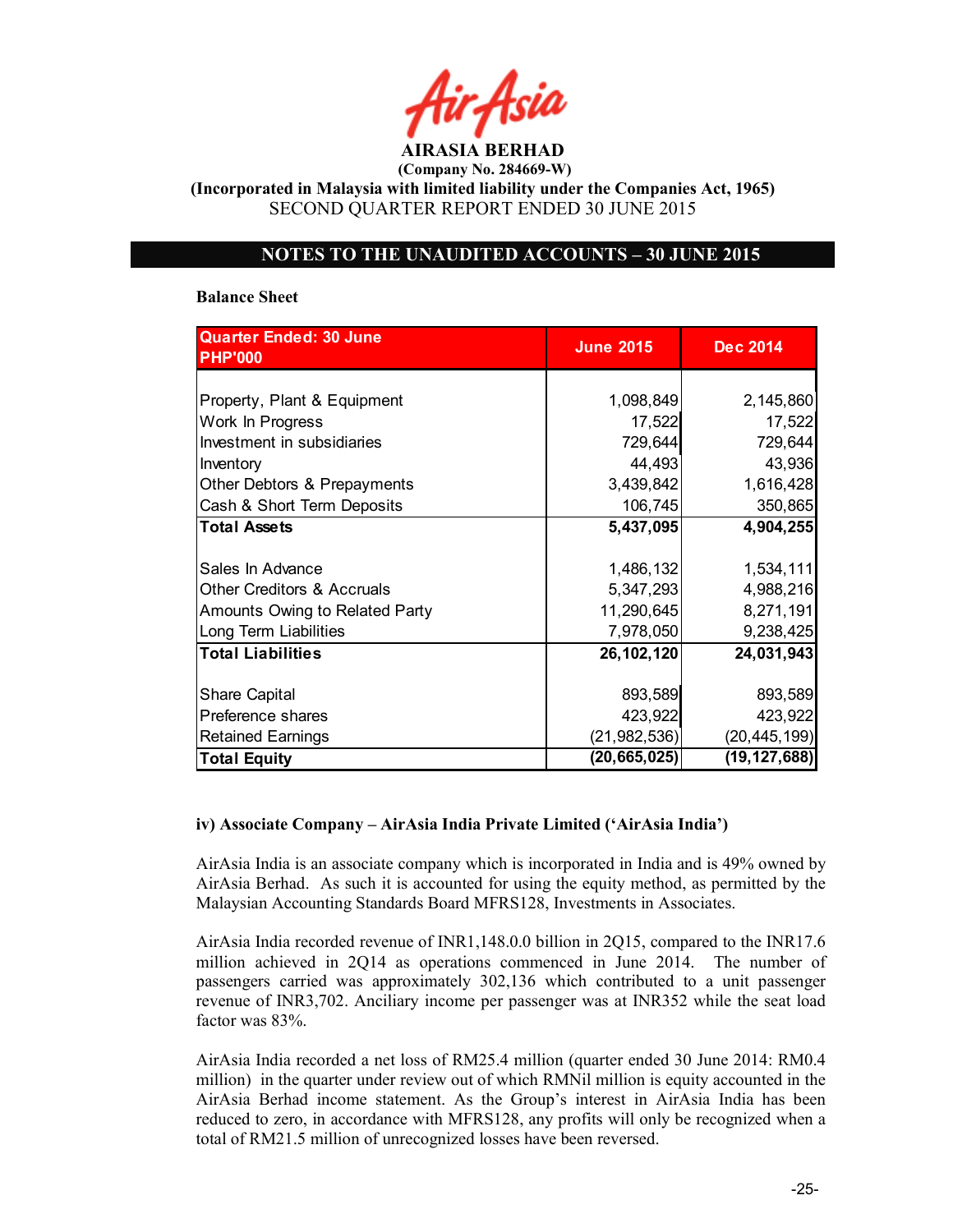

(Incorporated in Malaysia with limited liability under the Companies Act, 1965) SECOND QUARTER REPORT ENDED 30 JUNE 2015

# NOTES TO THE UNAUDITED ACCOUNTS – 30 JUNE 2015

Performance indicator for India operations for current quarter

| <b>Quarter Ended: 30 June</b>  | <b>Apr - Jun 2015</b> |
|--------------------------------|-----------------------|
|                                |                       |
|                                |                       |
| Passengers Carried             | 302,136               |
| Capacity                       | 365,040               |
| Seat Load Factor               | 83%                   |
| RPK (million)                  | 332                   |
| ASK (million)                  | 398                   |
| Average Fare (INR)             | 3,350                 |
| Ancillary Income Per Pax (INR) | 352                   |
| Unit Passenger Revenue (INR)   | 3,702                 |
| Revenue / ASK (sen)            | 14.38                 |
| Revenue / ASK (US cents)       | 3.95                  |
| Cost / ASK (sen)               | 11.35                 |
| Cost / ASK (US cents)          | 3.11                  |
| Cost / ASK-ex Fuel (sen)       | 6.01                  |
| Cost / ASK-ex Fuel (US cents)  | 1.65                  |
| Aircraft (end of period)       | 5                     |
| Average Stage Length (km)      | 1,146                 |
| Number of Flights              | 2,028                 |

Exchange Rate: USD:INR – 64 - prior year US cents figures are restated at the current period average exchange rate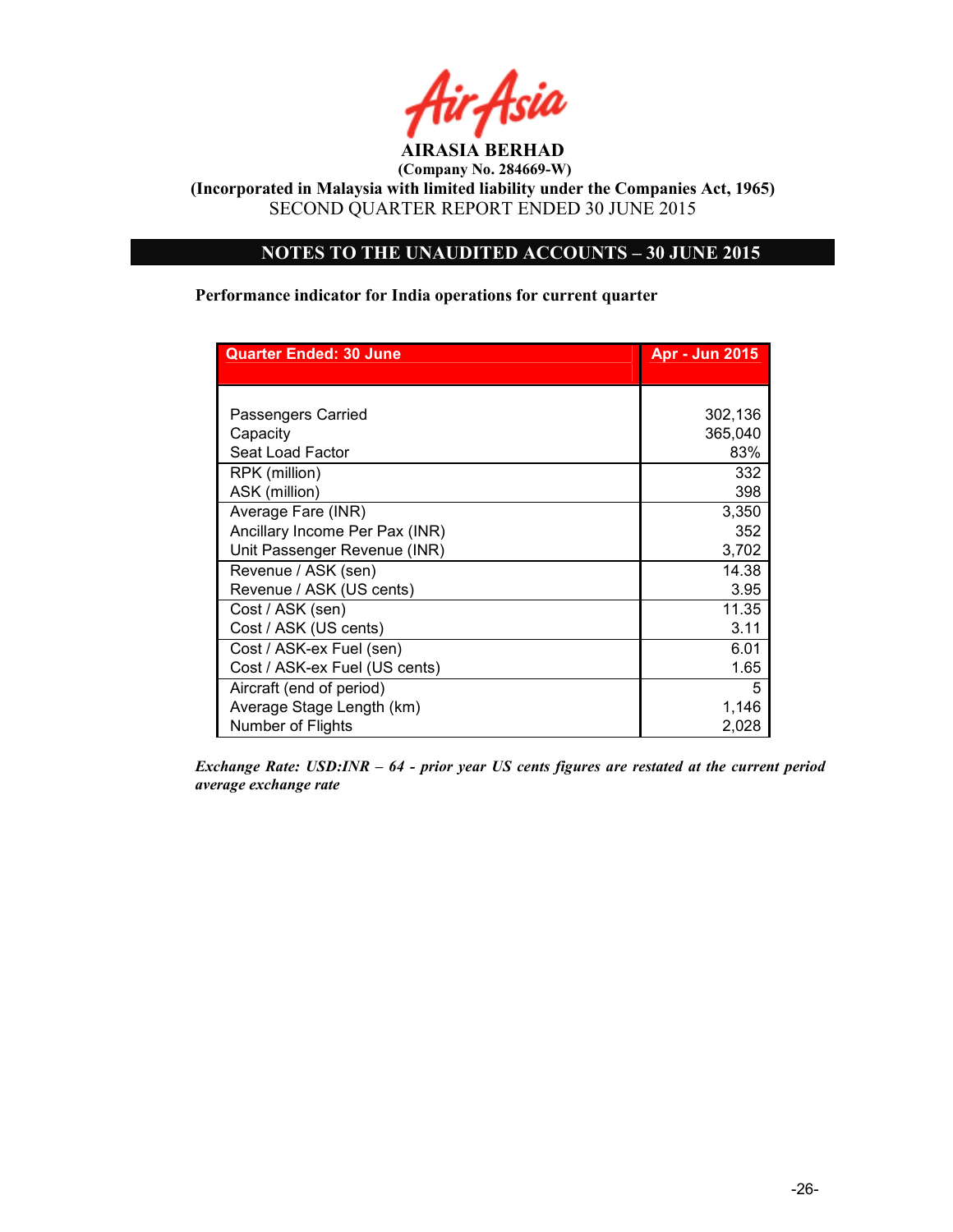

(Incorporated in Malaysia with limited liability under the Companies Act, 1965) SECOND QUARTER REPORT ENDED 30 JUNE 2015

# NOTES TO THE UNAUDITED ACCOUNTS – 30 JUNE 2015

Performance of current quarter against the same quarter last year for India

| <b>Quarter Ended: 30 June</b>                                                                                                                                                                                                                                          | Apr - Jun                                                                                   | Apr - Jun                                                                  |
|------------------------------------------------------------------------------------------------------------------------------------------------------------------------------------------------------------------------------------------------------------------------|---------------------------------------------------------------------------------------------|----------------------------------------------------------------------------|
| <b>INR'000</b>                                                                                                                                                                                                                                                         | 2015                                                                                        | 2014                                                                       |
| <b>Revenue</b>                                                                                                                                                                                                                                                         | 1,147,968                                                                                   | 17,648                                                                     |
| Operating expenses:<br>- Staff costs<br>- Depreciation of property, plant<br>and equipment<br>- Aircraft fuel expenses<br>- Maintenance and overhaul<br>- User charges and other related expenses<br>- Aircraft operating lease expenses<br>- Other operating expenses | (311, 918)<br>(6, 348)<br>(509, 616)<br>(95, 317)<br>(168, 297)<br>(273, 855)<br>(200, 758) | (3, 341)<br>(100)<br>(8,007)<br>(1,498)<br>(1, 391)<br>(4,303)<br>(5, 499) |
| Other income                                                                                                                                                                                                                                                           | 5,120                                                                                       | 271                                                                        |
| <b>Operating Profit</b>                                                                                                                                                                                                                                                | (413, 021)                                                                                  | (6, 218)                                                                   |
| Finance Income<br><b>Finance Costs</b>                                                                                                                                                                                                                                 | 17,286<br>(19)                                                                              |                                                                            |
| <b>Net operating profit</b>                                                                                                                                                                                                                                            | (395, 754)                                                                                  | (6, 218)                                                                   |
| Foreign exchange (loss)/gain                                                                                                                                                                                                                                           | (45, 740)                                                                                   | (719)                                                                      |
| Profit before tax                                                                                                                                                                                                                                                      | (441, 494)                                                                                  | (6, 937)                                                                   |
| <b>Current Taxation</b>                                                                                                                                                                                                                                                | (31)                                                                                        |                                                                            |
| <b>Profit after tax</b>                                                                                                                                                                                                                                                | (441, 525)                                                                                  | (6, 937)                                                                   |
| <b>EBITDAR</b>                                                                                                                                                                                                                                                         | (132, 818)                                                                                  | (1, 816)                                                                   |
| <b>EBITDAR Margin</b><br><b>EBIT Margin</b>                                                                                                                                                                                                                            | $-12%$<br>$-36%$                                                                            | $-10%$<br>$-35%$                                                           |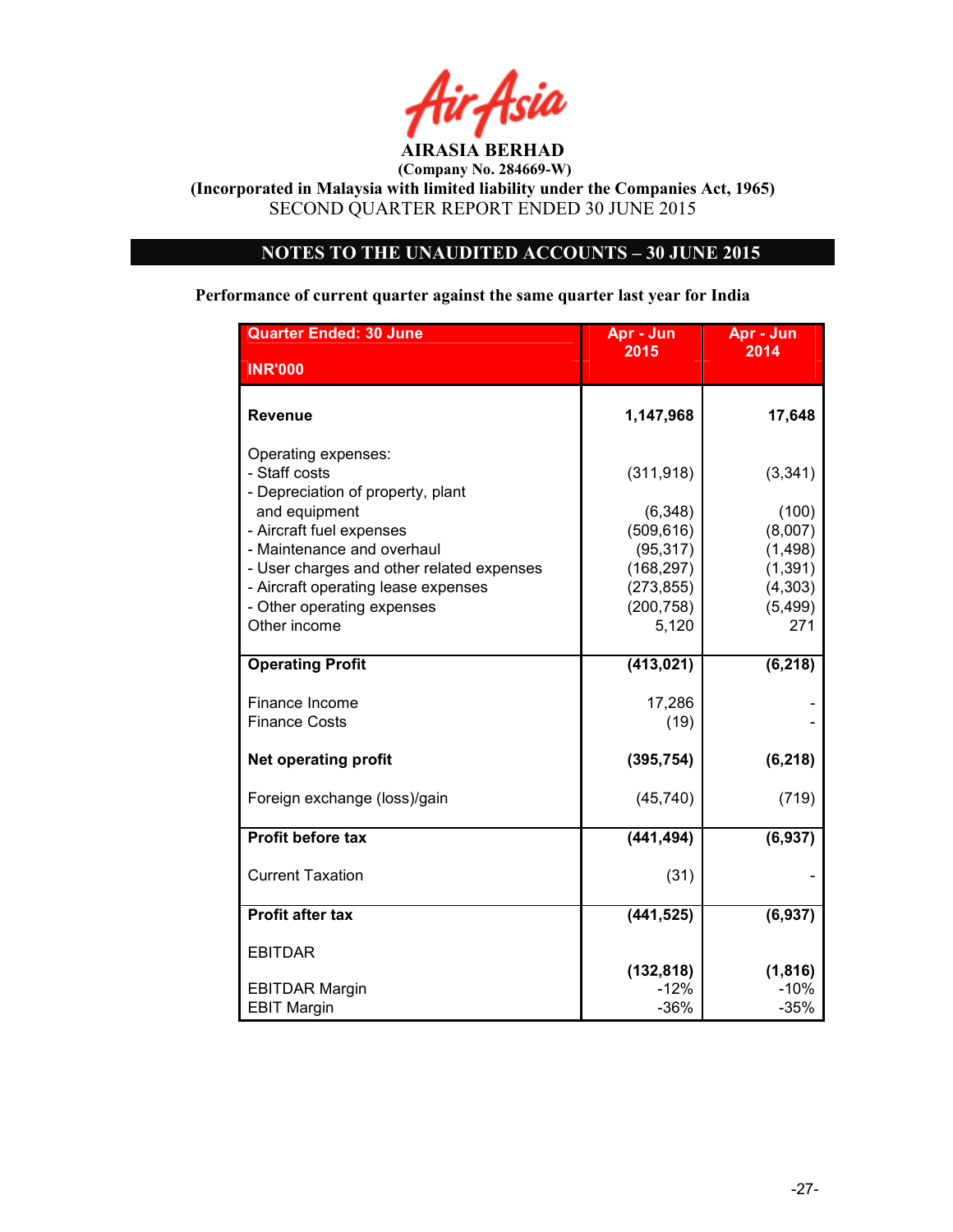AIRASIA BERHAD

(Incorporated in Malaysia with limited liability under the Companies Act, 1965) SECOND QUARTER REPORT ENDED 30 JUNE 2015

# NOTES TO THE UNAUDITED ACCOUNTS – 30 JUNE 2015

#### Balance Sheet

| <b>Quarter Ended: 31 March</b><br><b>INR'000</b> | <b>June 2015</b> | Dec 2014      |
|--------------------------------------------------|------------------|---------------|
|                                                  |                  |               |
| Property, Plant & Equipment                      | 238,284          | 26,880        |
| Work In Progress                                 |                  | 7,556         |
| Inventory                                        | 17,468           | 78,551        |
| Other Debtors & Prepayments                      | 241,462          | 45,894        |
| Cash & Short Term Deposits                       | 689,442          | 1,032,982     |
| <b>Total Assets</b>                              | 1,186,656        | 1,191,863     |
|                                                  |                  |               |
| Sales In Advance                                 | 609,753          | 337,692       |
| <b>Other Creditors &amp; Accruals</b>            | 586,326          | 231,897       |
| Amounts Owing to Related Party                   | 969,288          | 851,590       |
| Long Term Liabilities                            | 5,592            |               |
| <b>Total Liabilities</b>                         | 2,170,959        | 1,421,179     |
|                                                  |                  |               |
| Share Capital                                    | 908,664          | 908,664       |
| <b>Share Premium</b>                             |                  |               |
| <b>Retained Earnings</b>                         | (1,892,966)      | (1, 137, 981) |
| <b>Total Equity</b>                              | (984, 302)       | (229,317)     |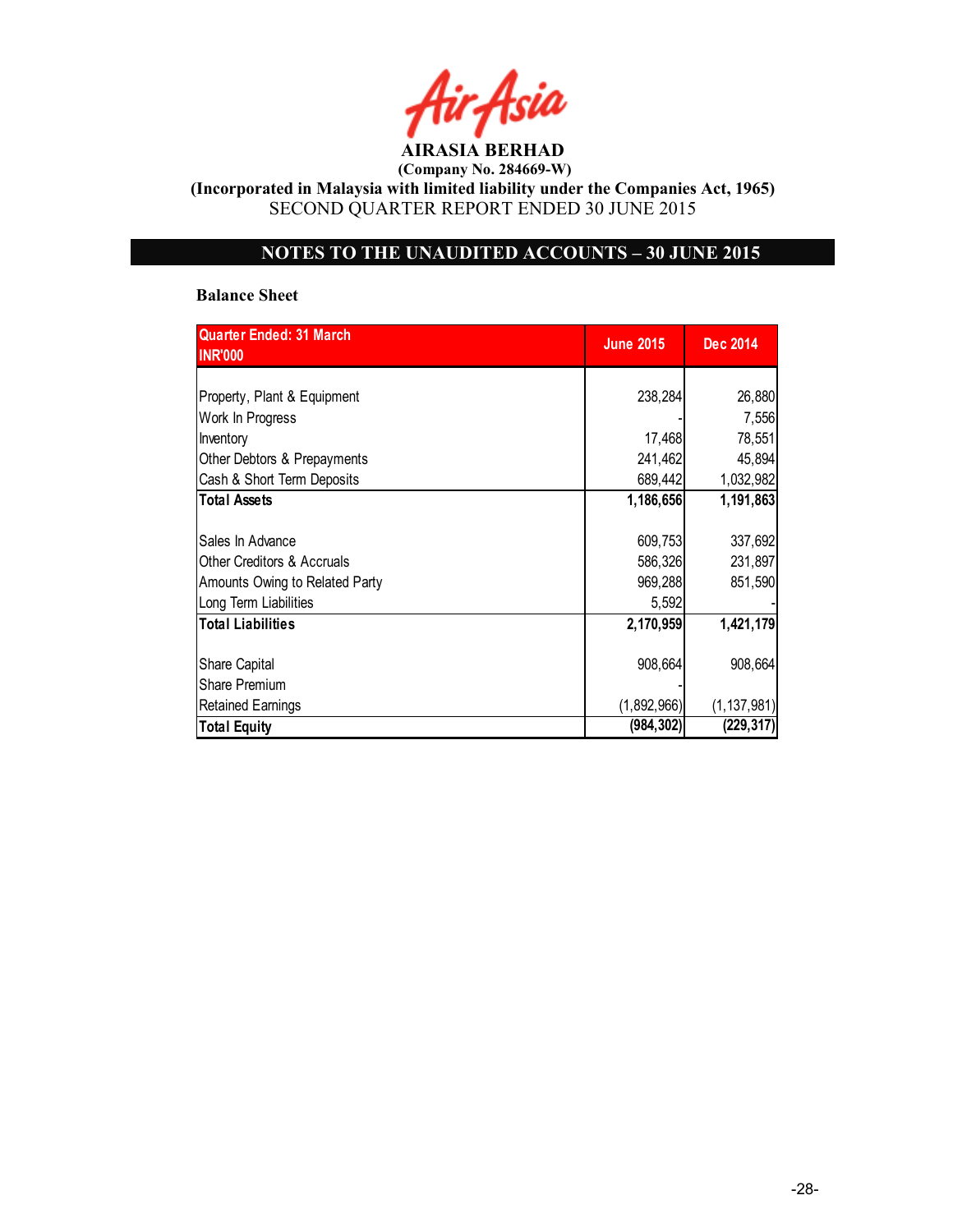

# NOTES TO THE UNAUDITED ACCOUNTS – 30 JUNE 2015

## v) Associate Company – AirAsia Japan Co., Ltd ('AirAsia Japan')

AirAsia Japan is an associate company which is incorporated in Japan and is 49% owned by AirAsia Berhad. AirAsia Japan recorded a net loss of RM12.8 million in the quarter under review of which RM6.3 million is equity accounted in the financial statements of AirAsia Berhad.

## vi) Associate Company – Think Big Digital Sdn Bhd ('BIG')

BIG is an associate company which is incorporated in Malaysia and is 47.8% owned by AirAsia Berhad. BIG recorded a net loss of RM6.4 million (quarter ended 30 June 2014: net loss of RM5.0 million) in the quarter under review of which RMnil million is equity accounted in the AirAsia Berhad financial statement. As the Group's interest in BIG has been reduced to zero, in accordance with MFRS128, any profits will only be recognized when a total of RM27.9 million of unrecognized losses have been reversed.

## viii) Associate Company – AAE Travel Pte Ltd ('AAE Travel')

AAE Travel has been reclassified to investment in an associate company in the current financial period subsequent to the divestment of 25% equity interest in the share capital of AAE Travel (Note 29). AAE Travel is incorporated in Singapore and is 25% owned by AirAsia Berhad. AAE Travel recorded a net profit of RM2.4 million (quarter ended 30 June 2014: RM6.0 million) in the quarter of which RM0.6 million (quarter ended 30 June 2014: net profit of RM3.0 million) is equity accounted in the AirAsia Berhad income statement.

## viii) Associate Company – Tune Money Sdn Bhd ('Tune Money')

On 26 January 2015, AirAsia subscribed to 40% of equity interest in the enlarged issued and paid-up share capital of Tune Money for a cash consideration of RM10 million. Tune Money is an associate company which is incorporated in Malaysia. Tune Money recorded a net loss of RM11.1 million in the quarter of which RM4.4 million is equity accounted in the AirAsia Berhad income statement.

## vii) Jointly Controlled Entity – Asian Aviation Centre of Excellence Sdn Bhd ('AACOE')

AACOE is a joint venture company which is incorporated in Malaysia and is owned in equal shares by AirAsia Berhad and CAE Inc, a Canadian incorporated aviation training organization. AACOE recorded a net profit of RM10.0 million (quarter ended 30 June 2014: RM4.0 million) in the quarter of which RM5.0 million (quarter ended 30 June 2014: RM2.0 million) is equity accounted in the AirAsia Berhad income statement.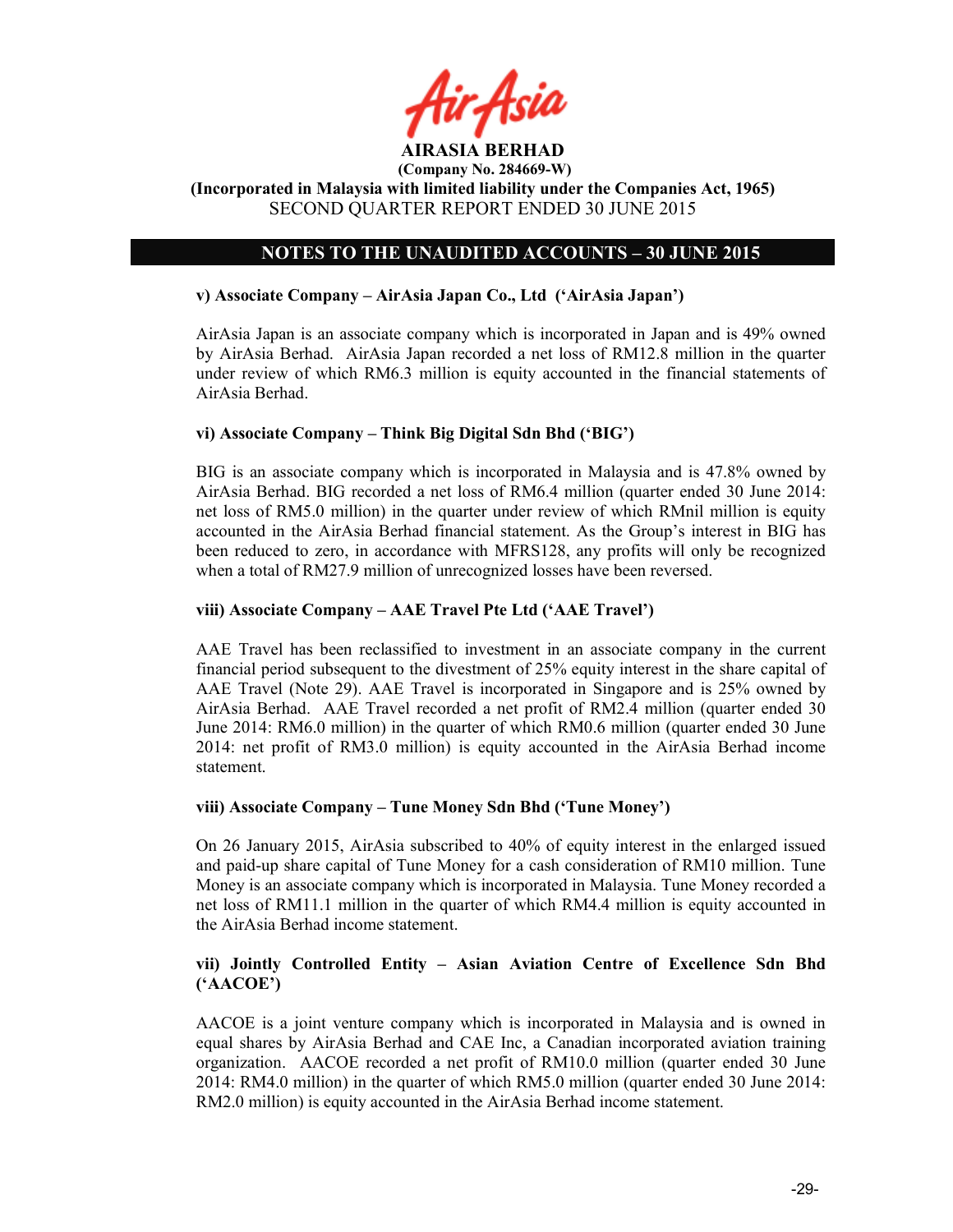

## NOTES TO THE UNAUDITED ACCOUNTS – 30 JUNE 2015

#### 24. Variation of results against preceding quarter

The Group achieved a profit after taxation of RM243.0 million for the quarter under review. This is RM93.7 million higher compared to the RM149.3 million profit after taxation in the immediately preceding quarter ended 31 March 2015.

#### 25. Commentary on prospects

In Malaysia, we see strong demands in the third quarter of 2015 with an average load factor forecast at 81% and a better fare environment as MAS has begun its rationalization process. MAA is working on increasing capacity in the third quarter to meet the strong demand.

In Thailand forward loads and average fares for the remaining months of the third quarter of 2015 looks optimistic as the business environment has picked up. TAA will continue to focus on domestic, southern China and Indo-China routes in the remaining quarters of 2015.

In Indonesia, forward loads and average fares for the remaining months of the third quarter of 2015 are improving as a result of the brand recovery efforts launched in April.

In the Philippines, average fares for the remaining months of the third quarter 2015 are higher than in the prior year. PAA remains on track with its turnaround plan with a focus on increasing frequency of the high yielding routes.

In India, the forward loads remain buoyant. AirAsia India will remain focused on building a footprint in the Indian domestic market with the introduction of new routes and frequency increases.

However, barring any unforeseen circumstances, the Directors remain positive for the prospects of the Group for the third quarter of 2015 and the remainder of the year.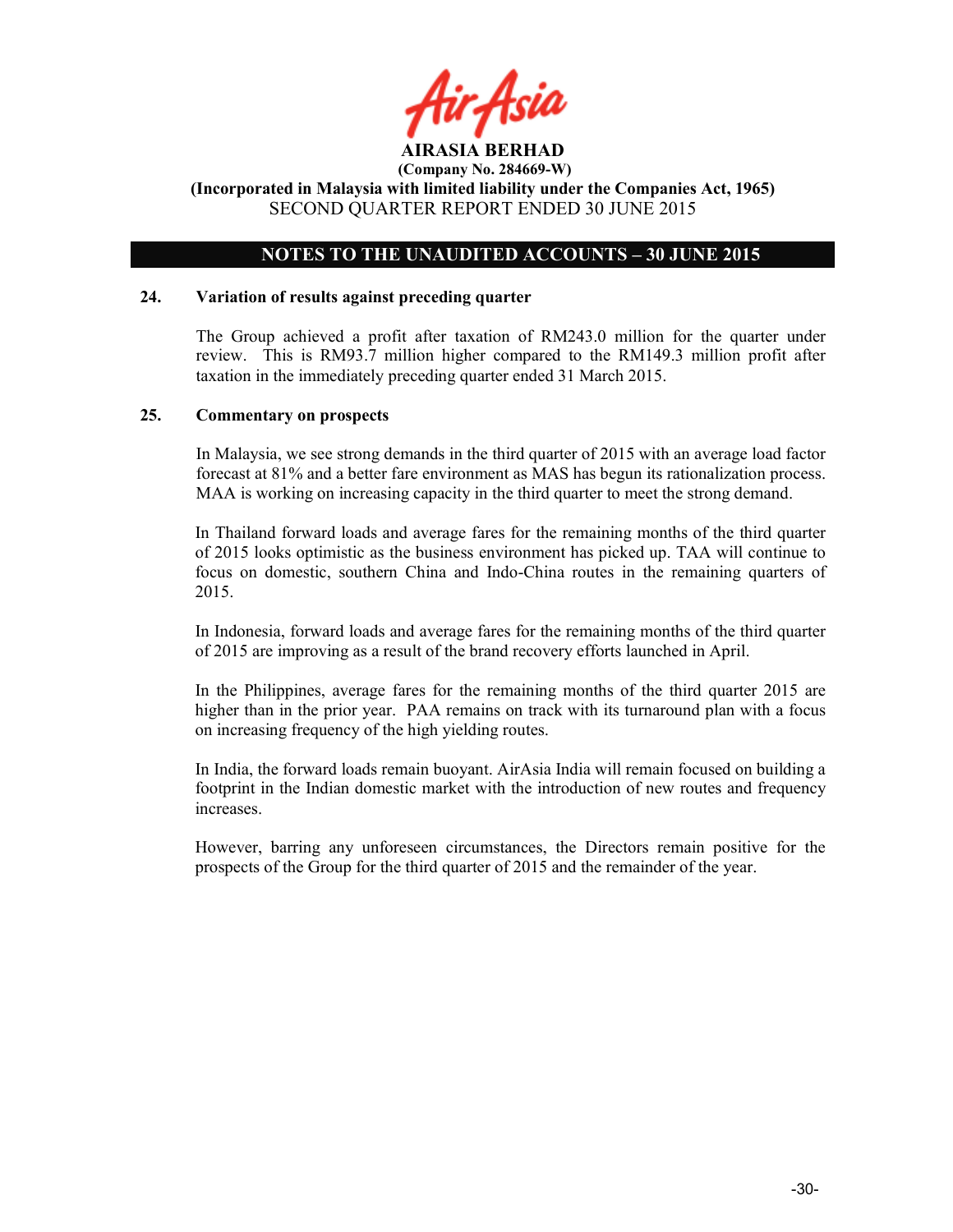# NOTES TO THE UNAUDITED ACCOUNTS – 30 JUNE 2015

#### 26. Profit forecast

No profit forecast has been issued.

## 27. Finance income/(costs)

|                                          | <b>Group and Company</b> |                |                |                |
|------------------------------------------|--------------------------|----------------|----------------|----------------|
| All figures in RM'000                    | Quarter                  | <b>Quarter</b> | <b>Year to</b> | <b>Year to</b> |
|                                          | <b>Ended</b>             | <b>Ended</b>   | Date           | <b>Date</b>    |
|                                          | 30/6/15                  | 30/6/14        | 30/6/15        | 30/6/14        |
| <b>Finance income</b>                    |                          |                |                |                |
| Interest<br>due<br>from<br>on<br>amounts |                          |                |                |                |
| associates and JV entities               | 16,611                   | 19,810         | 49,559         | 36,172         |
| Interest on deposits                     | 5,906                    | 2,948          | 12,404         | 6,004          |
| Gain from interest rate contracts        | 7,166                    | 1,391          | 7,169          | 3,689          |
| Other interest income                    | 10                       | 636            | 13             | 2,141          |
|                                          | 29,693                   | 24,785         | 69,145         | 48,006         |
| <b>Finance costs</b>                     |                          |                |                |                |
| <b>Bank borrowings</b>                   | (142, 304)               | (125, 417)     | (286, 285)     | (240, 976)     |
| Amortisation of premiums for             |                          |                |                |                |
| interest rate caps                       | (2,187)                  | (2,030)        | (4,323)        | (4,083)        |
| Loss from interest rate contracts        |                          |                | (4, 819)       |                |
| Bank facilities and other charges        | (4,704)                  | (504)          | (5, 337)       | (1,032)        |
|                                          | (149, 195)               | (127, 951)     | (300, 764)     | (246,091)      |
|                                          |                          |                |                |                |
| Net cost                                 | (119, 502)               | (103, 166)     | (231, 619)     | (198, 085)     |
|                                          |                          |                |                |                |
| Foreign exchange gains/(losses)          |                          |                |                |                |
| <b>Borrowings</b>                        |                          |                |                |                |
| - realized                               | (7, 846)                 | 2,211          | (2,954)        | (3,073)        |
| - unrealized                             | (183, 118)               | 163,008        | (730, 344)     | 176,010        |
| - gain/(loss) from forward foreign       |                          |                |                |                |
| exchange contracts                       | 13,079                   | (7, 541)       | 36,482         | (13,018)       |
| - fair value movement recycled           |                          |                |                |                |
| from cash flow hedge reserve             | 134,294                  | 45,244         | 303,137        | 44,940         |
|                                          | (43,591)                 | 202,922        | (393, 679)     | 204,859        |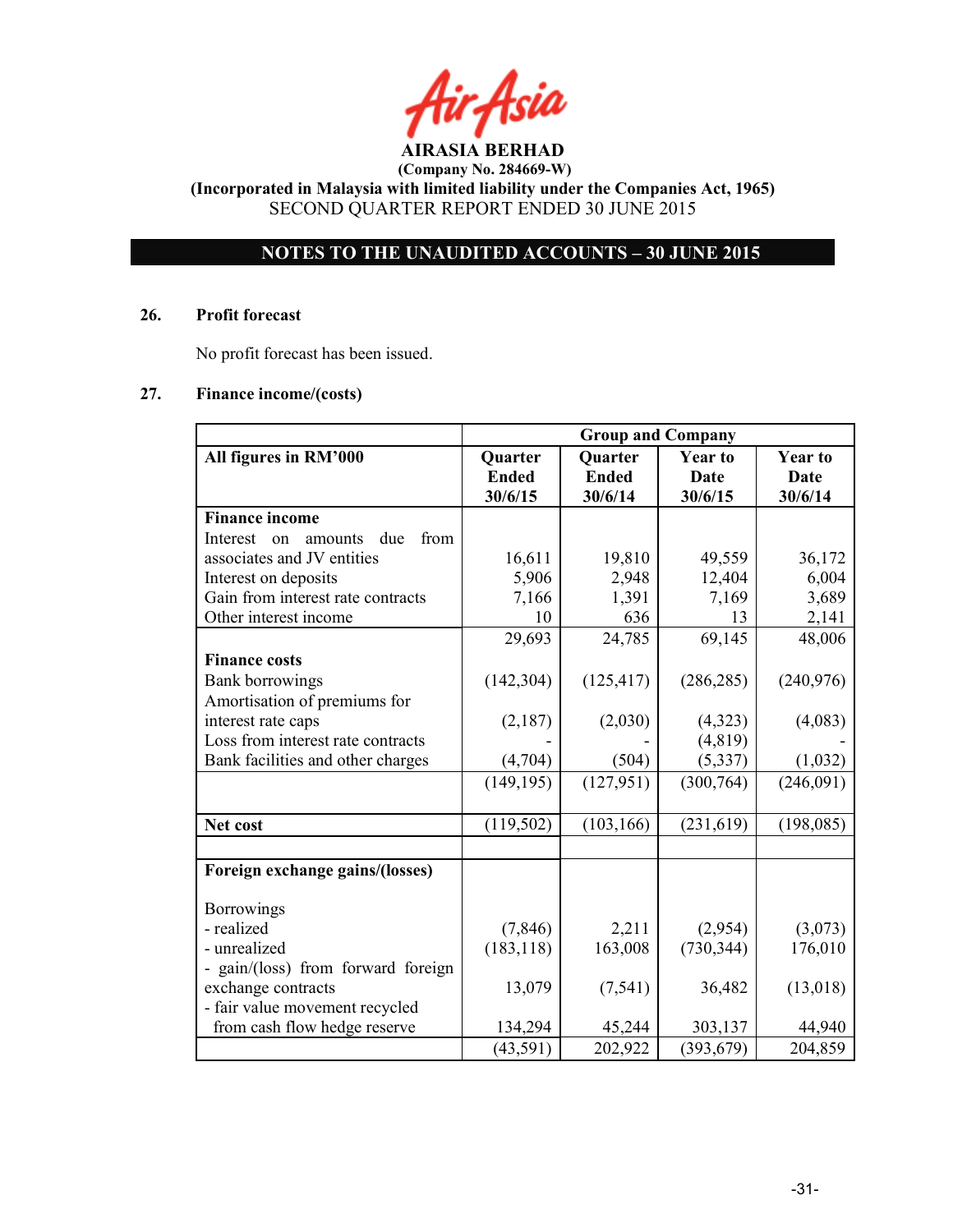# NOTES TO THE UNAUDITED ACCOUNTS – 30 JUNE 2015

#### 28. Income tax expense

#### Current taxation

The current taxation charge of RM14.5 million comprises tax payable on interest income.

## Deferred taxation

RM208.7 million deferred tax credits arose in the current financial period. The deferred tax assets increased as the difference between the net book value and tax written down value of property, plant and equipment increased in the period. The deferred tax assets increased as additional capital allowances were granted in the period which remained unutilized in combination with the Investment Allowances.

## 29. Unquoted investments and properties

On 16 February 2015, AirAsia Berhad, through its wholly-owned subsidiary, AirAsia Exp Pte. Ltd, entered into a Share Purchase Agreement with Expedia Inc. and Expedia Southeast Asia Pte. Ltd. to divest 6,144,280 ordinary shares of SGD1.00 each in AAE Travel, for a consideration of USD93.75 million (approximately RM347 million). The sale was completed on 10 March 2015, resulting in a gain on disposal of approximately RM321 million. Subsequent to the divestment, the Company's equity stake in AAE Travel was reduced to 25% and the investment in AAE Travel has been reclassified from an investment in joint venture to an investment in associate.

## 30. Quoted investments and properties

There was no purchase or disposal of quoted securities for the quarter under review and financial period to date.

## 31. Status of corporate proposals announced

There are no further updates in the corporate proposals announced.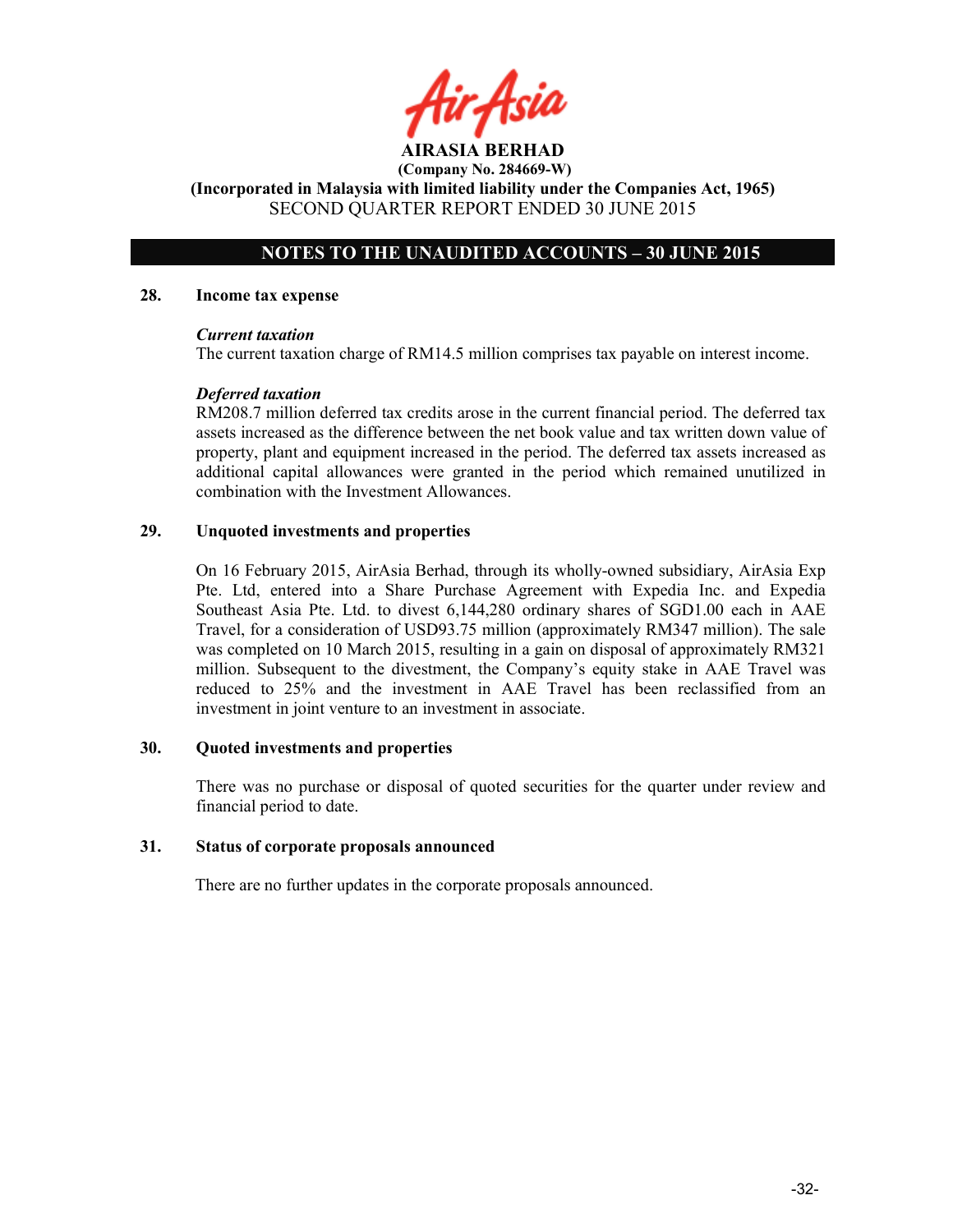AIRASIA BERHAD

# NOTES TO THE UNAUDITED ACCOUNTS – 30 JUNE 2015

#### 32. Borrowings and debt securities

|             | As at<br>30/6/2015<br><b>RM'000</b> | As at<br>31/12/2014<br><b>RM'000</b> |
|-------------|-------------------------------------|--------------------------------------|
| Current     | 2,288,231                           | 2,274,928                            |
| Non-current | 10,080,943                          | 10,453,090                           |
| Total Debt  | 12,369,174                          | 12,728,018                           |

The currency profile of borrowings is as follows:

|                  | As at<br>30/6/2015<br><b>RM'000</b> | As at<br>31/12/2014<br><b>RM'000</b> |
|------------------|-------------------------------------|--------------------------------------|
| Ringgit Malaysia | 1,513,170                           | 2,285,827                            |
| US Dollar        | 10,521,120                          | 10,099,768                           |
| Euro             | 127,858                             | 140,204                              |
| Singapore Dollar | 207,026                             | 202,219                              |
|                  | 12,369,174                          | 12,728,018                           |

The above term loans, finance lease liabilities (Ijarah) and commodity murabahah finance are for the purchase of aircraft, spare engines and working capital purposes.

The maturity period of non-current borrowing is 14 years and below. Borrowings are denominated in US Dollar (predominantly), Singapore dollars, Ringgit Malaysia and Euro. The Company has substantially hedged its foreign exchange exposure through foreign exchange contracts as explained in Note 33 (i).

The repayment terms of term loans and finance lease liabilities (Ijarah) and commodity murabahah finance are on a quarterly or semi-annually basis. These are secured by the following:

- (a) Assignment of rights under contract with Airbus over each aircraft;
- (b) Assignment of insurance of each aircraft; and
- (c) Assignment of airframe and engine warranties of each aircraft.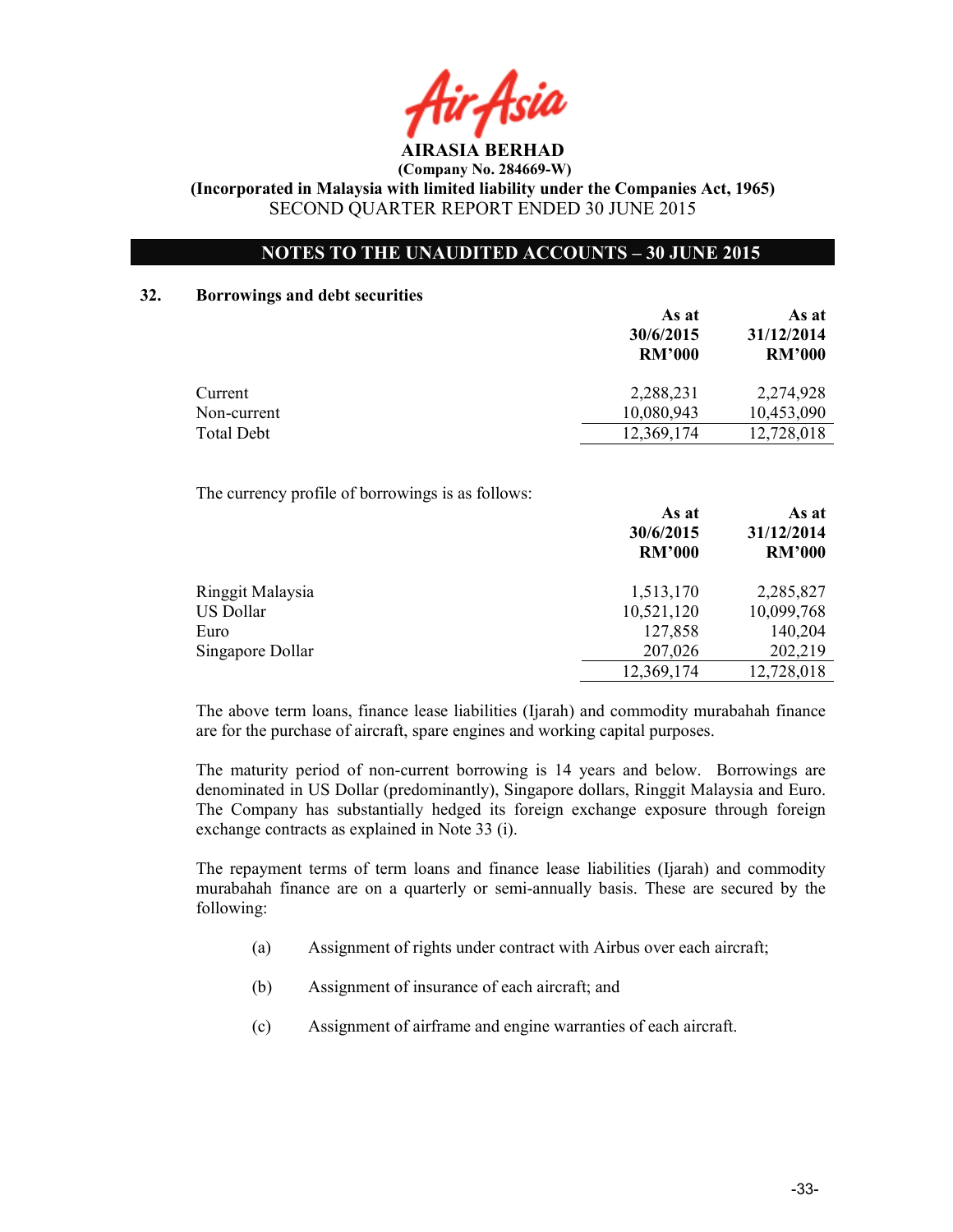

# NOTES TO THE UNAUDITED ACCOUNTS – 30 JUNE 2015

## 33. Derivative Financial Instruments:

The fair value of derivative financial instruments is determined in accordance with FRS139 "Financial Instruments: Recognition and Measurement"

(i) Forward Foreign Exchange Contracts

As at 30 June 2015, AirAsia Berhad has hedged approximately 57% of the US dollar liabilities of its aircraft (which are deployed to Malaysia) and engine loans into Malaysian Ringgit ("MYR"). The latest weighted average of USD/MYR forward exchange rate is 3.2358.

(ii) Interest Rate Hedging

As at 31 March 2015, the Group has entered interest rate hedging transactions to hedge against fluctuations in the US\$ Libor on its existing aircraft financing for aircraft delivering from 2005 to 2014.

(iii) Fuel Hedging

As at 30 June 2015, the Group has entered into Singapore Jet Kerosene fixed swaps which represents up to 50% of the Group's total budgeted fuel consumption for year 2015.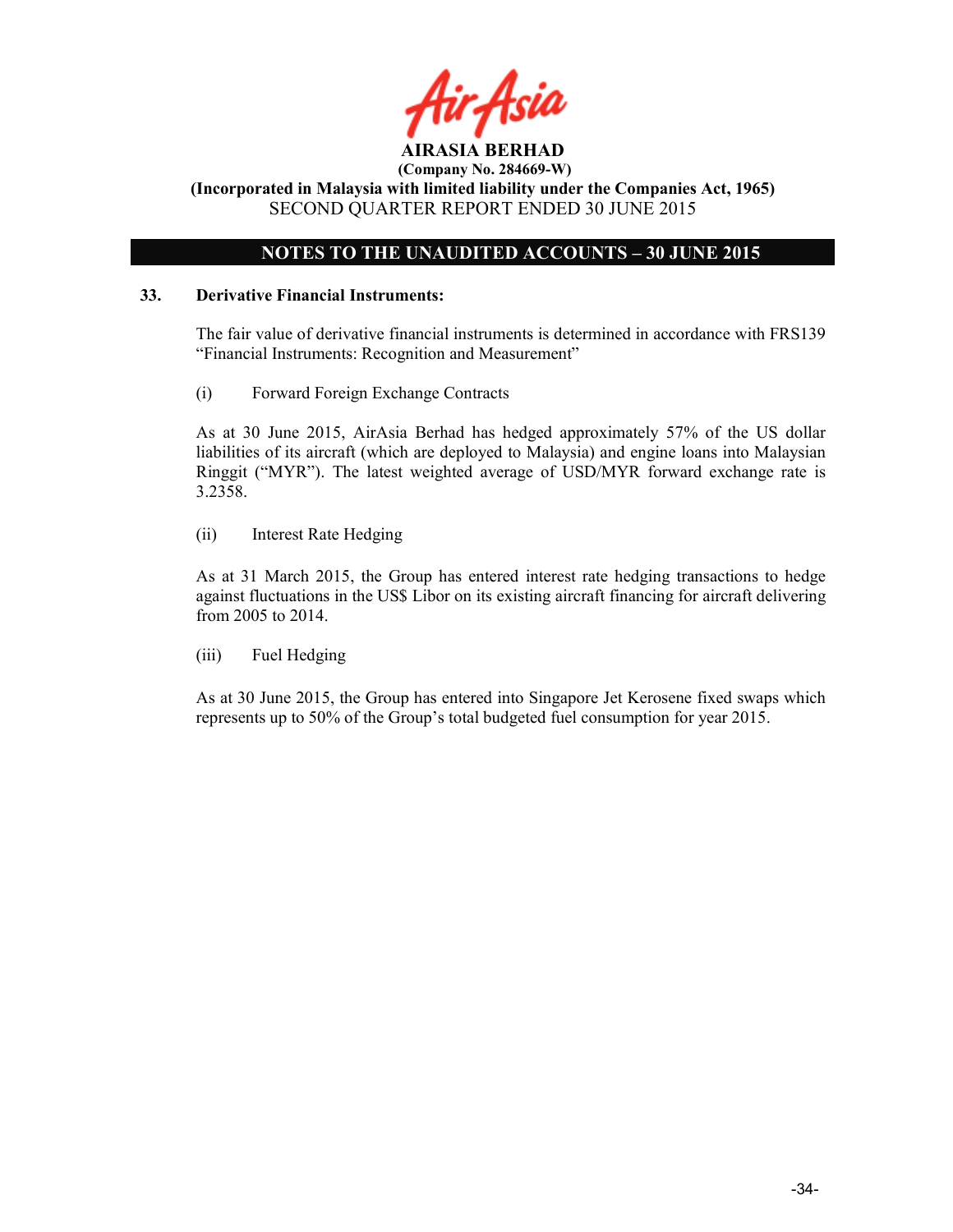AIRASIA BERHAD

# NOTES TO THE UNAUDITED ACCOUNTS – 30 JUNE 2015

## 33. Derivative financial instruments (continued)

|                                  |                       | <b>Fair Value</b>           |
|----------------------------------|-----------------------|-----------------------------|
| <b>Type of derivatives</b>       | <b>Notional Value</b> | as at                       |
|                                  | as at                 | 30/06/2015                  |
|                                  | 30/06/2015            | <b>Assets/(liabilities)</b> |
| (i) Fuel contract                | <b>Barrels</b>        | <b>RM</b>                   |
|                                  | (million)             | (million)                   |
| - less than 1 year               | 1.5                   | (47.6)                      |
| <b>Total</b>                     | 1.5                   | (47.6)                      |
|                                  |                       |                             |
| (ii) Interest rate contracts     | <b>RM</b>             | <b>RM</b>                   |
|                                  | (million)             | (million)                   |
| - less than 1 year               |                       |                             |
| - 1 year to 3 years              | 7.2                   | (0.3)                       |
| - more than 3 years              | 3,908.1               | (259.8)                     |
| <b>Total</b>                     | 3,915.3               | (260.1)                     |
|                                  |                       |                             |
| (iii) Foreign currency contracts | <b>RM</b>             | <b>RM</b>                   |
|                                  | (million)             | (million)                   |
| - less than 1 year               | 37.9                  | 0.5                         |
| - 1 year to 3 years              | 362.1                 | 59.7                        |
| - more than 3 years              | 3,152.2               | 598.1                       |
| <b>Total</b>                     | 3,552.2               | 658.3                       |

The related accounting policies, cash requirements of the derivatives, risks associated with the derivatives and policies to mitigate those risks are unchanged since the last financial year.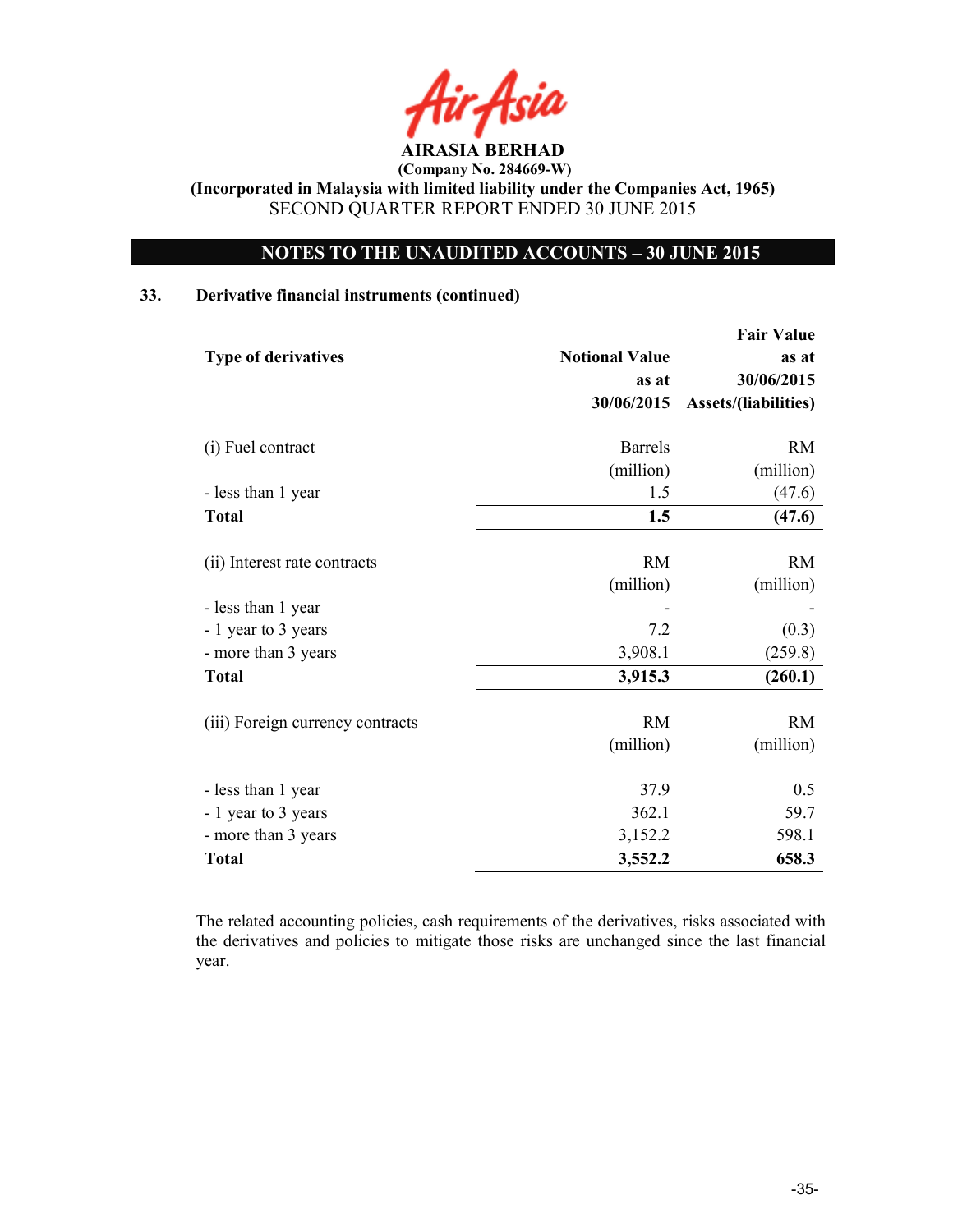# NOTES TO THE UNAUDITED ACCOUNTS – 30 JUNE 2015

### 34. Fair value estimation

The carrying amounts of cash and cash equivalents, trade and other current assets, and trade and other liabilities approximate their respective fair values due to the relatively short-term maturity of these financial instruments. The table below analyses financial instruments carried at fair value, by valuation method.The different levels have been defined as follows:

- Quoted prices (unadjusted) in active markets for identical assets or liabilities (Level1).
- Inputs other than quoted prices included within level 1 that are observable for the asset or liability, either directly (that is, as prices) or indirectly (that is, derived from prices) (Level 2).
- Inputs for the asset or liability that are not based on observable market data (that is, Unobservable inputs) (Level 3).

The following tables presents the Group and Company's assets and liabilities that are measured at fair value at 30 June 2015 and 31 December 2014:

|                                                       | Level 1<br><b>RM'mil</b> | Level <sub>2</sub><br><b>RM'mil</b> | Level 3<br><b>RM'mil</b> | Total<br><b>RM'mil</b> |
|-------------------------------------------------------|--------------------------|-------------------------------------|--------------------------|------------------------|
| 30 June 2015                                          |                          |                                     |                          |                        |
| <b>Assets</b>                                         |                          |                                     |                          |                        |
| Financial assets at fair value through profit or loss |                          |                                     |                          |                        |
| - Trading derivatives                                 |                          | 126                                 |                          | 126                    |
| Derivatives used for hedging                          |                          | 614                                 |                          | 614                    |
| Available-for-sale financial assets                   |                          |                                     |                          |                        |
| - Equity securities                                   | 288                      |                                     |                          | 288                    |
| <b>Total Assets</b>                                   | 288                      | 740                                 |                          | 1,028                  |
| Liabilities                                           |                          |                                     |                          |                        |
| Financial assets at fair value through profit or loss |                          |                                     |                          |                        |
| - Trading derivatives                                 |                          | 73                                  |                          | 73                     |
| Derivatives used for hedging                          |                          | 317                                 |                          | 317                    |
| <b>Total Liabilities</b>                              |                          | 390                                 |                          | 390                    |
| 31 December 2014                                      |                          |                                     |                          |                        |
| <b>Assets</b>                                         |                          |                                     |                          |                        |
| Financial assets at fair value through profit or loss |                          |                                     |                          |                        |
| - Trading derivatives                                 |                          | 62                                  |                          | 62                     |
| Derivatives used for hedging                          |                          | 606                                 |                          | 606                    |
| Available-for-sale financial assets                   |                          |                                     |                          |                        |
| - Equity securities                                   | 385                      |                                     |                          | 385                    |
| <b>Total Assets</b>                                   | 385                      | 668                                 |                          | 1,053                  |
| <b>Liabilities</b>                                    |                          |                                     |                          |                        |
| Financial assets at fair value through profit or loss |                          |                                     |                          |                        |
| - Trading derivatives                                 |                          | 76                                  |                          | 76                     |
| Derivatives used for hedging                          |                          | 644                                 |                          | 644                    |
| <b>Total Liabilities</b>                              | $\blacksquare$           | 720                                 |                          | 720                    |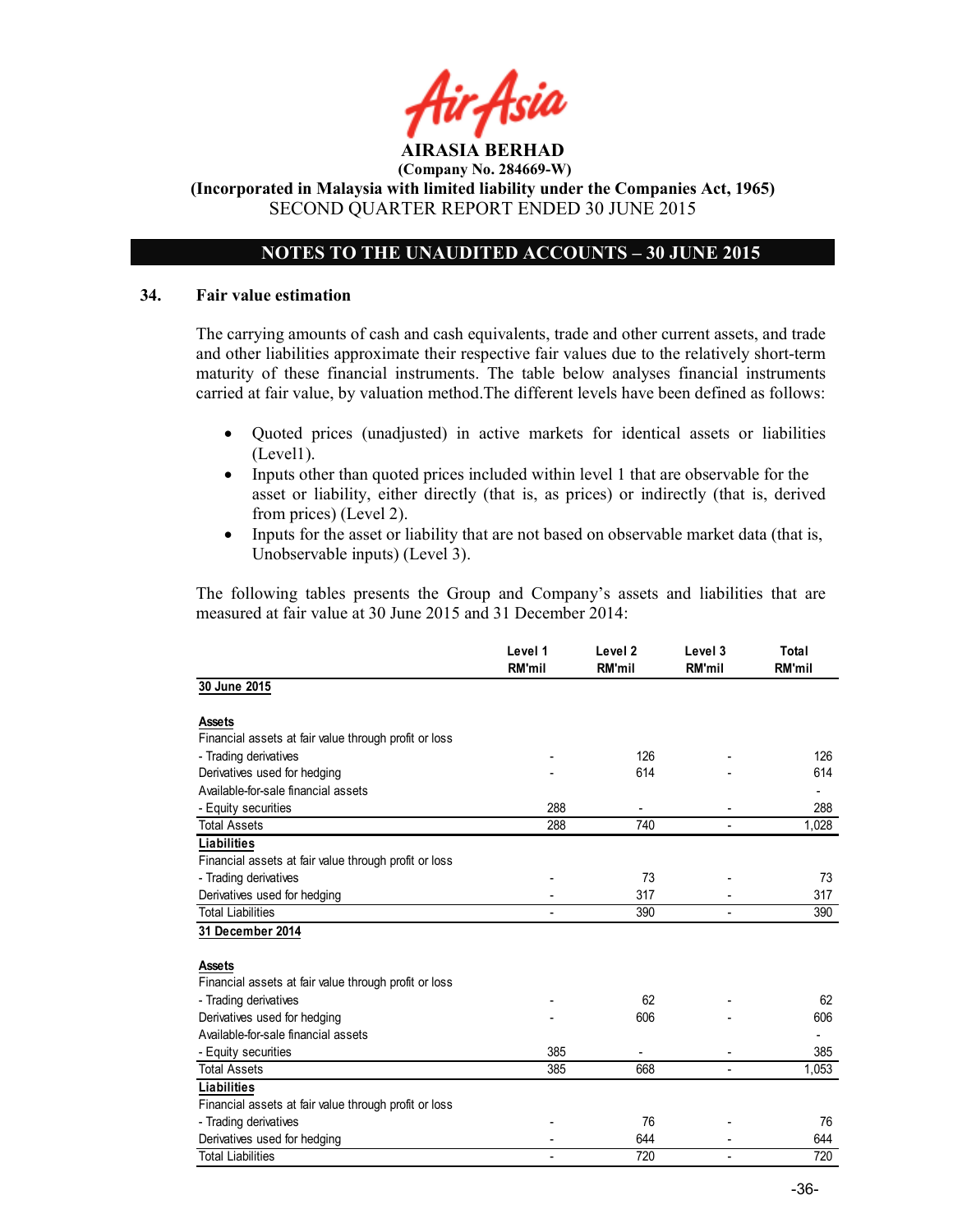

# NOTES TO THE UNAUDITED ACCOUNTS – 30 JUNE 2015

## 34. Fair value estimation (continued)

Financial instruments are classified as Level 1 if their value is observable in an active market. Such instruments are valued by reference to unadjusted quoted prices for identical assets or liabilities in active markets where the quoted prices is readily available, and the price represents actual and regularly occurring market transactions. An active market is one in which transactions occur with sufficient volume and frequency to provide pricing information on an on-going basis. These would include actively traded listed equities and actively exchange-traded derivatives.

Where fair value is determined using unquoted market prices in less active markets or quoted prices for similar assets and liabilities, such instruments are generally classified as Level 2. In cases where quoted prices are generally not available, the Group then determines fair value based upon valuation techniques that use as inputs, market parameters including but not limited to yield curves, volatilities and foreign exchange rates. The majority of valuation techniques employ only observable market data and so reliability of the fair value measurement is high. These would include certain bonds, government bonds, corporate debt securities, repurchase and reverse purchase agreements, loans, credit derivatives, certain issued notes and the Group's over the counter ("OTC") derivatives.

Financial instruments are classified as Level 3 if their valuation incorporates significant inputs that are not based on observable market data (unobservable inputs). Such inputs are generally determined based on observable inputs of a similar nature, historical observations on the level of the input or other analytical techniques. This category includes private equity investments, certain OTC derivatives (requiring complex and unobservable inputs such as correlations and long dated volatilities) and certain bonds.

## 35. Material litigation

As at 20 August 2015, there was no material litigation against the Group.

## 36. Proposed dividend

The Directors do not recommend any dividend for the quarter ended 30 June 2015.